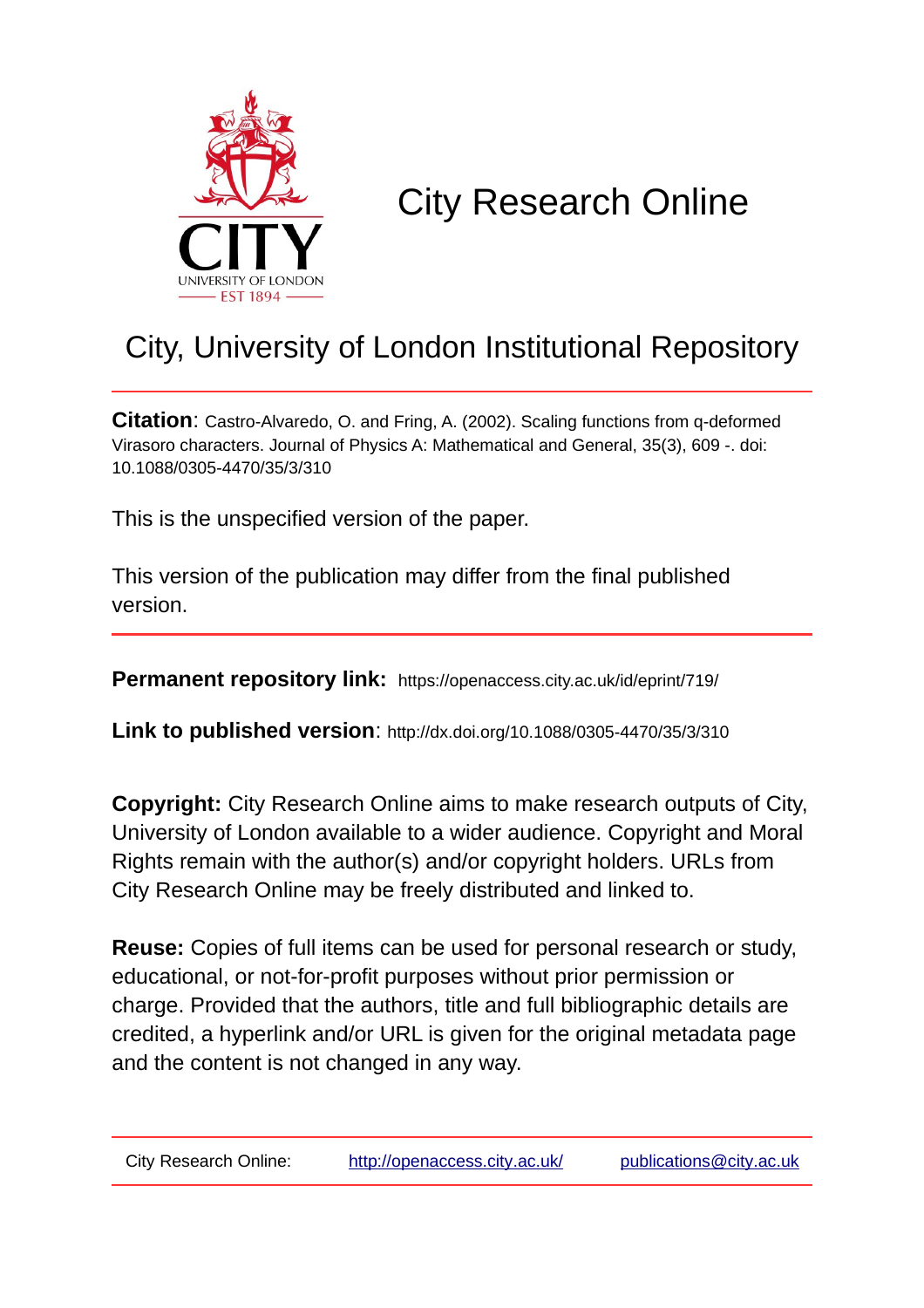## Scaling functions from q-deformed Virasoro characters

O.A. Castro-Alvaredo and A. Fring

Institut für Theoretische Physik, Freie Universität Berlin, Arnimallee 14, D-14195 Berlin, Germany

#### Abstract

We propose a renormalization group scaling function which is constructed from q-deformed fermionic versions of Virasoro characters. By comparison with alternative methods, which take their starting point in the massive theories, we demonstrate that these new functions contain qualitatively the same information. We show that these functions allow for RG-flows not only amongst members of a particular series of conformal field theories, but also between different series such as  $N = 0, 1, 2$  supersymmetric conformal field theories. We provide a detailed analysis of how Weyl characters may be utilized in order to solve various recurrence relations emerging at the fixed points of these flows. The q-deformed Virasoro characters allow furthermore for the construction of particle spectra, which involve unstable pseudo-particles. PACS numbers: 11.10Kk, 11.10Hi, 05.70.Jk

Olalla@physik.fu-berlin.de Fring@physik.fu-berlin.de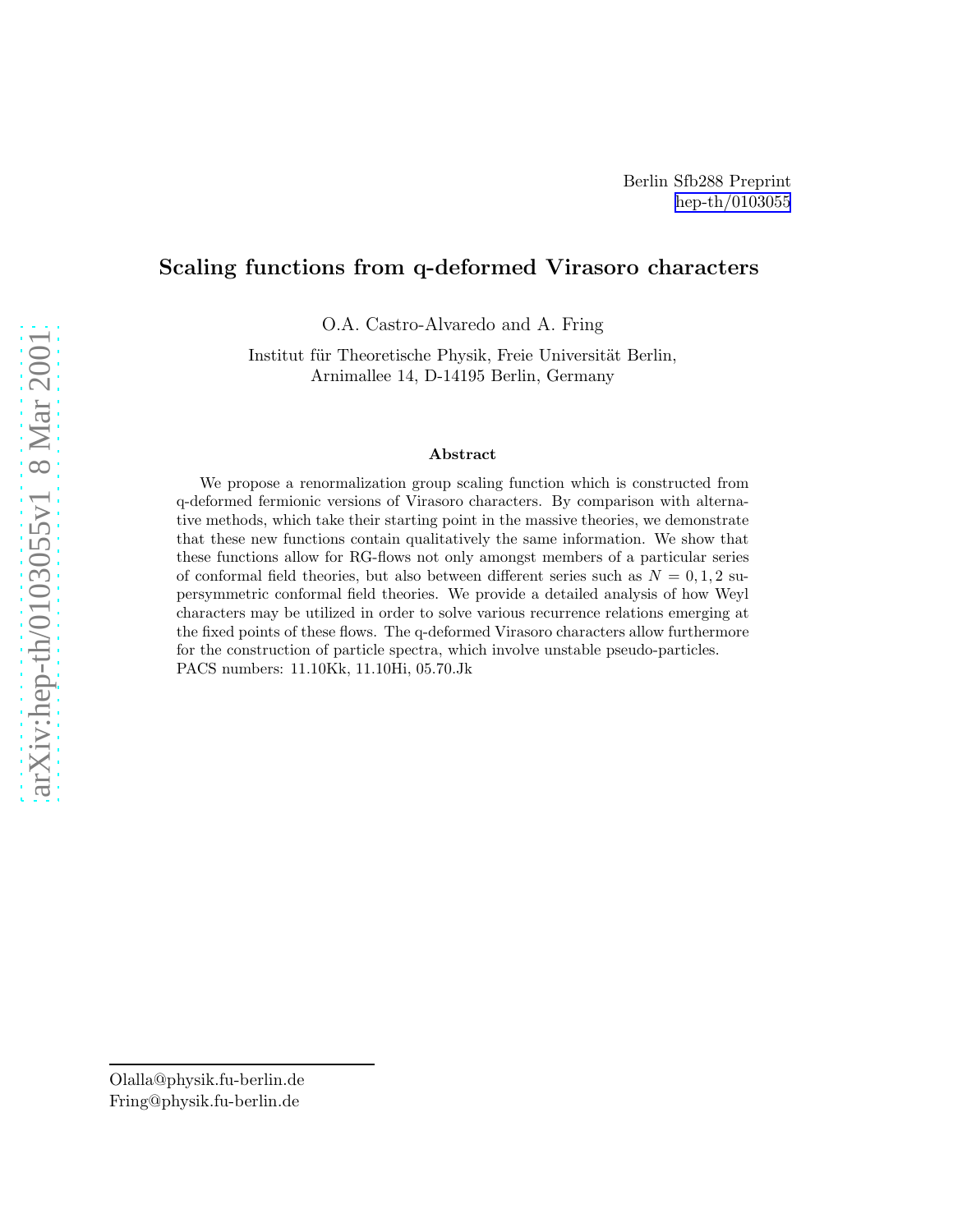## 1 Introduction

Renormalization group (RG) methods have been developed[[1](#page-30-0)] to carry out qualitative studies of regions of quantum field theories which are not accessible to perturbation theory in the coupling constant. For theories in  $1+1$  space-time dimensions these methods admit particularly powerful realizations in form of explicit constructions of scaling functions. Such functions may be obtained either from the thermodynamic Bethe ansatz (TBA) [\[2](#page-30-0)], from correlations functions involving various components of the energy-momentum tensor [\[3, 4](#page-30-0)] or from semi-classical studies [\[5\]](#page-30-0). In general the functions obtained from different approaches differ quantitatively, but nonetheless possess the same qualitative features characterized as follows:

We consider a quantum field theory which contains asymptotically stable particles of mass  $m_i$  and unstable particles with mass  $M_i$ . In addition we assume that there are no particles associated to asymptotic massless states in the spectrum. Then the scaling function  $c(r)$  parameterized by a dimensionless renormalization group parameter r has the properties: It

i) coincides with the Virasoro central charge c of the ultraviolet conformal field theory for vanishing r

$$
\lim_{r \to 0} c(r) = c,\tag{1}
$$

- ii) is non-increasing along the RG flow,
- iii) is stationary at RG fixed points and acquires at these points the Virasoro central charge of specific conformal field theories

$$
c(r) = c_{ij} = const \qquad m_i, M_i \ll \frac{2}{r} \ll m_j, M_j, \qquad (2)
$$

iv) vanishes in the infrared

$$
c(r) = 0 \qquad \frac{2}{r} \ll m_i, M_i \tag{3}
$$

There is yet another proposal to construct such type of functions, namely as "Bailey flow" [\[6](#page-30-0)] between different series of Virasoro characters. However, so far it has neither been established whether the functions constructed in this fashion satisfy the properties i)-iv) nor has it been clarified in which way they are related to a massive quantum field theory.

In the following we shall be constructing a scaling function which also flows between certain Virasoro characters. In addition to the flows provided in[[6](#page-30-0)], we will not only propose a flow between several distinct series, such as for instance from  $N=2$  superconformal theories to  $N=1$  superconformal theories, but also realize the flows within a particular series itself. Our flows are manifested by means of q-deformed Cartan matrices which simulate a control of the energy scales of unstable particles. We establish that the proposed function indeed satisfies the properties i)-iv) and in addition relate it to a concrete massive quantum field theory with an explicitly known scattering matrix.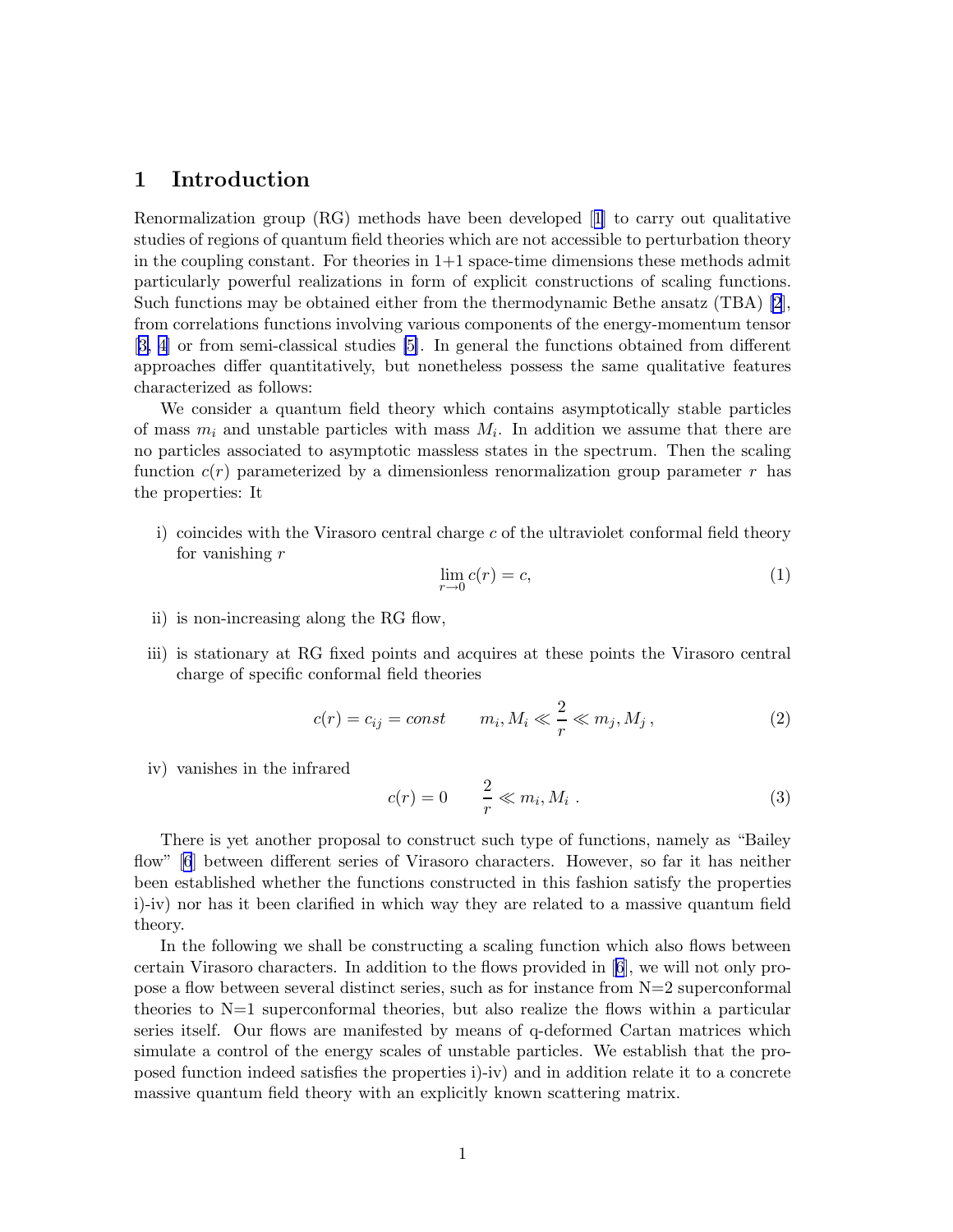<span id="page-3-0"></span>Our manuscript is organized as follows: In section 2 we recall how certain recurrence relations emerge from a saddle point analysis of fermionic versions of Virasoro characters, which involve data of the massive theory, namely the phase of the scattering matrix, and how their solutions are related to the effective central charge. We show that various series may be realized in terms of the HSG-models. In section 3 we present a q-deformed version of the analysis in section 2 and demonstrate how the HSG-realization allows for a flow amongst various models governed by the mass scales of the unstable particles. The analysis in this section is mainly carried out numerically. Section 4 is devoted to the explicit analytic solutions at the plateaux in terms of Weyl characters. We present here various cases which have not been considered before. In section 5 we demonstrate how the q-deformed characters may be associated to particle spectra, which involve also unstable pseudo-particles. Our conclusions are stated in section 6.

## 2 The TBA from the massive and massless side

Let us first recall some well-known facts in order to assemble the relevant equations and to establish our notations. We consider a Virasoro character in the so-called "fermionic version"<sup>∗</sup> [[7](#page-30-0)]

$$
\chi(q) = \sum_{\vec{m}\in\mathfrak{S}}^{\infty} q^{\vec{m}M\,\vec{m}^t/2 + \vec{m}\cdot\vec{B}} \prod_{i=1}^l \left[ \frac{(\vec{m}(1-M))_i + B'_i}{m_i} \right]_q.
$$
 (4)

Here we employ the standard abbreviation for Euler's function  $(q)_m$  with  $(q)_0 = 1$  and the Gaußianpolynomial (q-binomial), see e.g. [[8](#page-30-0)], for the integers n and m with  $0 \le m \le n$ 

$$
(q)_m := \prod_{k=1}^m (1 - q^k) \qquad \text{and} \qquad \left[\begin{matrix} n \\ m \end{matrix}\right]_q := \frac{(q)_n}{(q)_m (q)_{n-m}} \ . \tag{5}
$$

The main characteristics of the expression (4) for the character  $\chi(q)$  are the real symmetric  $(l \times l)$ -matrix M and the vector  $\vec{B}'$  with  $B'_i = \infty$  for  $1 \leq i \leq l - l'$ ,  $B'_i = 0$  for  $l - l' \leq$  $i \leq l$ , with l' being a non-negative integer smaller l. The specific form of the vector  $\vec{B}$ distinguishes between different highest weight representations, which share of course the same Virasoro central charge c. There might be restrictions on the set  $\mathfrak{S}$  in which  $\vec{m}$ takes its values, which usually reflect some of the symmetries in the model.

The important thing for us to note is that once  $\chi(q)$  is of the generic form (4), one may employ the techniques originally pursuit in [\[9\]](#page-30-0) and carry out a saddle point analysis to extract the leading order behaviour. As a result of this, the effective central charge, i.e.  $c_{\text{eff}} = c - 24h'$  with h' being the smallest conformal dimension occurring in the theory  $(h' = 0$  in unitary models), is expressed in a rather non-obvious way. For the character of the particular form (4), this analysis was performed first in [\[7\]](#page-30-0), leading, after a suitable

<sup>∗</sup> In fact this terminology is slightly misleading, since they are not intrinsically fermionic. This name originated from the construction of fermionic pseudo-particle spectra. However, it is also possible to construct from (4) pseudo-particle spectra related to all kinds of general statistics.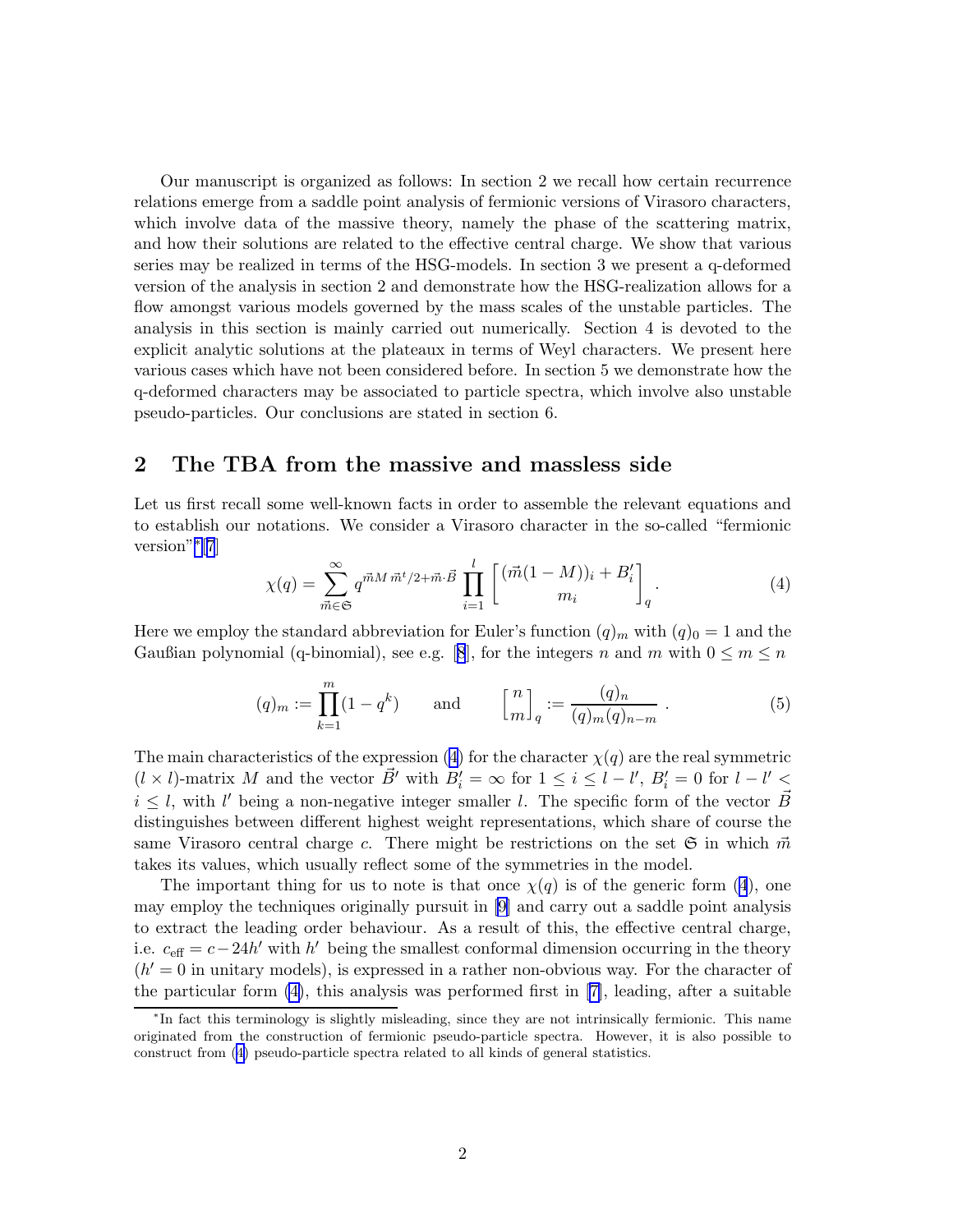<span id="page-4-0"></span>variable transformation, to the saddle point conditions

$$
1 - x_A = \prod_{B=1}^{l} (x_B)^{M_{AB}} \quad \text{and} \quad 1 - y_A = \prod_{B=1+l-l'}^{l} (y_B)^{M'_{AB}}.
$$
 (6)

At this stage the  $x_A$  and  $y_A$  are just the integration variables occurring in this context (fordetails see e.g. [[9](#page-30-0), [7](#page-30-0)]). The matrix  $M'$  is a submatrix of M of dimension  $(l' \times l')$ . The remaining y's which do not occur in these equations are taken to be one, i.e.  $y_A = 1$ for  $1 \leq A \leq l - l'$ . One should also note that, since in this analysis sums are converted into integrals, the specific structure of the set  $\mathfrak{S}$  does not effect the outcome of the computation and may therefore be ignored for our purposes. The leading order behaviour at the extremum point yields the effective central charge

$$
c_{\text{eff}} = \frac{6}{\pi^2} \sum_{A=1}^{l} \left( \mathcal{L} \left( 1 - x_A \right) - \mathcal{L} \left( 1 - y_A \right) \right) \tag{7}
$$

in terms of Rogers dilogarithm  $\mathcal{L}(x) = \sum_{n=1}^{\infty} x^n/n^2 + \ln x \ln(1-x)/2$  (for properties see e.g. [\[10](#page-30-0)]). Once  $c_{\text{eff}}$  is rational, the system (6) and (7) is referred to as "accessible" dilogarithms (for a review see e.g.[[11\]](#page-30-0) and references therein), which from the mathematical point of view is a rather exceptional situation.

The important point to note here is that the saddle point analysis does not rely upon the fact that the matrices  $M$  and  $M'$  are constant. It is this feature which we shall exploit below.

#### 2.1  $g|\tilde{g}$ -theories

Intriguingly the same set of equations (6) and (7) may also be obtained when we commence with the massive instead of the conformal side. We start from a scattering matrix  $S_{AB}(\theta)$ , as a function of the rapidity  $\theta$ , between particles of type  $1 \leq A, B \leq l$ . Performing then a thermodynamic Bethe ansatz analysis[[2](#page-30-0)] one ends up with a set of non-linear integral equations in the pseudo-energies as functions of the rapidities, the so-called TBAequations. We then assume that the S-matrix is such that it leads to regions in the TBAequations in which the pseudo-energies are constant. In general this happens when the scattering matrix does not depend on the effective coupling constant. In that situation, the thermodynamic Bethe Ansatz leads to a set of coupled equations coinciding precisely with the ones in x in (6). All y's may be thought of as being 1 in this case. The matrix M in [\(4\)](#page-3-0) is now directly related to the massive models containing the information about the scattering matrix

$$
M_{AB} = \delta_{AB} - \frac{1}{2\pi i} \lim_{\theta \to \infty} \ln(S_{AB}(\theta)S_{BA}(\theta)).
$$
 (8)

Reversing the argument, the relation (8) means that one has identified a quantity within the conformal field theory which carries the data of the phase of the S-matrix.

In the following we will consider theories in which  $M_{AB}$  is related to a Lie algebraic structure. For this purpose we give the quantum numbers  $A, B$ , which describe the particle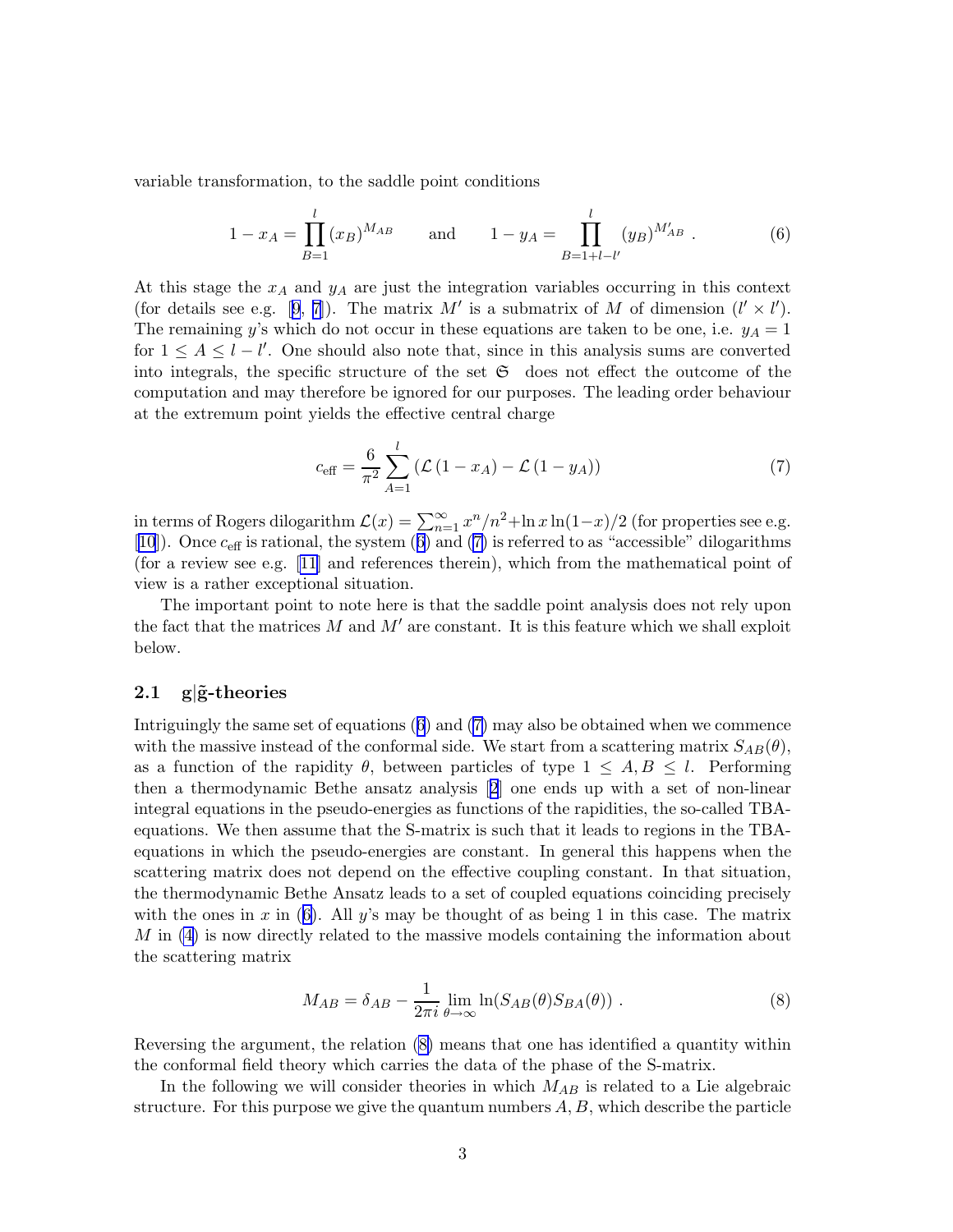<span id="page-5-0"></span>type, an additional substructure. We identify each particle by two quantum numbers, i.e.  $A = (a, i)$ , such that the scattering matrices are of the general form  $S_{ab}^{ij}(\theta)$ . We associate the main quantum numbers  $a, b$  to the vertices of the Dynkin diagram of a simply laced Lie algebra g of rank  $\ell$  and the so-called colour quantum numbers i, j to the vertices of the Dynkin diagram of a simply laced Lie algebra  $\tilde{g}$  of rank  $\ell$ . We refer to these theories as  $g|\tilde{g}$ . The S-matrices constructed in [\[12](#page-30-0)] are of this type

$$
S_{ab}^{ij}(\theta) = e^{i\pi\varepsilon_{ij}K_{ab}^{-1}} \exp\int\limits_{-\infty}^{\infty} \frac{dt}{t} \left(2\cosh\frac{\pi t}{h} - \tilde{I}\right)_{ij} \left(2\cosh\frac{\pi t}{h} - I\right)_{ab}^{-1} e^{-it(\theta + \sigma_{ij})},\tag{9}
$$

with I,  $\tilde{I}$  being the incidence matrix of **g**,  $\tilde{g}$ , respectively. Here  $\varepsilon_{ij}$  is the Levi-Civita pseudotensor, h the Coxeter number of **g** and  $\sigma_{ij} = -\sigma_{ij}$  the resonance parameters. As special cases of this S-matrix we have the  $g|A_1$  and  $A_n|\tilde{g}$  theories which correspond to the minimal affine Toda theories and the  $\tilde{\mathbf{g}}_{n+1}$ -homogeneous Sine-Gordon (HSG) models [\[13](#page-30-0)]. As may be seen [\[12](#page-30-0)] easily from (9) the M-matrix for these models is

$$
M_{ab}^{ij} = K_{ab}^{-1} \tilde{K}_{ij} , \qquad (10)
$$

with K,  $\tilde{K}$  being the Cartan matrix of **g**,  $\tilde{g}$ , respectively. The special case  $g|A_1$  was first treated in [\[14](#page-30-0)]. S-matrices for  $\tilde{g}$  also to be non-simply laced were proposed in [\[15](#page-30-0)]. It remains an open question, apart from  $g|A_1$ , how to allow also g to be non-simply laced.

#### 2.2 g| $\tilde{g}$ -coset theories

The full system  $(6)$  and  $(7)$  $(7)$ , involving a non-trivial M'-matrix, can be associated in general with a non-diagonal scattering matrix on the massive side. A straightforward identification between  $M$  and the scattering matrix such as in  $(8)$  $(8)$  $(8)$  is not possible in this case. However, within the thermodynamic Bethe ansatz analysis the equations are diagonalized and decoupled, such that at the fixed points they acquire precisely the form [\(6\)](#page-4-0). In many prominent cases the M and M' matrices involve Lie algebraic quantities in the form of (10). Noting this point, many models can be realized formally in terms of  $g|\tilde{g}$ -cosets.

#### 2.2.1 Unitary minimal models

Theseries of unitary minimal models, usually denoted by  $\mathcal{M}(k, k+1)$  [[16\]](#page-30-0), constitute an extremely well studied and prominent class of conformal field theories. It is well-known [\[17](#page-30-0)] that they may for instance be realized by the cosets  $SU(2)_k \otimes U(1)/SU(2)_{k+1}$  or  $SU(k+1)_2/SU(k)_2 \otimes U(1)$  $SU(k+1)_2/SU(k)_2 \otimes U(1)$  $SU(k+1)_2/SU(k)_2 \otimes U(1)$ , which are related to each other by level-rank duality [[18](#page-31-0)]. Recalling the fact [\[17\]](#page-30-0) that each extended simple Lie algebra g, a Kac-Moody algebra  $\hat{g}$  of level k, contributes positively or negatively k dim  $g/(k+h)$  (h being the Coxeter number of  $g$ ) to the total central charge, depending on whether it is part of the algebra or subalgebra, respectively, one obtains the famous sequence

$$
c = 1 - \frac{6}{(k+2)(k+3)}
$$
  $k = 1, 2, 3, ...$  (11)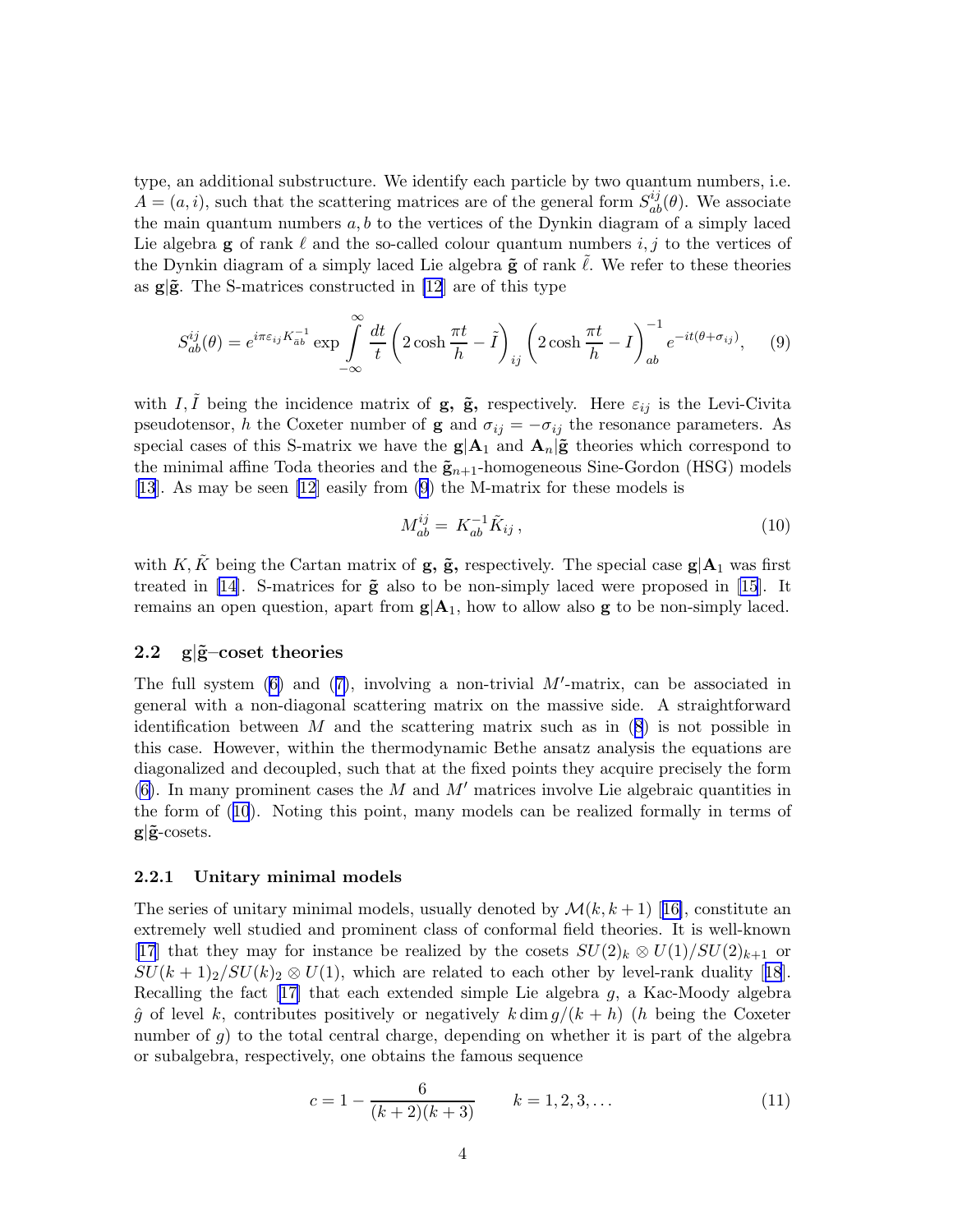<span id="page-6-0"></span>Including now the relevant  $U(1)$ -factors, we may also obtain the series ([11\)](#page-5-0) from a coset of two  $\mathbf{g}|\tilde{\mathbf{g}}$ -theories

$$
A_{k-1}|A_1/A_k|A_1 \qquad \Leftrightarrow \qquad A_1|A_k/A_1|A_{k-1} \tag{12}
$$

in the ultraviolet limit. The relation (12) allows for various interpretations with regard to the realizations of several RG-flows. We note that both theories on the l.h.s. do not contain any unstable particle. A flow between cosets parameterized by different  $k$ 's may then be achieved in the so-called massless way as roaming trajectories in the spirit of [\[19](#page-31-0)]. On the other hand, the realizations in form of the r.h.s. of (12) constitute theories which contain unstable particles. Therefore a flow between cosets related to different k's is achievable in a well controllable fashion over the different energy scales of the unstable particles as observed in [\[20](#page-31-0), [21](#page-31-0), [22](#page-31-0), [4](#page-30-0), [23](#page-31-0)] for the HSG-models. For vanishing resonance parameters  $\sigma_{ij}$  the system on the r.h.s. of (12) leads to the same constant TBA-equations as found for the RSOS-models[[24\]](#page-31-0). In addition following the RG-flow of the scaling function of the TBA one observes that at the fixed points, the set of equations [\(6\)](#page-4-0) is also obtained for finite values of the resonance parameters.

Of course these coset realizations are not unique and one may for instance also obtain [\(11](#page-5-0)) from the quaternionic projective space  $HP^k$  [[17\]](#page-30-0) or use various exceptional Lie algebras to construct particular theories. This ambiguity allows for various other realizations in terms of different combinations of HSG-models.

#### 2.2.2 Unitary N=1 super conformal field theories

The series of  $N = 1$  unitary minimal models  $\mathcal{M}^{N=1}(k, k+1)$  has played an important role in the construction of certain string theories. It may be realized for instance by the cosets  $SU(2)_k \otimes SU(2)_2/SU(2)_{k+1}$  or  $SU(k+2)_2/SU(k)_2 \otimes SU(2)_2$  [[17\]](#page-30-0). The corresponding series for the Virasoro central charge is

$$
c = \frac{3}{2} - \frac{12}{(k+2)(k+4)} \qquad k = 1, 2, 3, \dots \tag{13}
$$

Once again we may include the relevant  $U(1)$ -factors and also construct the  $\mathcal{M}^{N=1}(k, k+1)$ 1) models from several  $g|\tilde{g}$ –theories, for instance

$$
A_{k-1}|A_1 \otimes A_1|A_1 \otimes A_1|A_1/A_{k+1}|A_1 \qquad \Leftrightarrow \qquad A_1|A_{k+1}/A_1|A_{k-1} \otimes A_1|A_1 \; . \tag{14}
$$

In the ultraviolet limit they posses central charges of the form (13). Once again we note that there is a realization which involves unstable particles, i.e. the r.h.s. of (14), and one which does not, that is the l.h.s. of (14).

#### 2.2.3 Unitary  $N=2$  super conformal field theories

The series of  $N = 2$  unitary minimal models  $\mathcal{M}^{N=2}(k, k+1)$  is omnipresent in string theory [\[25](#page-31-0)] (for a recent review see e.g. [\[26](#page-31-0)]). It may be realized by the cosets  $SU(2)_k \otimes$  $U(1)/U(1)_k$  or  $SO(2k)_2/SU(k)_2$  with the corresponding series of the Virasoro central charge

$$
c = \frac{3k}{2+k} \qquad k = 1, 2, 3, \dots \tag{15}
$$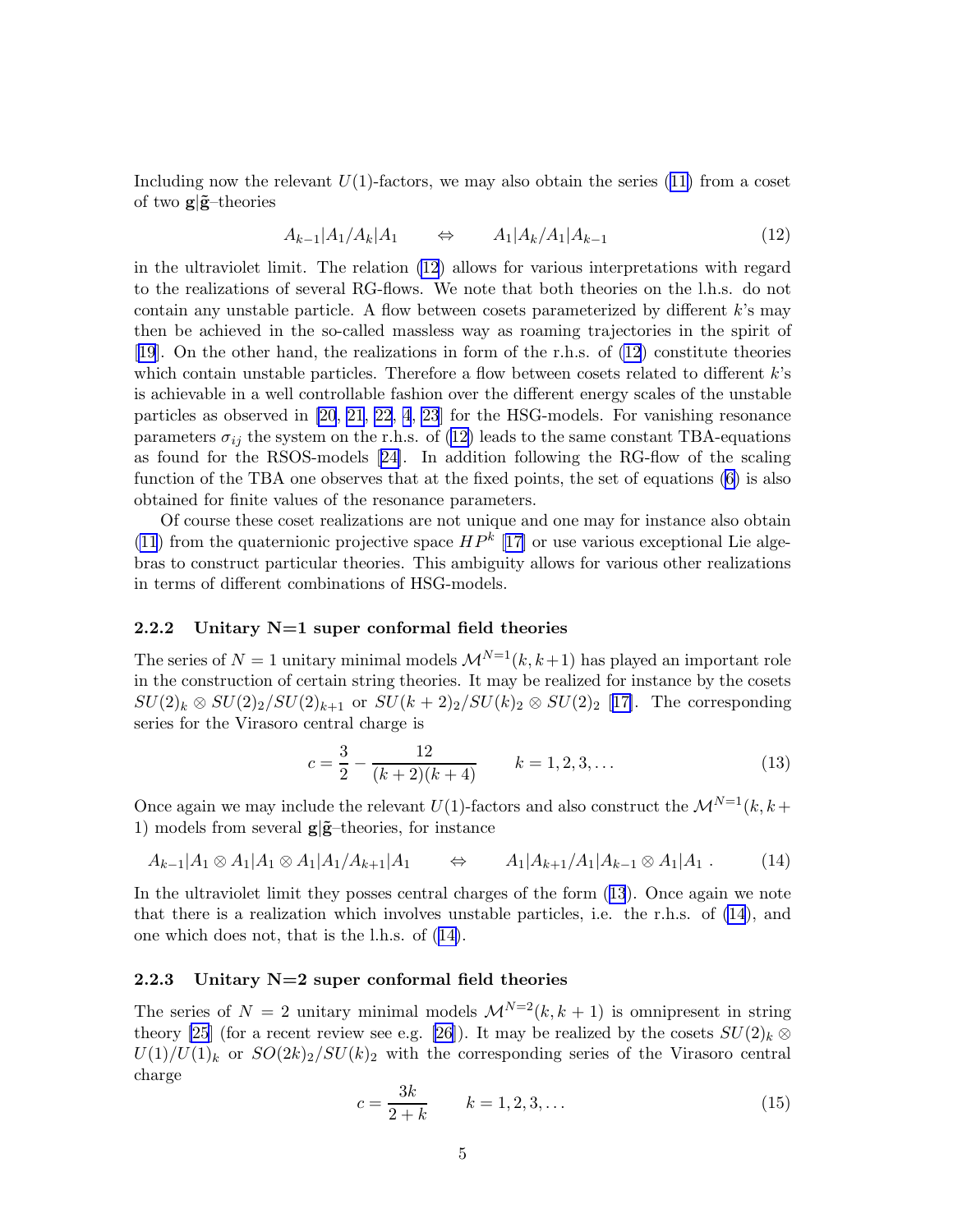<span id="page-7-0"></span>Including the relevant  $U(1)$ -factors, we construct from several  $g|\tilde{g}$ -theories the realizations

$$
A_{k-1}|A_1 \otimes A_3|A_1 \qquad \Leftrightarrow \qquad A_1|D_{k+1}/A_1|A_{k-1} \qquad . \tag{16}
$$

In the ultraviolet limit they also lead to ([15](#page-6-0)). A further possibility, which we shall exploit in section 3.4., to obtain ([15\)](#page-6-0), is to use the coset  $A_1|D_{k+2}/A_1|A_{k-1}\otimes A_1|A_1^{\otimes 2}$ . Once again we note that there is a realization which involves unstable particles, i.e. the r.h.s. of (16), and one which does not, that is the l.h.s. of (16).

#### 2.2.4  $G_k \otimes G_l/G_{k+l}$ -cosets

The  $G_k \otimes G_l/G_{k+l}$ -cosets are more general theories which encompass various models. For instance taking  $G = SU(2)$  and setting  $l = 2$  or  $l = k - 2$ ,  $k = 1$  one obtains the  $\mathcal{M}^{N=1}(k, k+1)$  or  $\mathcal{M}(k, k+1)$ -models, respectively. Massless flows related to these models where investigated in[[19\]](#page-31-0). Once again there exists a realization in terms of HSG-models

$$
A_{k-1}|G \otimes A_{l-1}|G \otimes A_1|A_1^{\otimes 2\ell}/A_{k+l-1}|G,
$$
\n
$$
(17)
$$

such that we may also reproduce these flows by means of a variation of the energy scales of the unstable particles. Here  $\ell$  is still the rank of the Lie algebra g. We will not perform a detailed investigation of these theories which go beyond the  $\mathcal{M}^{N=1}(k, k+1)$ or  $\mathcal{M}(k, k+1)$ -models, but from the following analysis it will become apparent that the existence of the realization (17) allows for an analogue treatment.

## 3 RG-flow from q-deformed Virasoro characters

We now wish to introduce a mass scale. Recalling [\[27](#page-31-0), [28](#page-31-0)] that the recurrence relations [\(6\)](#page-4-0) may be solved by means of Weyl characters a natural conjecture is to suspect that a deformation of these expressions leads to a correct description of the massive theories in the sense of the full TBA-equations. To make this concrete seems a rather difficult task and we therefore construct a scaling function in a different way, but nonetheless in the spirit of the renormalization group ideas. Instead of using a different parameterization for the Weyl characters, we deform the Virasoro characters [\(4\)](#page-3-0) in a very natural way. As was already pointed out in the previous section, the saddle point analysis which leads to the equations  $(6)$  and  $(7)$  $(7)$  $(7)$ , does not depend on the fact whether the matrix M is constant or variable. We can exploit this by introducing mass scales in a rather suggestive fashion. Restricting ourselves to the large class of simply laced  $g|\tilde{g}$ -theories and cosets constructed from these theories as in section 2.2, we replace now the M-matrix by a q-deformed version

$$
\left[M_{ab}^{ij}\right]_q := \left[K_{ab}\right]_q^{-1} \left[\tilde{K}_{ij}\right]_{\tilde{q}_{ij}},\tag{18}
$$

with

$$
[K_{ab}]_q : = K_{ab}q = \alpha_a \cdot \alpha_b q = \alpha_a \cdot \alpha_b \exp(-mr/2)
$$
\n(19)

$$
[\tilde{K}_{ij}]_{\tilde{q}_{ij}} : = 2\delta_{ij} - [\tilde{I}_{ij}]_{\tilde{q}_{ij}} = \tilde{\alpha}_i \cdot \tilde{\alpha}_j \tilde{q}_{ij} = \tilde{\alpha}_i \cdot \tilde{\alpha}_j \exp(-mr/2(1-\delta_{ij})e^{|\sigma_{ij}|/2})
$$
 (20)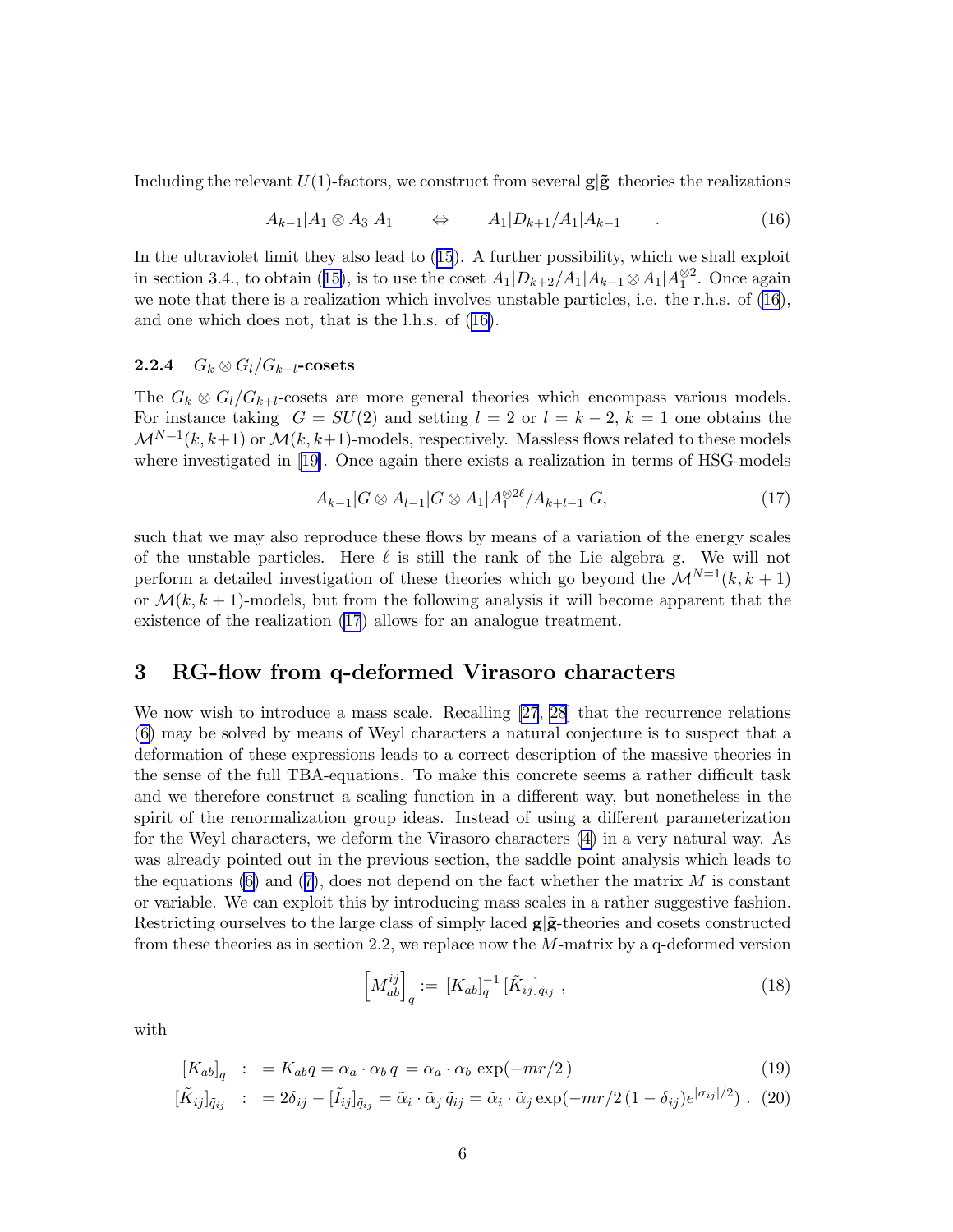<span id="page-8-0"></span>Here the  $\alpha_i, \tilde{\alpha}_i$  are the simple roots of **g**, **g**, respectively. In other words we re-defined the usual scalar product between the simple roots or equivalently q-deformed the roots themselves. The bracket  $[\,]_q$  is not to be confused with the usual notation of q-deformed integers. Q-deformations of a different nature have recently played an important role in the context of the formulation of consistent expressions for scattering matrices of affine Toda field theories related to non simply laced Lie algebras [\[29](#page-31-0)]. For the case at hand the q-deformation is mainly inspired by the physics of the unstable particles. The natural mass scale of the unstable particle  $m_{\tilde{c}} \sim mr/2 e^{|\sigma_{ij}|/2}$ , with  $\sigma_{ij}$  playing the role of a resonance parameter and  $m$  of an overall mass scale, is introduced in  $K$  in such a way that for  $\sigma_{ij} \to \infty$ , the Cartan matrix of  $\tilde{g}$  decouples according to the "cutting rule" analyzed in [\[23](#page-31-0)]. Notice that for  $mr/2 e^{\sigma_{ij}/2} \ll 1$  we have  $[\tilde{K}_{ij}]_{\tilde{q}_{ij}} \approx \tilde{K}_{ij}$ , such that the decoupling takes place at the same scale as in the massive models (see e.g. equation (51) in[[20\]](#page-31-0) and also [\[4,](#page-30-0) [23](#page-31-0)]). In addition we would like the particles to be massless in the infrared. Recalling that the masses of the affine Toda field theories can be organized in form of the Perron-Frobenius vector of the Cartan matrix, the deformation [\(19](#page-7-0)) achieves this goal. In the limit  $r \to 0$  we recover the usual Cartan matrix.

Of course the deformations of the type [\(19](#page-7-0)) and [\(20\)](#page-7-0) are not unique and one could try to find different realizations in order to construct scaling functions. However, from the arguments just outlined they appear to be the most natural ones.

#### 3.1  $g|\tilde{g}$ -theories

Equipped with the matrices  $(19)$  $(19)$  and  $(20)$  $(20)$  $(20)$ , the q-deformed version of  $(4)$  acquires the form

$$
\chi(q,r,\vec{m},\vec{\sigma}) = \sum_{\vec{k}=0}^{\infty} \frac{q^{\frac{1}{2}\vec{k}[M]_{\{r,\vec{m},\vec{\sigma}\}}\vec{k}^t + \vec{k}\cdot\vec{B}}}{(q)_{k_1} \dots (q)_{k_n}}.
$$
\n(21)

For simplicity we took here l' to be zero. We collect the  $\tilde{\ell} - 1$  linearly independent resonance parameters in the vector  $\vec{\sigma}$  and the  $\ell$  independent mass scales in  $\vec{m}$ . The RG scaling parameter is denoted by r. To obtain the recurrence relations in a more symmetric way it is convenient to introduce the variables  $x_a^i = \prod_{b=1}^{\ell} (Q_b^i)^{-K_{ab}}$ . In terms of the qdeformed analogues to these variables,  $[x_a^i]_q = \prod_{b=1}^{\ell} (Q_b^i)^{-[K_{ab}]}_q$ , the saddle point analysis of (21) leads to

$$
\prod_{b=1}^{\ell} Q_b^i(r, \vec{m}, \vec{\sigma})^{-[K_{ab}]_q} + \prod_{j=1}^{\tilde{\ell}} Q_a^j(r, \vec{m}, \vec{\sigma})^{-[\tilde{K}_{ij}]\tilde{q}_{ij}} = 1
$$
\n(22)

together with the associated scaling function

$$
c^{\mathbf{g}|\tilde{\mathbf{g}}}(r,\vec{m},\vec{\sigma}) = \frac{6}{\pi^2} \sum_{a=1}^{\ell} \sum_{i=1}^{\tilde{\ell}} \mathcal{L} \left( \prod_{j=1}^{\tilde{\ell}} Q_a^j(r,\vec{m},\vec{\sigma})^{-\left[\tilde{K}_{ij}\right]}_{q_{ij}} \right) . \tag{23}
$$

The recurrence relations (22) play now an analogous role to the TBA-equations. In order to make our main point, namely that (23) indeed constitutes a scaling function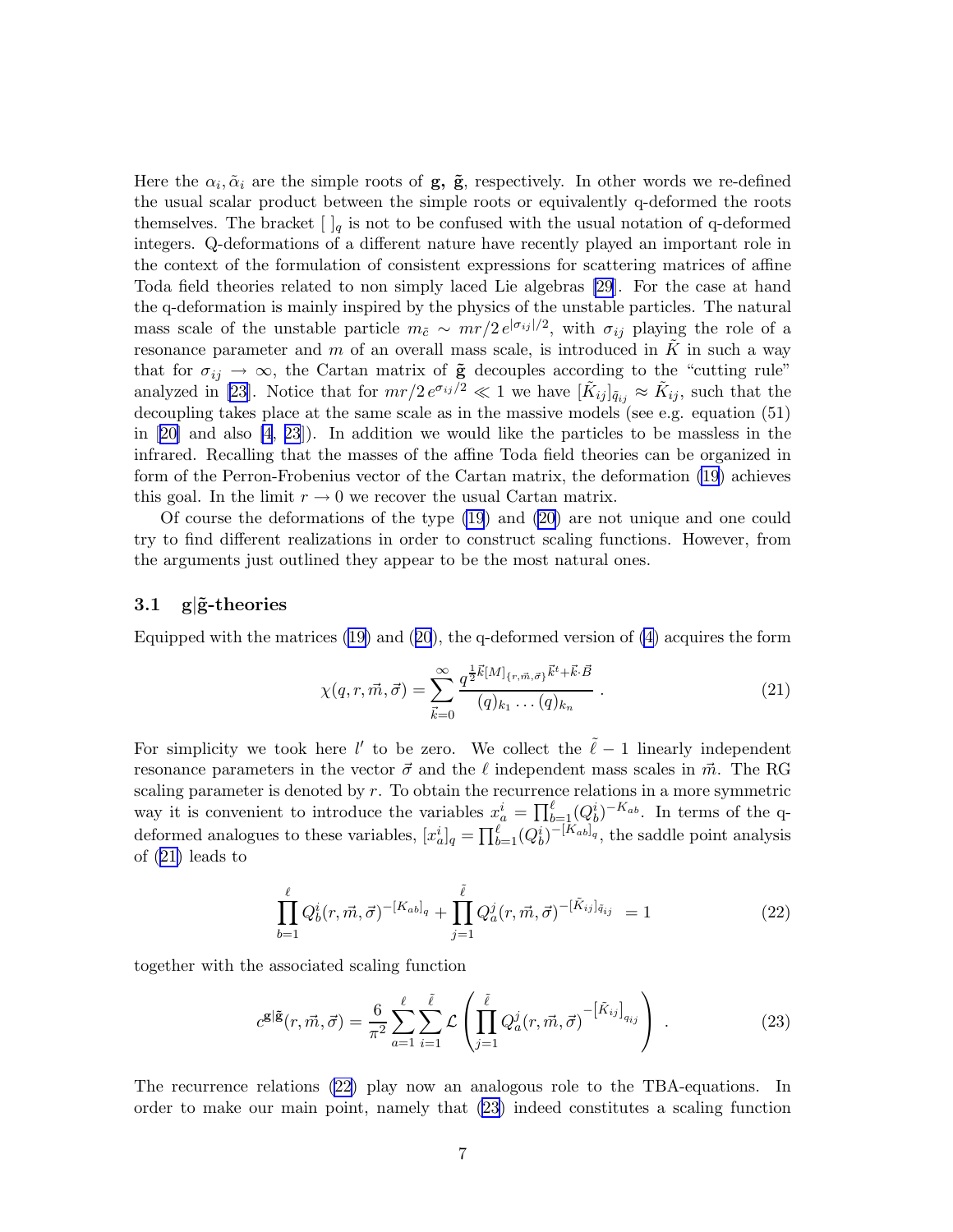<span id="page-9-0"></span>which reproduces the characteristic features of the theory, like the ones obtainable from the conventional TBA, the scaled version of the c-theorem or a semi-classical analysis, we have to establish that  $c^{g|\tilde{g}}(r, \vec{m}, \vec{\sigma})$  satisfies indeed the properties i)-iv) in the introduction.

Most straightforward to prove are the properties related to the extremal limits. Property i) is easily established since by construction  $c^{g|\tilde{g}}(0, \vec{m}, \vec{\sigma})$  is the ultraviolet Virasoro central charge. Property iv) follows from the following argument: Let us first assume in [\(22](#page-8-0)) that the  $Q_a^i$ 's are finite for  $r \to \infty$ . Taking then this limit leads to  $1 + (Q_a^i)^{-2} = 1$ , such that our initial assumption can not hold and we deduce that  $\lim_{r\to\infty} Q_a^i \sim \infty$ . When we want to avoid that the scaling function ([23](#page-8-0)) becomes complex we have to assume that the Q's are real. Additional support for this assumption will be provided below just based on the structure of ([22](#page-8-0)) and a possible physical interpretation. Thus taking now  $Q \in \mathbb{R}$ each term on the l.h.s. of [\(22](#page-8-0)) has to be smaller than 1, such that we deduce for the infrared asymptotics of the first term

$$
\lim_{r \to \infty} e^{-mr/2} \sum_{b} K_{ab} \ln Q_b^i = 0 \tag{24}
$$

Excluding the exotic case  $\sum_{b} K_{ab} \ln Q_b^i = 0$ , we demand the behaviour (24) for each term in the sum and conclude that the second term in [\(22\)](#page-8-0) is zero such that with  $\mathcal{L}(0) = 0$  we finally conclude that property iv) holds.

The other properties are less straightforward to prove in complete generality and we will be content to establish them on the base of explicit case-by-case examples.

## 3.2  $A_1|\tilde{g} \equiv \tilde{g}_2 - HSG$

The  $A_1|\tilde{g}$ -theories are good theories to start with, since they do not involve any stable particle fusing structure. In addition several scaling functions have been obtained by a TBA analysis [\[20](#page-31-0)] and also from the scaled version of the c-theorem [\[4,](#page-30-0) [23](#page-31-0)], such that we have already data available to compare with. The equations [\(22\)](#page-8-0) become in this case simply

$$
Q^{i}(r, m, \vec{\sigma})^{2} = Q^{i}(r, m, \vec{\sigma})^{2-2q} + \prod_{j=1}^{\tilde{\ell}} Q^{j}(r, m, \vec{\sigma})^{[\tilde{I}_{ij}]}_{qij}.
$$
\n(25)

It is useful to treat the case  $\tilde{\mathbf{g}} = \mathbf{A}_1$  separately, since it corresponds to the free fermion.

#### 3.2.1 The free fermion

The free fermion is analytically solvable in several approaches and is therefore an ideal example to illustrate that the various scaling functions are quantitatively different but contain qualitatively the same information. Equation (25) becomes in this case simply  $Q^2 = Q^{2-2q}+1$ . It is not possible to solve this relation analytically, but near the ultraviolet we may approximate  $q \approx 1$  such that its solution becomes  $Q \sim \sqrt{2}$  for  $rm/2 \ll 1$ , and therefore

$$
c^{\mathbf{A}_1|\mathbf{A}_1}(rm) \sim \frac{6}{\pi^2} \mathcal{L}(1/2) = \frac{1}{2} \quad \text{for } rm/2 \ll 1.
$$
 (26)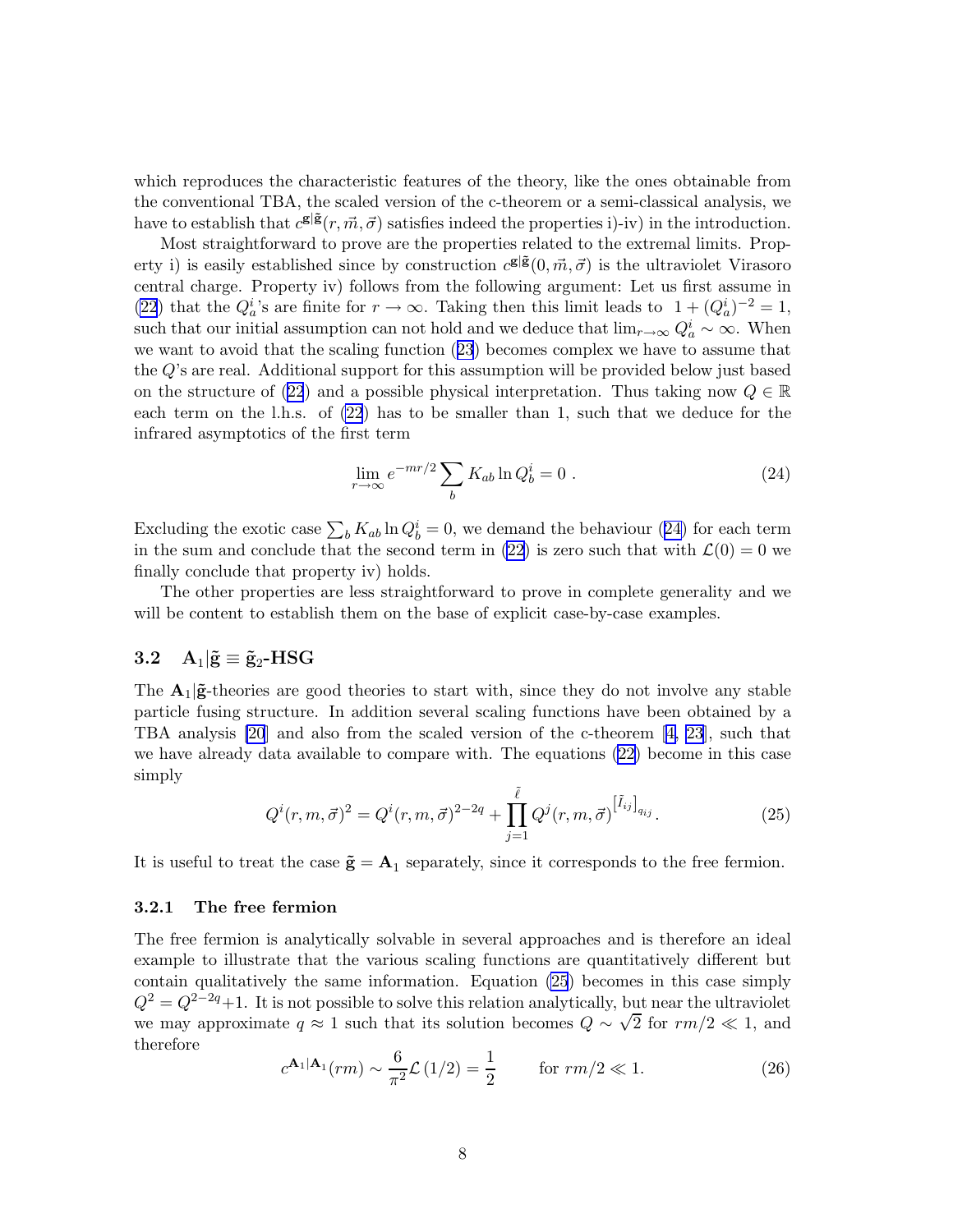<span id="page-10-0"></span>We can compare this with the scaling function obtained as exact solution of the full TBA analysis

$$
c^{\text{TBA}}(rm) = \frac{6rm}{\pi^2} \sum_{n=1}^{\infty} (-1)^n \frac{K_1(nrm)}{n} \sim \frac{1}{2} \qquad \text{for } rm/2 \ll 1,
$$
 (27)

where K<sub>1</sub> is a modified Bessel function. The latter estimate follows from  $K_1(rm) \sim 1/rm$ for  $rm/2 \ll 1$  and the fact that  $\mathcal{L}(-1) = -12/\pi^2$ . This means in the main region of interest these two functions coincide. It is also clear that for large  $rm$  that both functions vanish.

In addition we may compare with the scaling function obtained from the c-theorem

$$
c^{\text{c-th}}(rm) = \frac{3}{2} \int_{rm}^{\infty} ds \, s^3 \left( K_1(s)^2 - K_0(s)^2 \right) \sim \frac{1}{2} \qquad \text{for } rm/2 \ll 1 \tag{28}
$$

which shows a similar behaviour. Note that despite the fact that we use  $rm$  in  $(26)-(28)$  $(26)-(28)$ the meaning of this parameter is different in each context. For our purposes it is simply a dimensionless variable.

Let us now establish property ii) for this case. This illustrates at the same time the general procedure which works in principle for all other situations. Since we know that  $Q(r=0) = \sqrt{2}$  and  $\lim_{r\to\infty} Q \to \infty$  we just have to establish that  $Q(r)$  does not posses a minimum or maximum in order to establish its monotonic behaviour. We compute from [\(25](#page-9-0)) the derivative  $Q' = q \ln Q/(2Q^{2q-1} - Q^{-1}(2-2q))$ . Obviously, for finite values of  $Q$ , this is only vanishing for  $Q = 1$ , which is however not a solution of [\(25\)](#page-9-0). Therefore Q does not have an extremum and property ii) holds. Property iii) holds trivially in this case.

#### 3.2.2  $\tilde{g} \neq A_1$

For the other cases one may in principle proceed in a similar fashion, but already for the case  $A_1|A_2$  the analysis becomes rather messy. For instance computing the derivative in that case, we find that it only vanishes for  $Q = (1/2 \exp(mr/2(1 - \exp(\sigma/2)) +$  $\sigma(2))$ <sup>1/(2-2q- $\tilde{q}$ ). Substituting this back into [\(25](#page-9-0)) we find for a fixed value of  $\sigma$  a specific</sup> value of  $r$  such that the equation is satisfied. We may then compute the second derivative and establish that this value corresponds to a saddle point, which, in comparison with our numerical solution exhibited in figure 1, is indeed situated on the second plateau.

Since an analytic solution of ([25](#page-9-0)) is eluded from our analysis so far, we will now resort to a numerical analysis. For this purpose we discretize the equation

$$
Q_{(n+1)}^i(r,m,\vec{\sigma}) = \left( Q_{(n)}^i(r,m,\vec{\sigma})^{2-2\exp(-m\,r/2)} + \prod_{j=1}^{\tilde{\ell}} Q_{(n)}^j(r,m,\vec{\sigma})^{[\tilde{I}_{ij}]}_{q_{ij}} \right)^{1/2} \tag{29}
$$

and solve it iteratively in the usual fashion. Assuming convergence of this procedure the value  $n \to \infty$  is identified with the exact solution of the recurrence relations [\(25\)](#page-9-0). We start with  $r = 0$  and set the initial value  $Q_0^j$  $\int_0^j$  to be the analytically known (see section 4) solutions of the constant TBA-equations. Once we have achieved convergence for a particular value of r, we may increase this value by an amount  $\delta r$  and we take always as a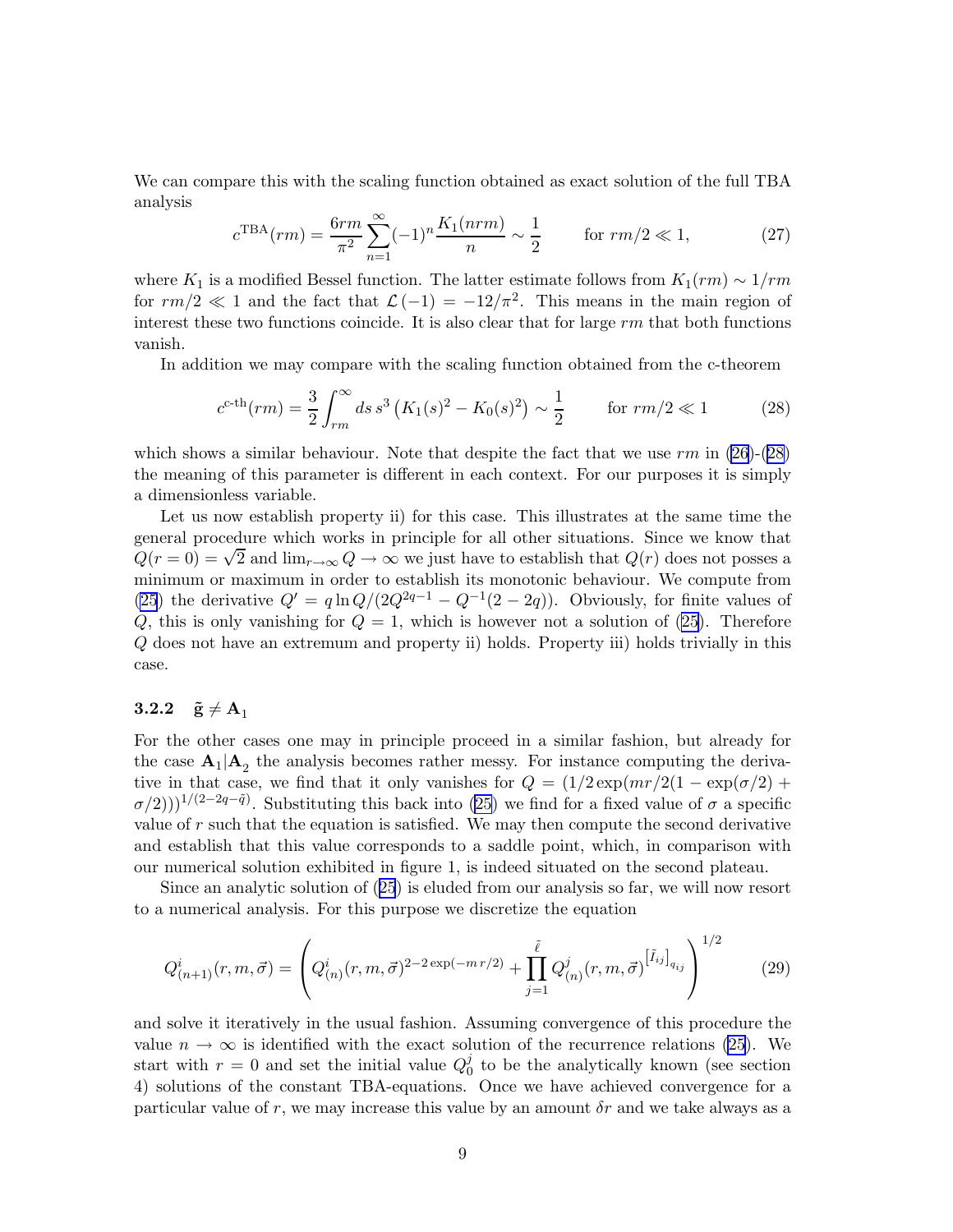starting value the previous solution of [\(29\)](#page-10-0). It turns out that this procedure is extremely fast convergent even when the particle number involved is very high. In comparison with the full TBA equations, ([29\)](#page-10-0) are by far easier to solve since they do not involve the complication of a convolution and correspond technically at each value of r to a constant TBA equation.





Figure 1 shows the numerical solution of ([29\)](#page-10-0) for various algebras and different choices of the relative order of magnitude of the resonance parameters. We reproduce precisely the same qualitative behaviour for the scaling function as obtained in the full TBA analysis [\[20](#page-31-0)] and from the c-theorem[[4](#page-30-0), [23](#page-31-0)]. We recover all plateaux in the expected positions. In addition we have the important property, as is seen in figure 1 for the  $SU(3)_2$ -case, that a shift in  $\sigma$  by x may by compensated by a shift in t with the same amount.

## 3.3  $A_1|E_6 \equiv (E_6)_2$ -HSG

The approach presented in this section even allows to tackle more complicated algebras with relatively little effort, which in the full TBA analysis or the form factor approach constitutes a considerable computational problem. We illustrate this by considering the  $\mathbf{A}_1|\mathbf{E}_6$ -theory. In figure 2 we present the decoupling of this theory and report the Virasoro central charges which are taken up along the flow as superscripts. In figure 3 we report the corresponding numerical results of ([22](#page-8-0)) and [\(23](#page-8-0)) for this theory for various different choices of the relative order of magnitude of the resonance parameters. Our results precisely reproduce the central charges of figure 2.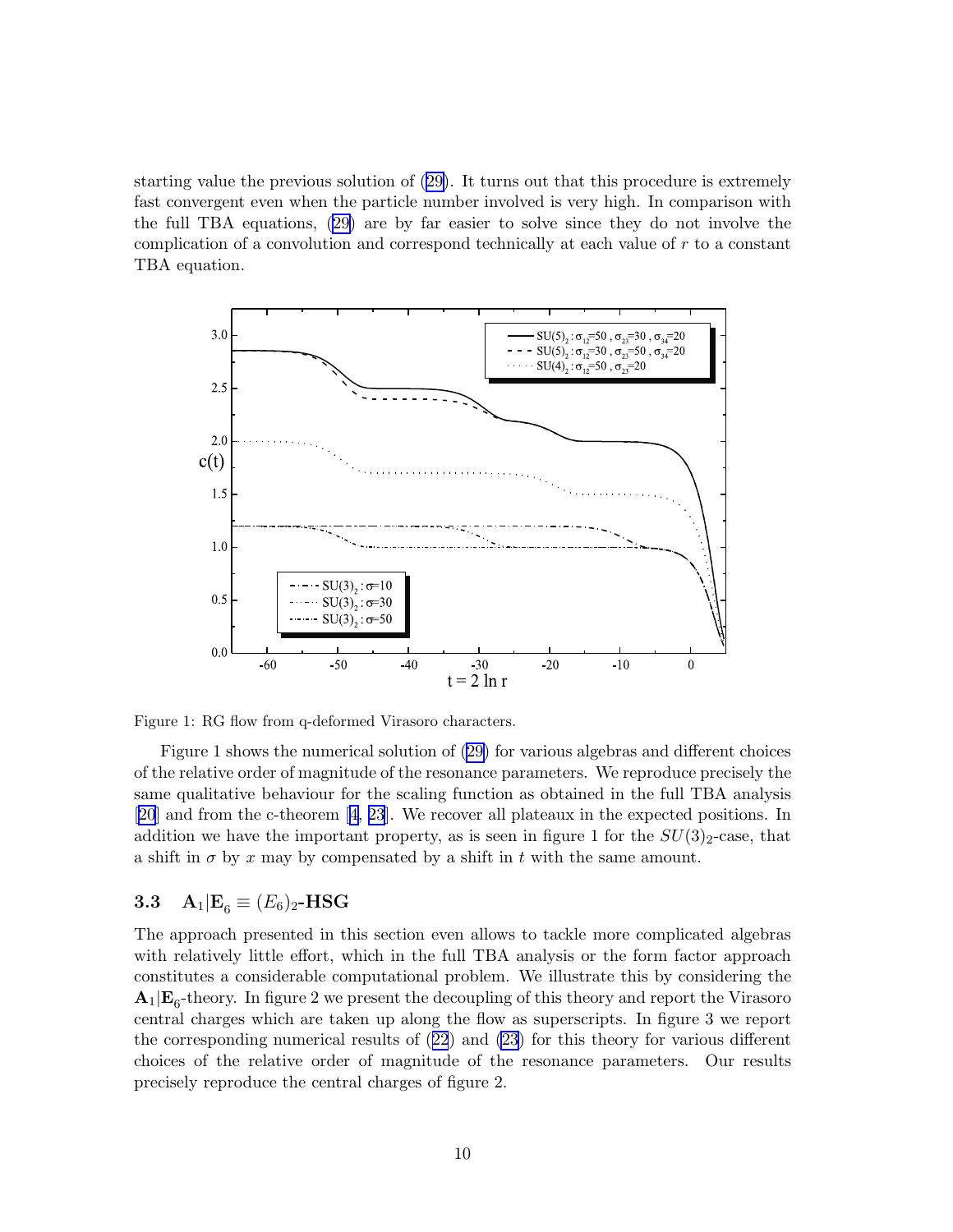

Figure 2: The decoupling of the  $A_1|E_6$ -theory.



Figure 3: RG flow from q-deformed Virasoro characters.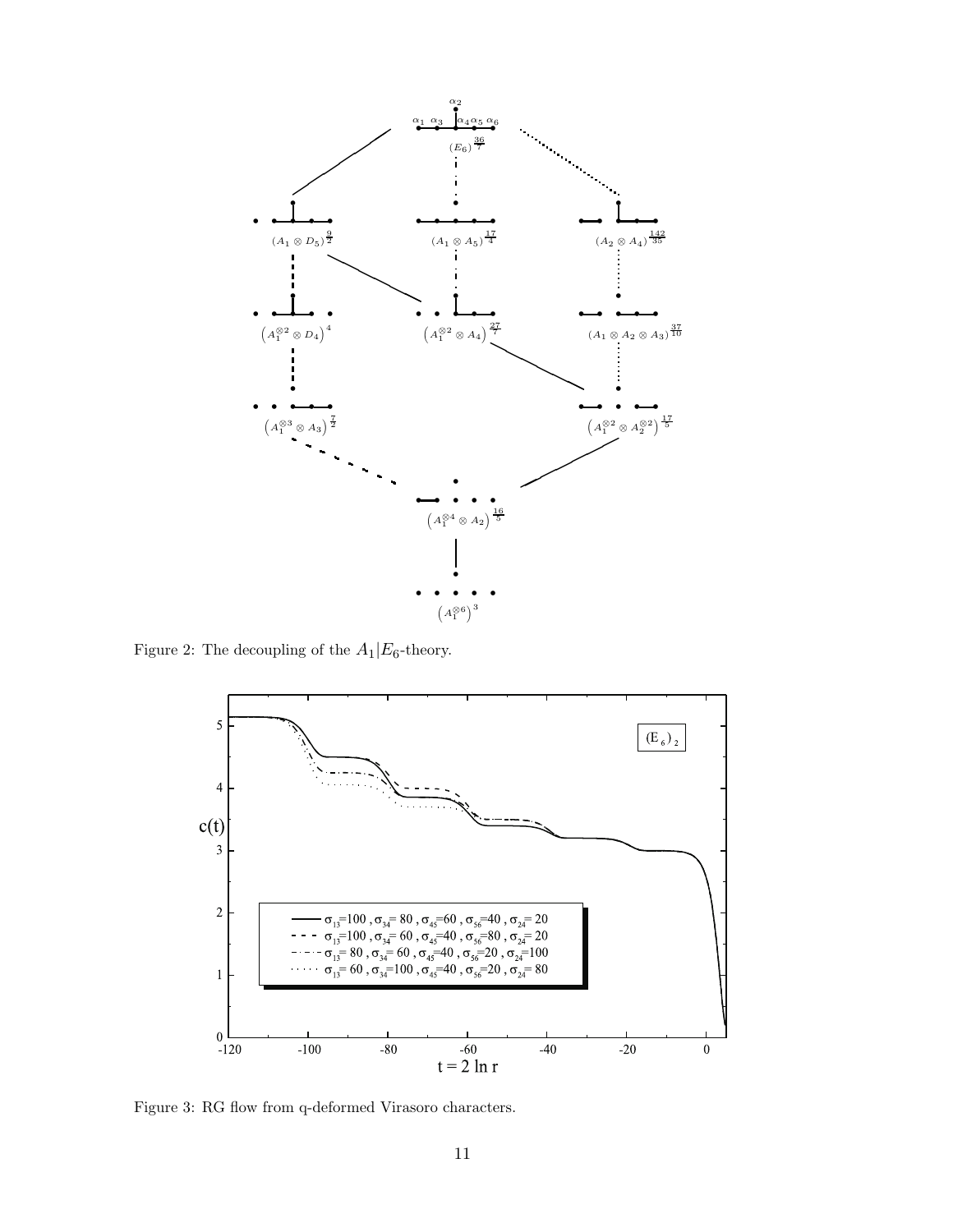#### 3.4  $g|\tilde{g}-\cos\theta$  theories

Recalling now from section 2.2 the various ways in which we can represent the unitary series, we may construct the flows between different cosets in a similar way as in the preceding subsection for a single homogeneous sine-Gordon theory. Figure 4 exhibits the flow along the unitary series of the  $N = 0, 1, 2$  superconformal minimal models.

From the realizations of the various cosets in terms of HSG-models it is also clear that we may produce flows between the different series as suggested in [\[6\]](#page-30-0) by alternative means. By controlling the energy scale of the unstable particle we obtain

$$
\mathcal{M}^{N=2}(k, k+1) \equiv A_1 | D_{k+2} / A_1 | A_{k-1} \otimes A_1 | A_1^{\otimes 2} \longrightarrow
$$
  

$$
\mathcal{M}^{N=1}(k, k+1) \equiv A_1 | A_{k+1} / A_1 | A_{k-1} \otimes A_1 | A_1 \longrightarrow
$$
  

$$
\mathcal{M}(k, k+1) \equiv A_1 | A_k / A_1 | A_{k-1} .
$$

Our numerical results which reproduce these flows are presented in figure 5. It is this type of flow which in[[6](#page-30-0)] was realized as so-called "Bailey flow".



Figure 4: Internal RG flow for the  $N = 0, 1, 2$  unitary minimal models.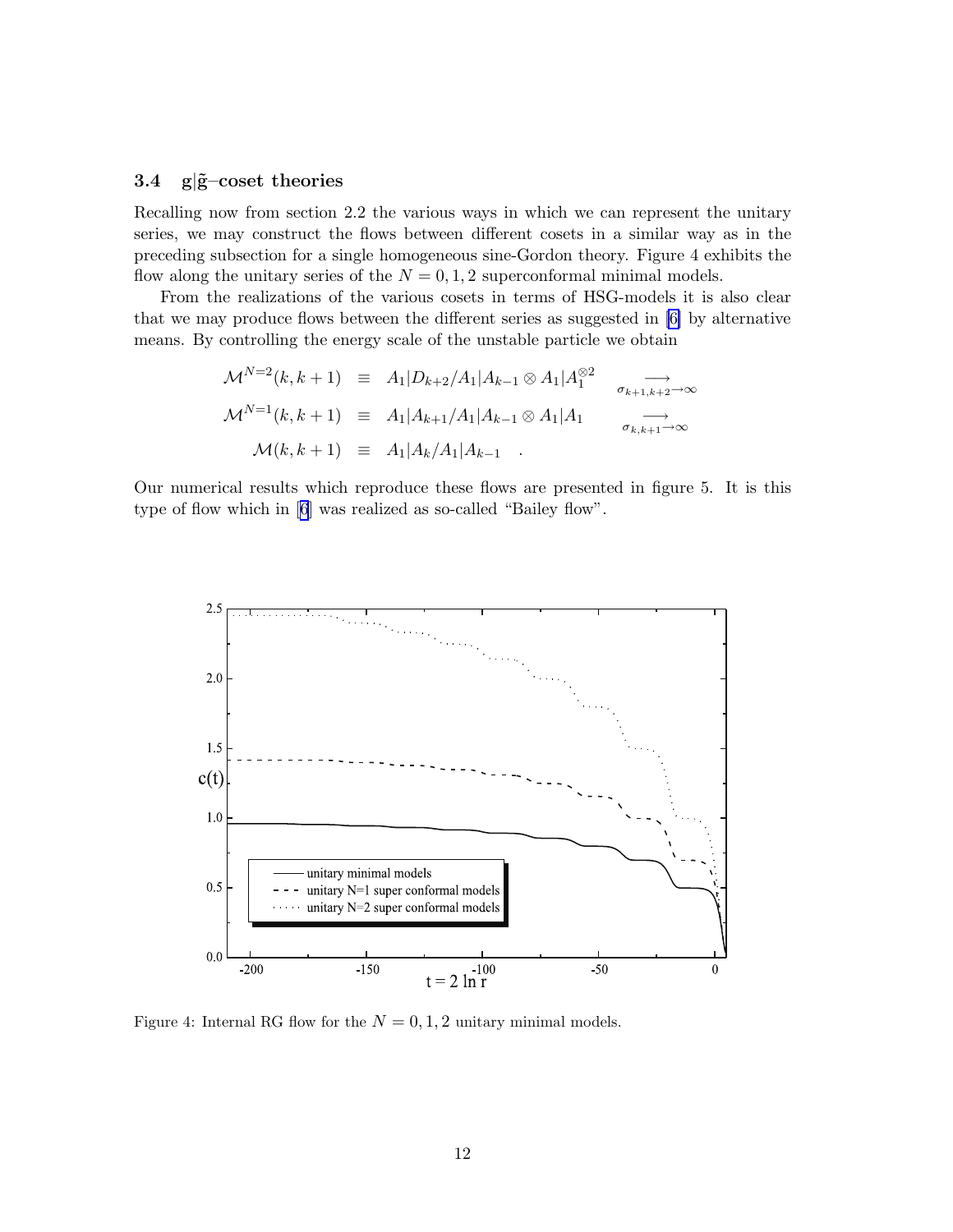<span id="page-14-0"></span>

Figure 5: RG flow between  $N = 0, 1, 2$  unitary minimal models.

## 4 The fixed point solutions

As we have mentioned, we do not have a general solution of [\(22\)](#page-8-0) so far for the entire rangeof r, but at each fixed point such expressions may be found. In  $[27, 28]$  $[27, 28]$  $[27, 28]$  $[27, 28]$  $[27, 28]$  it was noted, that the recurrence relations ([6](#page-4-0)) admit closed analytical solutions in terms of some very distinct mathematical objects, namely Weyl characters. Since the proofs of these identities are very often missing or only indicated in the literature, we find it instructive to present various transparent proofs in this section. In addition we present numerous new solutions for theories treated before and for some hitherto not considered at all. We start by assembling several properties of the characters which we utilize later to solve the recurrence relations  $(6)$  or equivalently  $(22)$  in the range of r characterized by property iii) in the introduction.

## 4.1 Properties of Weyl Characters

The characters for the representation of a simple Lie algebra  $g$  with rank  $\ell$  are well-known to be expressible in terms of the famous Weyl character formula, see e.g. [\[30](#page-31-0)]. From all the equivalent formulations of this formula the version

$$
\chi_{\lambda}(q) = \prod_{\alpha \in \Delta_+} \frac{q^{\alpha \cdot (\lambda + \rho)} - q^{-\alpha \cdot (\lambda + \rho)}}{q^{\alpha \cdot \rho} - q^{-\alpha \cdot \rho}}
$$
(30)

is most convenient for our purposes. Here  $\lambda$  denotes an arbitrary weight,  $\Delta_+$  the set of positive roots and  $\rho = 1/2 \sum_{\alpha \in \Delta_+} \alpha = \sum_{i=1}^{\ell} \lambda_i$  the Weyl vector with  $\lambda_i$  denoting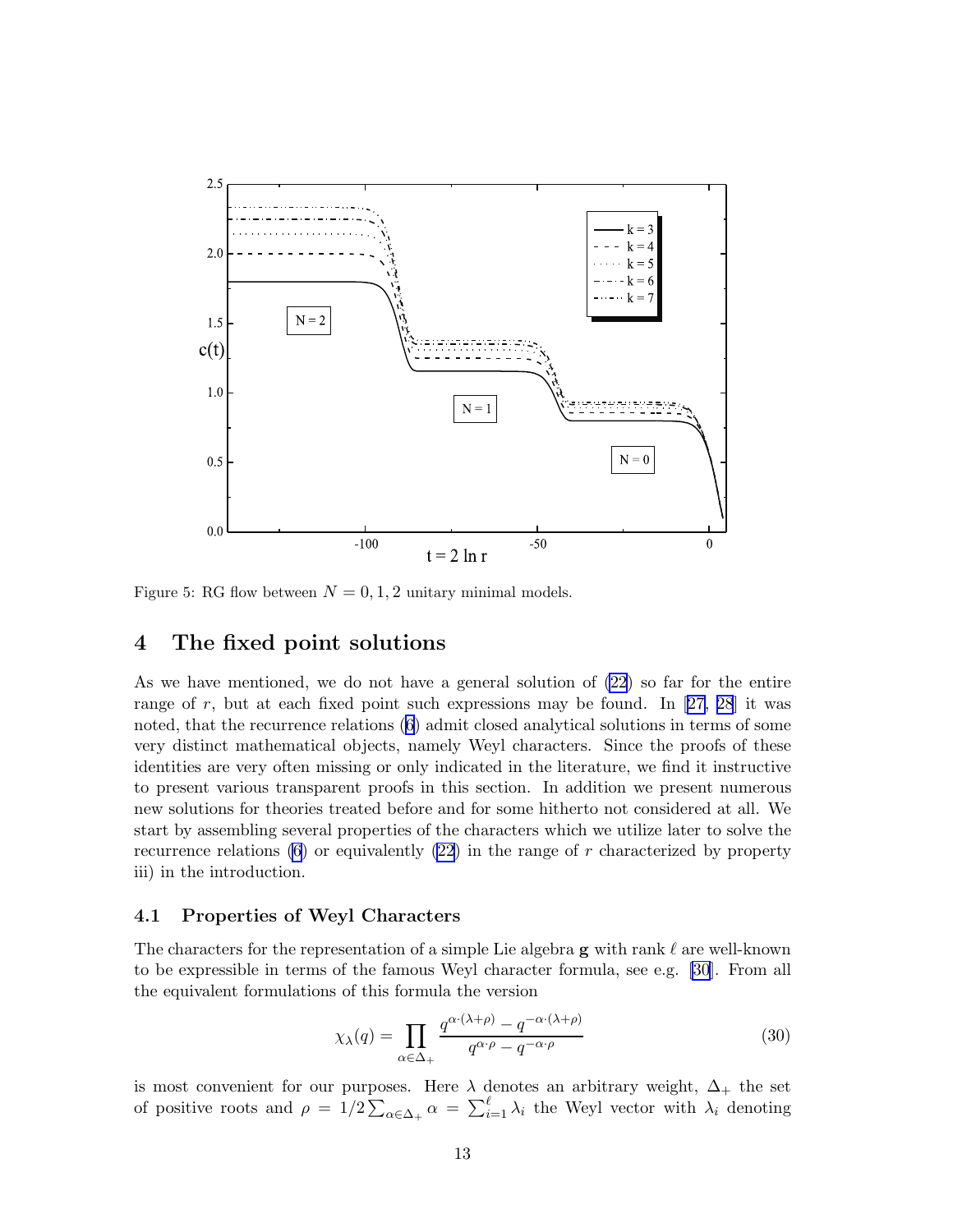<span id="page-15-0"></span>the fundamental weights. Needless to say that like ([4](#page-3-0)) the  $\chi_{\lambda}(q)$ 's constitute generating functions in the formal parameter  $q$  which is unrelated to the deformation parameter of section 3. We will be particularly interested in the form of [\(30\)](#page-14-0) evaluated at the special value  $q = e^{i\pi\tau}$ 

$$
\chi_{\lambda}(\tau) = \prod_{\alpha \in \Delta_{+}} \frac{\sin(\alpha \cdot (\lambda + \rho)\pi\tau)}{\sin(\alpha \cdot \rho\pi\tau)}.
$$
\n(31)

When considering  $\lambda$  to be a fundamental weight  $\lambda_i$ , it is useful to employ the conventions  $\chi_{\lambda_0} = \chi_{\lambda_{\ell+1}} = 1$  and set  $\chi_{\lambda_{-n}} = 0$  for a positive integer n. When  $\tau$  approaches 0, we obtain the well-known formula for the dimension of the particular representation of the weight  $\lambda$ 

$$
\dim \lambda = \prod_{\alpha \in \Delta_+} \frac{\alpha \cdot (\lambda + \rho)}{\alpha \cdot \rho} \ . \tag{32}
$$

We now wish to establish various properties for the character  $\chi_{\lambda}(\tau)$ . It appears difficult to carry out these studies on the generic expression (31) and we shall therefore resort to a case-by-case analysis. Denoting by  $\varepsilon_1, \ldots, \varepsilon_n$  the standard orthonormal basis of  $\mathbb{R}^n$  with  $\varepsilon_i \cdot \varepsilon_j = \delta_{ij}$ , it is well-known that it is possible to represent the entire root system as vectors on a suitably chosen lattice in  $\mathbb{R}^n$  with one (simply laced) or two (non-simply laced) prescribed lengths. We adopt the conventions of Bourbaki [\[31](#page-31-0)], which resulted historically from an investigation of the adjoint representation of simple Lie algebras, which is the reason why they appear not always entirely obvious.

#### 4.1.1  $A_{\ell}$



We represent the roots of  $A_{\ell}$  in  $\mathbb{R}^{\ell+1}$ . According to [\[31](#page-31-0)] all positive roots are given by

$$
\varepsilon_i - \varepsilon_j = \alpha \in \Delta_+ \qquad \text{for } 1 \le i < j \le \ell + 1 . \tag{33}
$$

The fundamental weights and the Weyl vector are realized as

$$
\lambda_k = \sum_{i=1}^k \varepsilon_i - \frac{k}{\ell+1} \sum_{i=1}^{\ell+1} \varepsilon_i \quad \text{and} \quad \rho = \sum_{i=1}^{\ell+1} (\ell/2 + 1 - i) \varepsilon_i \ . \tag{34}
$$

Equipped with these quantities we can evaluate (31) and obtain more explicit formulae

$$
\chi_{a\lambda_k}(\tau) = \prod_{1 \le i < j \le \ell+1} \frac{\sin[(\varepsilon_i - \varepsilon_j) \cdot (a\lambda_k + \rho)\pi\tau]}{\sin[(\varepsilon_i - \varepsilon_j) \cdot \rho\pi\tau]} = \prod_{i=1}^k \prod_{j=k}^\ell \frac{\sin[(a+1+j-i)\pi\tau]}{\sin[(1+j-i)\pi\tau]} \ . \tag{35}
$$

The last expression in (35) is best suited to establish various properties of the  $A_{\ell}$  related characters

$$
\chi_{a\lambda_k}(\tau) = \chi_{a\lambda_k}(\tau + 2) \tag{36}
$$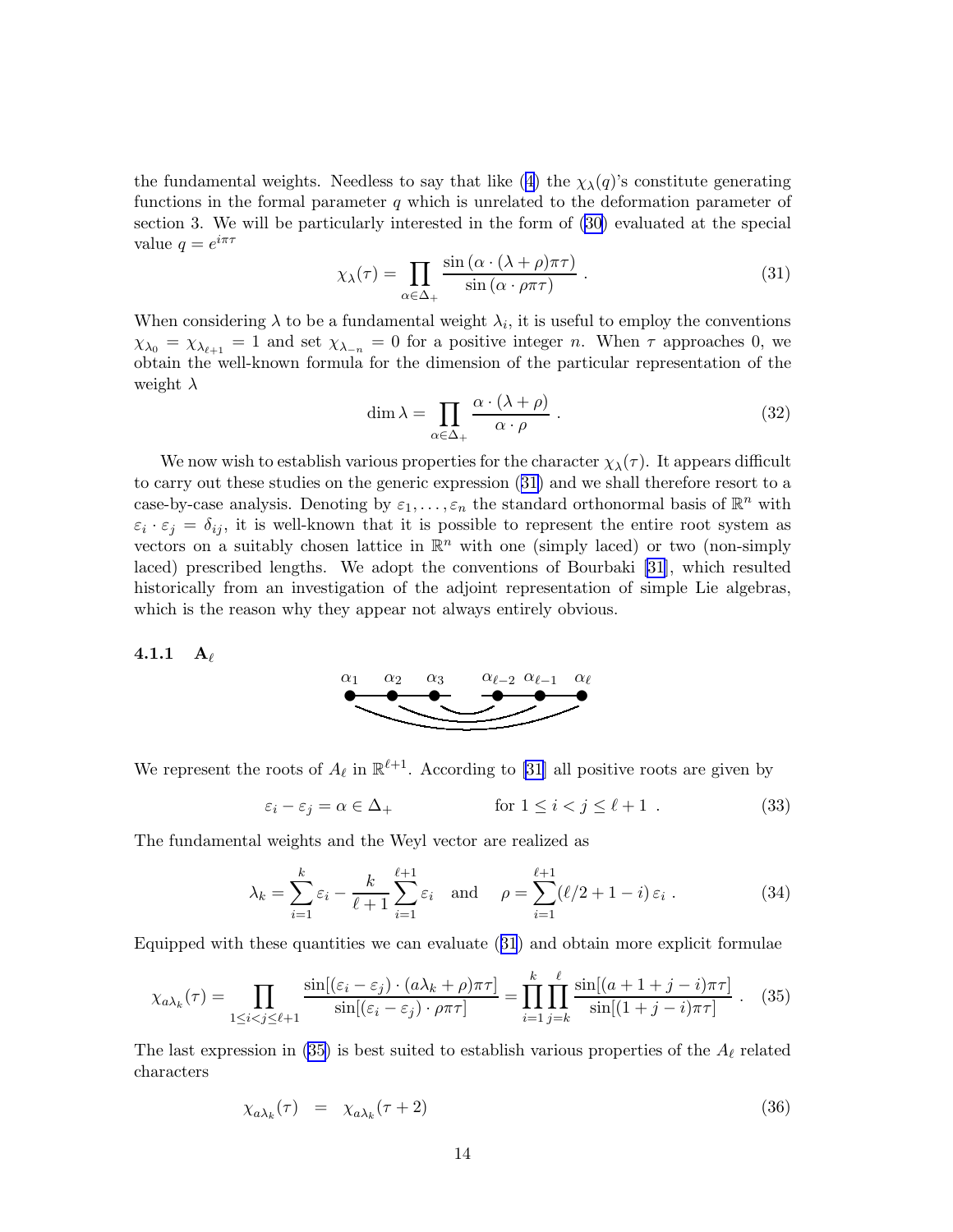$$
\chi_{a\lambda_k}(\tau) = \chi_{a\lambda_{\ell+1-k}}(\tau) \tag{37}
$$

$$
\chi_{(a+1)\lambda_k}(\tau) = \chi_{a\lambda_k}(\tau) \prod_{j=1}^k \frac{\sin[(a+\ell+2-j)\pi\tau]}{\sin[(a+k+1-j)\pi\tau]}
$$
(38)

$$
\chi_{a\lambda_{k+1}}(\tau) = \chi_{a\lambda_k}(\tau) \prod_{j=1+k}^{\ell} \frac{\sin[(a+j)\pi\tau]}{\sin[j\pi\tau]} \prod_{i=1}^{k} \frac{\sin[(\ell+1-j)\pi\tau]}{\sin[(a+\ell+1-j)\pi\tau]} \tag{39}
$$

$$
\chi_{a\lambda_k}(\tau)\chi_{a\lambda_k}(\tau) = \chi_{(a+1)\lambda_k}(\tau)\chi_{(a-1)\lambda_k}(\tau) + \chi_{a\lambda_{k+1}}(\tau)\chi_{a\lambda_{k-1}}(\tau) \ . \tag{40}
$$

Here [\(36\)](#page-15-0) is obvious and ([37\)](#page-15-0), ([38\)](#page-15-0), ([39\)](#page-15-0) follow from simple shifts in ([35](#page-15-0)). With the help of ([38\)](#page-15-0) and [\(39](#page-15-0)) we can verify ([40\)](#page-15-0). Note that [\(36](#page-15-0))-[\(40\)](#page-15-0) hold for generic values of  $\tau$ . We now also want to identify  $\chi_{a\lambda_k}$  and  $\chi_{(\tilde{l}+1-a)\lambda_k}$  for some integer  $\tilde{l}$ . This is, however, not true for generic values of  $\tau$ . Expressing  $\chi_{a\lambda_k}$  and  $\chi_{(\tilde{l}+1-a)\lambda_k}$  in the form ([35](#page-15-0)) and denoting the variables over which the products are taken in the former by  $i, j$  and the latter by  $i', j'$  the two characters obviously coincide if  $(a + j - i)\tau = 1 + (a - \tilde{l} - 1 - j' + i')\tau$ . From the available values of  $i, j, i', j'$  the combination  $j + j' - i - i' = \ell + 1$  constitutes a consistent solution of this equation such that we have

$$
\chi_{a\lambda_k}(\tau = \frac{1}{\ell + \tilde{\ell} + 2}) = \chi_{(\tilde{\ell} + 1 - a)\lambda_k}(\tau = \frac{1}{\ell + \tilde{\ell} + 2})\ .
$$
 (41)

This means it is the symmetry of the Dynkin diagram which fixes the value of  $\tau$ .

4.1.2  $D_{\ell}$ 



We represent the roots of  $D_{\ell}$  in  $\mathbb{R}^{\ell}$ . According to [\[31](#page-31-0)] all positive roots are expressible as

$$
\varepsilon_i \pm \varepsilon_j = \alpha \in \Delta_+ \qquad \text{for } 1 \le i < j \le \ell \quad . \tag{42}
$$

The fundamental weights are given by

$$
\lambda_{\ell-1} = \sum_{i=1}^{\ell-1} \frac{\varepsilon_i - \varepsilon_\ell}{2}, \qquad \lambda_\ell = \frac{1}{2} \sum_{i=1}^{\ell} \varepsilon_i, \quad \lambda_k = \sum_{i=1}^k \varepsilon_i \quad \text{for } 1 \le k \le \ell - 2,\tag{43}
$$

such that the Weyl vector reads

$$
\rho = \sum_{i=1}^{\ell-1} (\ell - i)\varepsilon_i . \tag{44}
$$

Substituting these quantities into [\(31](#page-15-0)) yields

$$
\chi_{a\lambda_k}(\tau) = \prod_{1 \le i < j \le \ell} \frac{\sin[(\varepsilon_i - \varepsilon_j) \cdot (a\lambda_k + \rho)\pi\tau]}{\sin[(\varepsilon_i - \varepsilon_j) \cdot \rho\pi\tau]} \frac{\sin[(\varepsilon_i + \varepsilon_j) \cdot (a\lambda_k + \rho)\pi\tau]}{\sin[(\varepsilon_i + \varepsilon_j) \cdot \rho\pi\tau]} \tag{45}
$$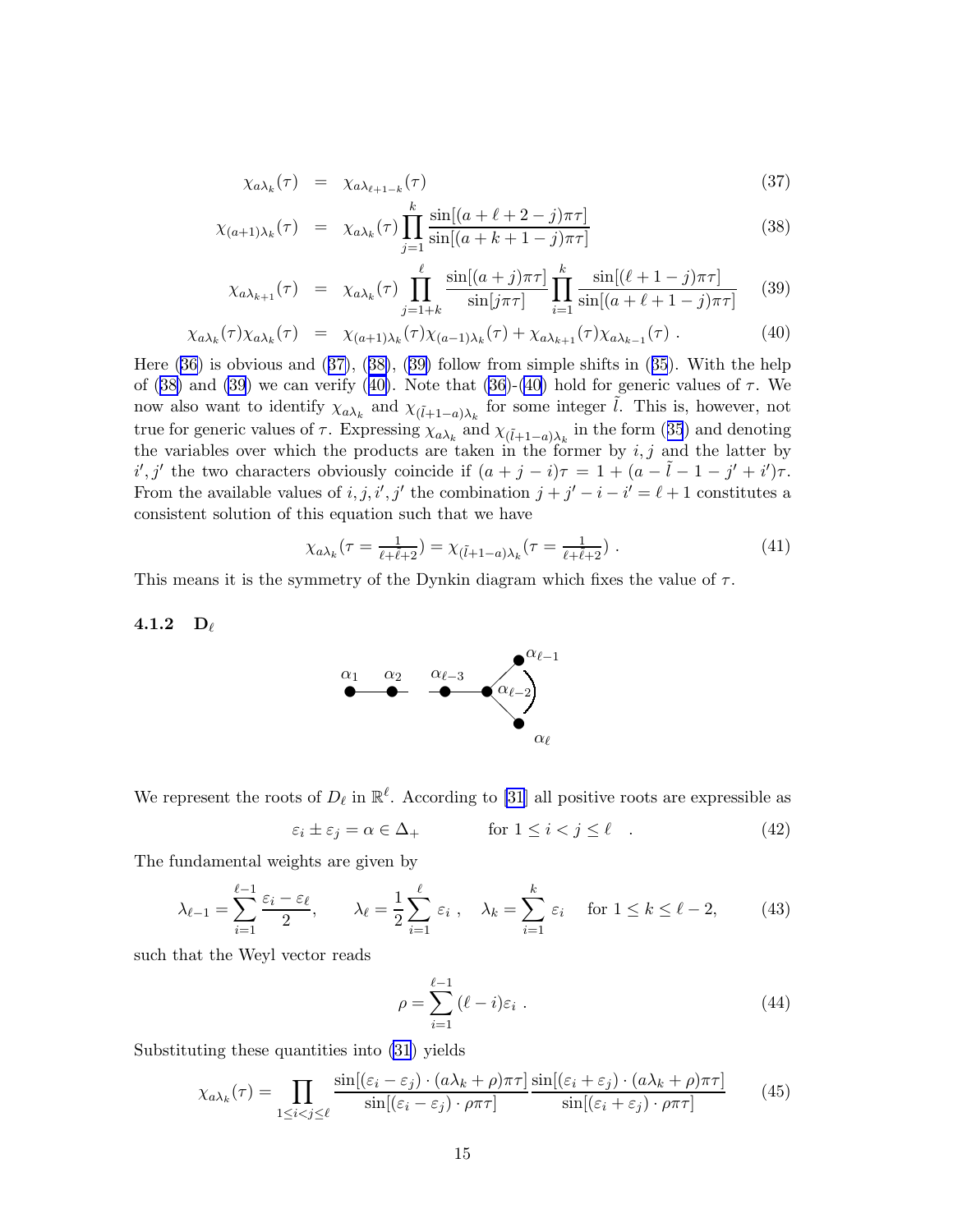<span id="page-17-0"></span>from which we derive

$$
\chi_{a\lambda_k}(\tau) = \prod_{1 \le i < j \le k} \frac{\sin[(2a+2\ell-i-j)\pi\tau]}{\sin[(2\ell-i-j)\pi\tau]} \prod_{i=1}^k \prod_{j=k+1}^\ell \frac{\sin[(a+j-i)\pi\tau]}{\sin[(j-i)\pi\tau]} \frac{\sin[(2\ell+a-j-i)\pi\tau]}{\sin[(2\ell-j-i)\pi\tau]}, \ 1 \le k \le \ell - 2(46)
$$
\n
$$
\chi_{a\lambda_\ell}(\tau) = \chi_{a\lambda_{\ell-1}}(\tau) = \prod_{1 \le i < j \le \ell} \frac{\sin[(2\ell+a-i-j)\pi\tau]}{\sin[(2\ell-i-j)\pi\tau]}.
$$
\n
$$
(47)
$$

From (46) and (47) we can now deduce various properties of the  $D_{\ell}$  related characters

$$
\chi_{a\lambda_k}(\tau) = \chi_{a\lambda_k}(\tau + 2), \tag{48}
$$

$$
\chi_{a\lambda_{\ell}}(\tau) = \chi_{a\lambda_{\ell-1}}(\tau), \tag{49}
$$

$$
\chi_{a\lambda_1}(\tau') = \sum_{k=0}^{\infty} (-1)^k \chi_{\lambda_{a-2k}}(\tau'), \qquad a \le \ell - 2,
$$
 (50)

$$
\chi_{\lambda_{n+1}}(\tau') = \chi_{(n+1)\lambda_1}(\tau') + \chi_{(n-1)\lambda_1}(\tau'),\tag{51}
$$

$$
\chi_{\lambda_1}(\tau')\chi_{\lambda_1}(\tau') = 2\chi_{\lambda_2}(\tau'),\tag{52}
$$

$$
\chi_{\lambda_{\ell}}(\tau')\chi_{\lambda_{\ell}}(\tau') = 2\sum_{k=0}^{\infty} \chi_{\lambda_{\ell-2-4k}}(\tau'). \tag{53}
$$

Here we have set  $\tau' = 1/(4\ell - 4)$ .

#### 4.1.3 E<sup>6</sup>



Following still [\[31](#page-31-0)] the roots and weights of  $E_6$  may be represented in  $\mathbb{R}^8$ , where we label the roots as depicted in the preceding Dynkin diagram. Since these expressions are rather cumbersome, we refer the reader to the literature and report here only the final expressions for the characters. Noting that all characters are of the general form  $\prod_{1 \leq x < h} \sin(\pi \tau (a + x)) / \sin(\pi \tau x)$ , with h being the Coxeter number, it is convenient to use the following notation

$$
\{a_{1,1}^{x_{1,1}}, \ldots a_{1,b_1}^{x_{1,b_1}}; \ldots; a_{i,1}^{x_{i,1}}, a_{i,2}^{x_{i,2}} \ldots, a_{i,b_i}^{x_{i,b_i}}, \ldots\} := \prod_{i=1}^{h-1} \prod_{j=1}^{b_i} \left( \frac{\sin \pi \tau (a_{i,j} + i)}{\sin \pi \tau i} \right)^{x_{i,j}}. \tag{54}
$$

Note that all expressions we find have at least one  $x_{i,j} \neq 0$  for each  $i \in [1, h-1]$ . We compute

$$
\chi_{a\lambda_1} = \{a; a; a; a^2; a^2; a^2; a^2; a^2; a; a; a\}
$$
\n
$$
(55)
$$

$$
\chi_{a\lambda_2} = \{a; a; a^2; a^3; a^3; a^3; a^2; a; a; 2a\}
$$
\n(56)

$$
\chi_{a\lambda_3} = \{a; a^2; a^3; a^4; a^4; a^3; a^2, 2a; a, 2a; 2a; 2a; 2a\}
$$
\n
$$
(57)
$$

$$
\chi_{a\lambda_4} = \{a; a^3; a^5; a^5; a^3, 2a; a, 2a^2; 2a^3; 2a^2; 2a; 3a; 3a\} .
$$
 (58)

Here and in the following we suppress the  $\tau$ -dependence of  $\chi$ , i.e. we read  $\chi_{a\lambda i} = \chi_{a\lambda_i}(\tau)$ .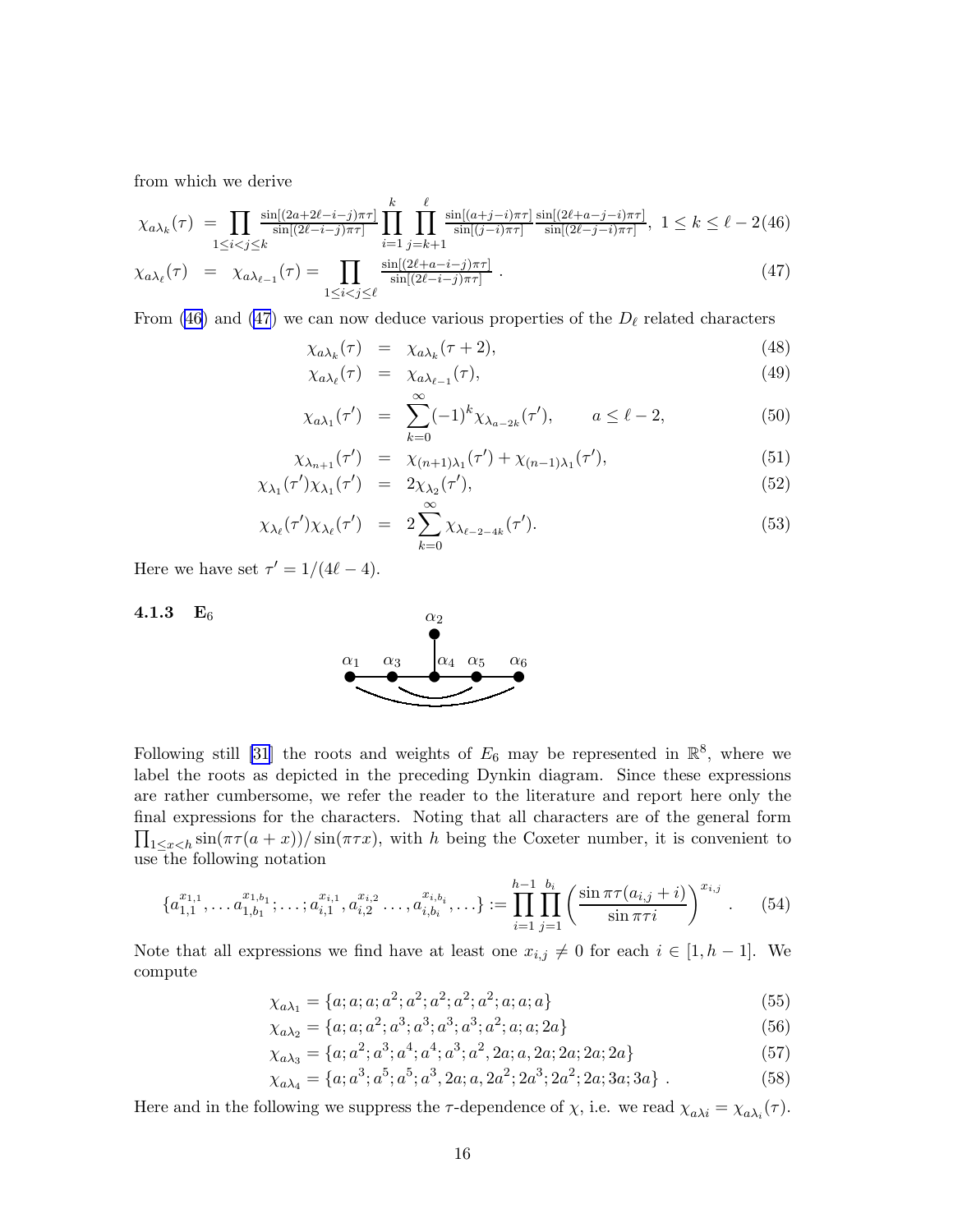<span id="page-18-0"></span>4.1.4 E<sup>7</sup>



Our convention for naming the roots are the same as in[[31\]](#page-31-0) according to which we represent the roots of  $E_7$  in  $\mathbb{R}^8$ . We then compute

$$
\chi_{a\lambda_{1}} = \{a; a; a; a^{2}; a^{3}; a^{3}; a^{3}; a^{3}; a^{3}; a^{2}; a^{2}; a; a; a; 2a\}
$$
\n
$$
\chi_{a\lambda_{2}} = \{a; a; a^{2}; a^{3}; a^{4}; a^{4}; a^{5}; a^{4}; a^{4}; a^{3}; a^{2}, 2a; a, 2a; a, 2a; 2a; 2a; 2a; 2a; 2a\}
$$
\n
$$
\chi_{a\lambda_{3}} = \{a; a^{2}; a^{3}; a^{4}; a^{5}; a^{5}; a^{4}, 2a; a^{3}, 2a; a^{2}, 2a^{2}; a, 2a^{2}; 2a^{3}; 2a^{2}; 2a^{2}; 2a; 2a; 3a; 3a\}
$$
\n
$$
\chi_{a\lambda_{4}} = \{a; a^{3}; a^{5}; a^{6}; a^{5}, 2a; a^{3}, 2a^{2}; a, 2a^{4}; 2a^{4}; 2a^{2}, 3a; 2a, 3a^{2}; 3a^{2}; 3a^{2}; 3a; 4a; 4a\}
$$
\n
$$
\chi_{a\lambda_{5}} = \{a; a^{2}; a^{4}; a^{5}; a^{6}; a^{5}; a^{4}, 2a; a^{2}, 2a^{2}; a, 2a^{3}; 2a^{3}; 2a^{2}; 2a, 3a; 3a; 3a; 3a; 3a\}
$$
\n
$$
\chi_{a\lambda_{6}} = \{a; a^{2}; a^{2}; a^{3}; a^{4}; a^{4}; a^{4}; a^{4}; a^{3}, 2a; a^{2}, 2a; a^{2}; a, 2a; 2a; 2a; 2a; 2a; 2a; 2a\}
$$
\n
$$
\chi_{a\lambda_{7}} = \{a; a; a; a; a; a^{2}; a^{2}; a^{2}; a^{2}; a^{2}; a^{2}; a^{2}; a^{2}; a; a; a; a; a; a\}
$$
\n
$$
(65)
$$

#### 4.1.5  $E_8$



Our convention for naming the roots are as in [\[31](#page-31-0)] according to which we represent the roots of  $E_8$  in  $\mathbb{R}^8$ . We compute

χaλ<sup>1</sup> = {a; a; a; a 2 ; a 2 ; a 3 ; a 4 ; a 4 ; a 4 ; a 5 ; a 5 ; a 5 ; a 5 ; a 4 ; a 4 ; a 4 ; a 3 , 2a; a 2 , 2a; a 2 , 2a; a, 2a; a, 2a; a, 2a; 2a 2 ; 2a; 2a; 2a; 2a; 2a; 2a} (66) χaλ<sup>2</sup> = {a; a; a 2 ; a 3 ; a 4 ; a 5 ; a 6 ; a 6 ; a 6 ; a 6 ; a 5 , 2a; a 4 , 2a; a 3 , 2a 2 ; a 2 , 2a 2 ; a, 2a 3 ; a, 2a 3 ; 2a 4 ; 2a 3 ; 2a 3 ; 2a 2 ; 2a 2 , 2a; 3a; 2a; 3a; 3a; 3a; 3a; 3a; 3a; 3a} (67) χaλ<sup>3</sup> = {a; a 2 ; a 3 ; a 4 ; a 5 ; a 6 ; a 6 , 2a; a 5 , 2a; a 4 , 2a 2 ; a 3 , 2a 3 ; a 2 , 2a 4 ; a, 2a 4 ; 2a 5 ; 2a 4 ; 2a 4 ; 2a 3 , 3a; 2a 2 , 3a; 2a, 3a 2 ; 2a, 3a 2 ; 3a 2 ; 3a 2 ; 3a 2 ; 3a, 4a; 4a; 4a; 4a; 4a; 4a; 4a} (68) χaλ<sup>4</sup> = {a; a 3 ; a 5 ; a 6 ; a 6 , 2a; a 5 , 2a 2 ; a 3 , 2a 4 ; a, 2a 5 ; 2a 6 ; 2a 5 , 3a; 2a 4 , 3a 2 ; 2a 2 , 3a 3 ; 2a, 3a 4 ; 3a 4 ; 3a 3 , 4a; 3a 2 , 4a 2 ; 3a, 4a 3 ; 4a 3 ; 4a 3 ; 4a 2 ; 4a, 5a; 5a 2 ; 5a 2 ; 5a; 6a; 6a; 6a; 6a; 6a} (69) χaλ<sup>5</sup> = {a; a 2 ; a 4 ; a 6 ; a 7 ; a 7 ; a 6 , 2a; a 4 , 2a 2 ; a 2 , 2a 4 ; a, 2a 5 ; 2a 6 ; 2a 5 ; 2a 4 , 3a; 2a 2 ,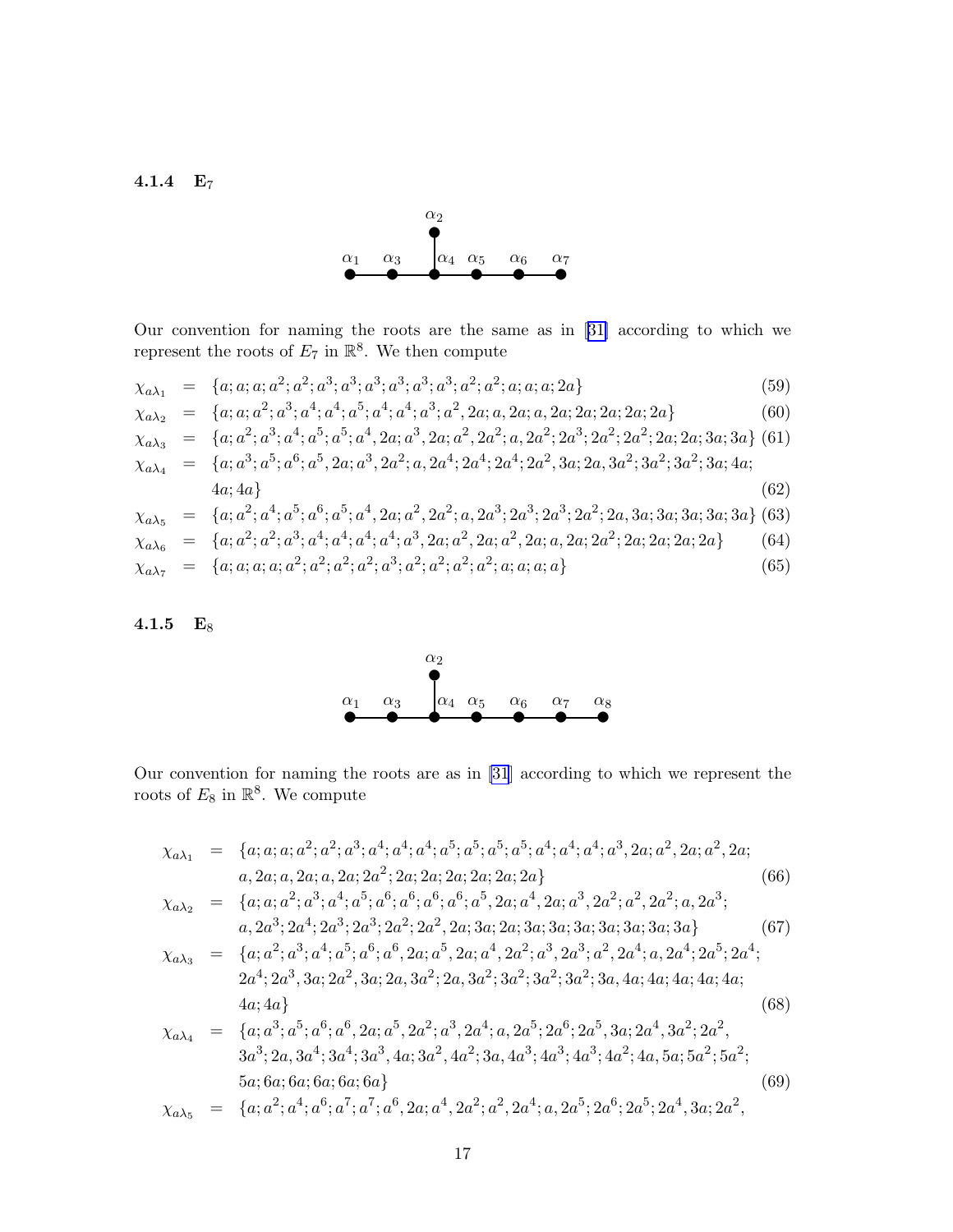<span id="page-19-0"></span>3a 2 ; 2a 2 , 3a 3 ; 3a 4 ; 3a 4 ; 3a 3 ; 3a 2 , 4a; 3a, 4a; 4a 2 ; 4a 2 ; 4a 2 ; 4a; 5a; 5a; 5a; 5a}(70) χaλ<sup>6</sup> = {a; a 2 ; a 3 ; a 4 ; a 5 ; a 6 ; a 6 ; a 6 ; a 5 , 2a; a 4 , 2a 2 ; a 3 , 2a 3 ; a 2 , 2a 3 ; a, 2a 4 ; 2a 4 ; 2a 4 ; 2a 3 , 3a; 2a 3 , 3a; 2a 2 , 3a; 2a, 3a 2 ; 3a 2 ; 3a 2 ; 3a 2 ; 3a 2 ; 3a; 3a; 3a; 4a; 4a, ; 4a} (71) χaλ<sup>7</sup> = {a; a 2 ; a 2 ; a 2 ; a 3 ; a 4 ; a 4 ; a 4 ; a 5 ; a 5 ; a 4 , 2a; a 4 , 2a; a 4 , 2a; a 3 , 2a; a 2 , 2a 2 ; a 2 , 2a 2 ; a 2 , 2a 2 ; a, 2a 2 ; 2a 3 ; 2a 2 ; 2a 2 ; 2a 2 ; 2a 2 ; 2a; 2a; 2a; 2a; 3a; 3a} (72) χaλ<sup>8</sup> = {a; a; a; a; a; a 2 ; a 2 ; a 2 ; a 2 ; a 3 ; a 3 ; a 3 ; a 3 ; a 3 ; a 3 ; a 3 ; a 3 ; a 3 ; a 3 ; a 2 ; a 2 ; a 2 ; a 2 ; a; a; a; a; a; a} (73)

#### 4.2 Solution for the  $g\tilde{g}$ -theories

As already indicated in section 3, when introducing the variables  $x_a^i = \prod_{b=1}^{\ell} (Q_b^i)^{-K_{ab}}$  the constant TBA-equations [\(6\)](#page-4-0), or equivalently [\(22\)](#page-8-0) at certain fixed points, acquire the more symmetric form

$$
(Q_a^i)^2 = \prod_{b=1}^{\ell} (Q_b^i)^{I_{ab}} + \prod_{j=1}^{\tilde{\ell}} (Q_a^j)^{\tilde{I}_{ij}} . \tag{74}
$$

It is convenient to take here  $Q_a^0 = Q_0^i = 1$ . We will now identify the Q's with various combinations of Weyl characters (74) either of the algebra  $g$  or  $\tilde{g}$  such that the relations (74) are solved. One should note here that in (74) the two algebras are on the same footing, despite the fact that on the level of the scattering matrix, i.e. the data which enter the Virasoro characters [\(4\)](#page-3-0) and in ([23\)](#page-8-0) they play quite distinct roles. We always choose

$$
\tau = \frac{1}{h + \tilde{h}}\tag{75}
$$

in ([31\)](#page-15-0), with  $h, \tilde{h}$  being the Coxeter numbers of  $g, \tilde{g}$ , respectively. It will be sufficient to concentrate on the  $g\ddot{g}$ -theories, since the coset models reported on in section 3.4 may be constructed simply by means of a system of the type ([6](#page-4-0)). Having solved (74) we also compute the (effective) central charge according to [\(23](#page-8-0)). In many cases this can be done analytically by reducing the expression to some well-known (see e.g.[[11\]](#page-30-0)) numerical relations for Rogers dilogarithm, such as  $\mathcal{L}(1/2) = \pi^2/12$ ,  $\mathcal{L}((\sqrt{5}-1)/2) = \pi^2/10$ , etc., by a successive application of the five term relation

$$
\mathcal{L}(x) + \mathcal{L}(y) = \mathcal{L}(xy) + \mathcal{L}\left(\frac{x(1-y)}{1-xy}\right) + \mathcal{L}\left(\frac{y(1-x)}{1-xy}\right) . \tag{76}
$$

In several cases we do not attempt to be entirely rigorous and only verify the relations numerically. Especially when a generic rank is involved we only compute a large part of the beginning of the sequence and do not attempt to perform inductive proofs.

We proceed case-by-case.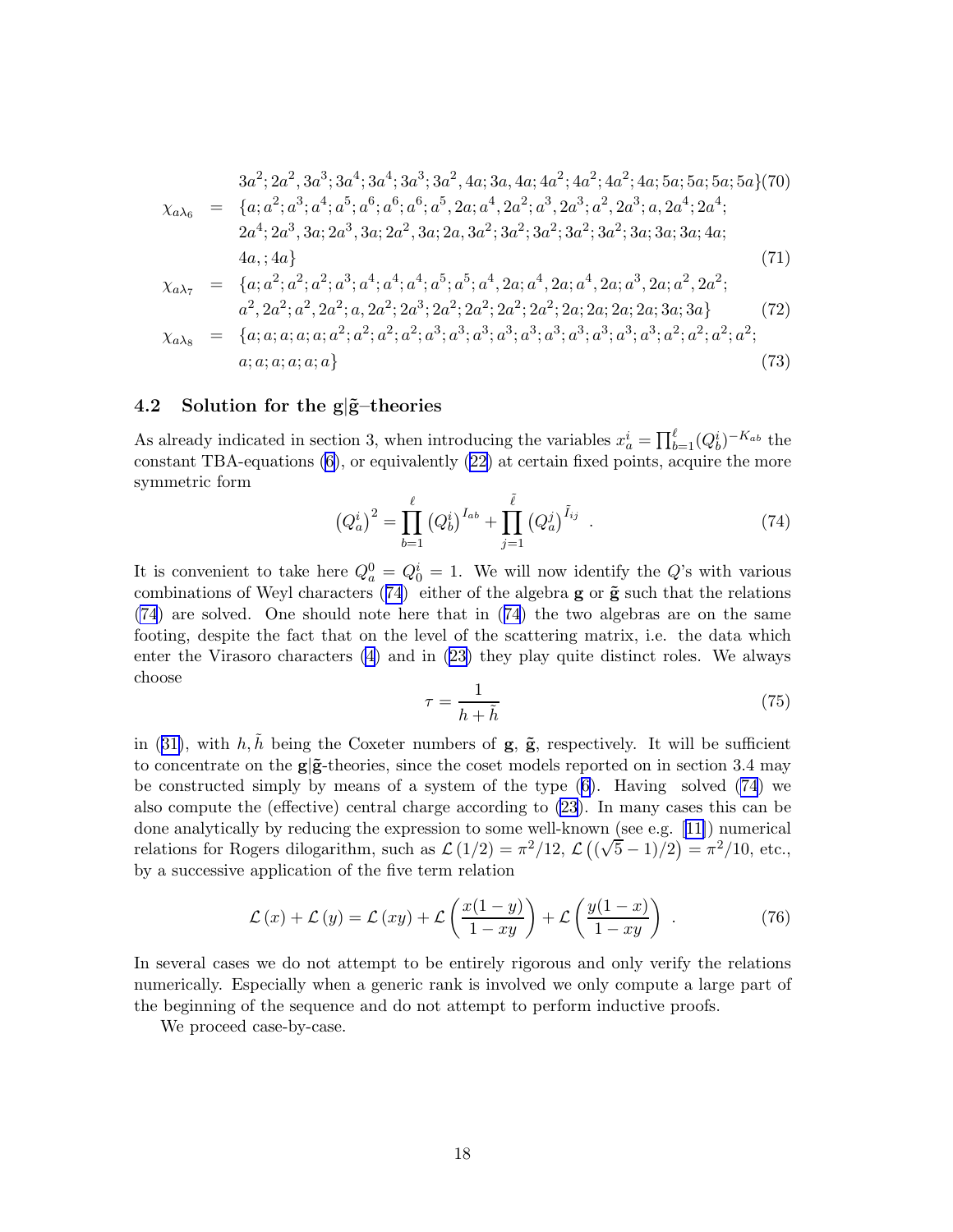## <span id="page-20-0"></span> $\mathbf{4.2.1} \quad \mathbf{A}_{\ell}|\mathbf{A}_{\tilde{\ell}}$

In this case the recurrence relations [\(74](#page-19-0)) are explicitly

$$
\left(Q_a^k\right)^2 = Q_{a+1}^k Q_{a-1}^k + Q_a^{k+1} Q_a^{k-1}
$$
\n<sup>(77)</sup>

for $1 \le a \le \ell, 1 \le k \le \tilde{\ell}$ . As was first pointed out in [[27](#page-31-0)], by identifying the Q's with Weyl characters these relations may be solved explicitly. We may either use the characters  $\chi$ ,  $\tilde{\chi}$ of  $\mathbf{A}_{\ell}$ ,  $\mathbf{A}_{\tilde{\ell}}$ , respectively, with  $\tau = 1/(\ell + \tilde{\ell} + 2)$ 

$$
Q_a^k = \chi_{k\lambda_a}(\tau) = \tilde{\chi}_{a\lambda_k}(\tau). \tag{78}
$$

This follows now immediately by noting that (77) coincides precisely with equation [\(40](#page-15-0)). Using these solutions, the central charges according to ([23](#page-8-0)) turn out to be

$$
c = \frac{6}{\pi^2} \sum_{a=1}^{\ell} \sum_{k=1}^{\tilde{\ell}} \mathcal{L}\left(\frac{\tilde{\chi}_{a\lambda_{k-1}}(\tau)\tilde{\chi}_{a\lambda_{k+1}}(\tau)}{\tilde{\chi}_{a\lambda_k}(\tau)^2}\right) = \frac{\ell\tilde{\ell}(\tilde{\ell}+1)}{\ell+\tilde{\ell}+2}.
$$
 (79)

#### 4.2.2  $A_1$   $\tilde{g}$ -theories

For the reasons mentioned in the previous section these particular HSG-models are interesting to investigate. Exploiting the symmetry in the equations [\(74](#page-19-0)), they may be solved by appealing to the solutions which correspond to the ones of minimal affine Toda field theories, i.e.  $g|A_1$ . These solutions in terms of the characters of g may be extracted from the general formulae provided in [\[27, 28\]](#page-31-0). The corresponding values were also stated thereafter in the first reference in [\[14](#page-30-0)] without proof. We demonstrate that alternatively one may simply use combinations of the characters of  $A_1$ 

$$
\chi_{k\lambda}(\tau) = \frac{\sin(\pi(1+k)\tau)}{\sin(\pi\tau)}
$$
\n(80)

in order to solve the recurrence relations.

 $\mathbf{A}_1|\mathbf{A}_{\tilde{\ell}}$  As a special case of (78) we obtain

$$
Q^i = \tilde{\chi}_{\lambda_i}(1/(\tilde{\ell}+3)) = \chi_{i\lambda}(1/(\tilde{\ell}+3)). \tag{81}
$$

Translating to the x-variables we recover the values quoted in[[14](#page-30-0)]. The particularization of ([23\)](#page-8-0) yields the central charges

$$
c = \frac{6}{\pi^2} \sum_{k=1}^{\tilde{\ell}} \mathcal{L}\left(1 - \tilde{\chi}_{\lambda_k}(1/(\tilde{\ell} + 3))\right) = \frac{\tilde{\ell}(\tilde{\ell} + 1)}{\tilde{\ell} + 3} \ . \tag{82}
$$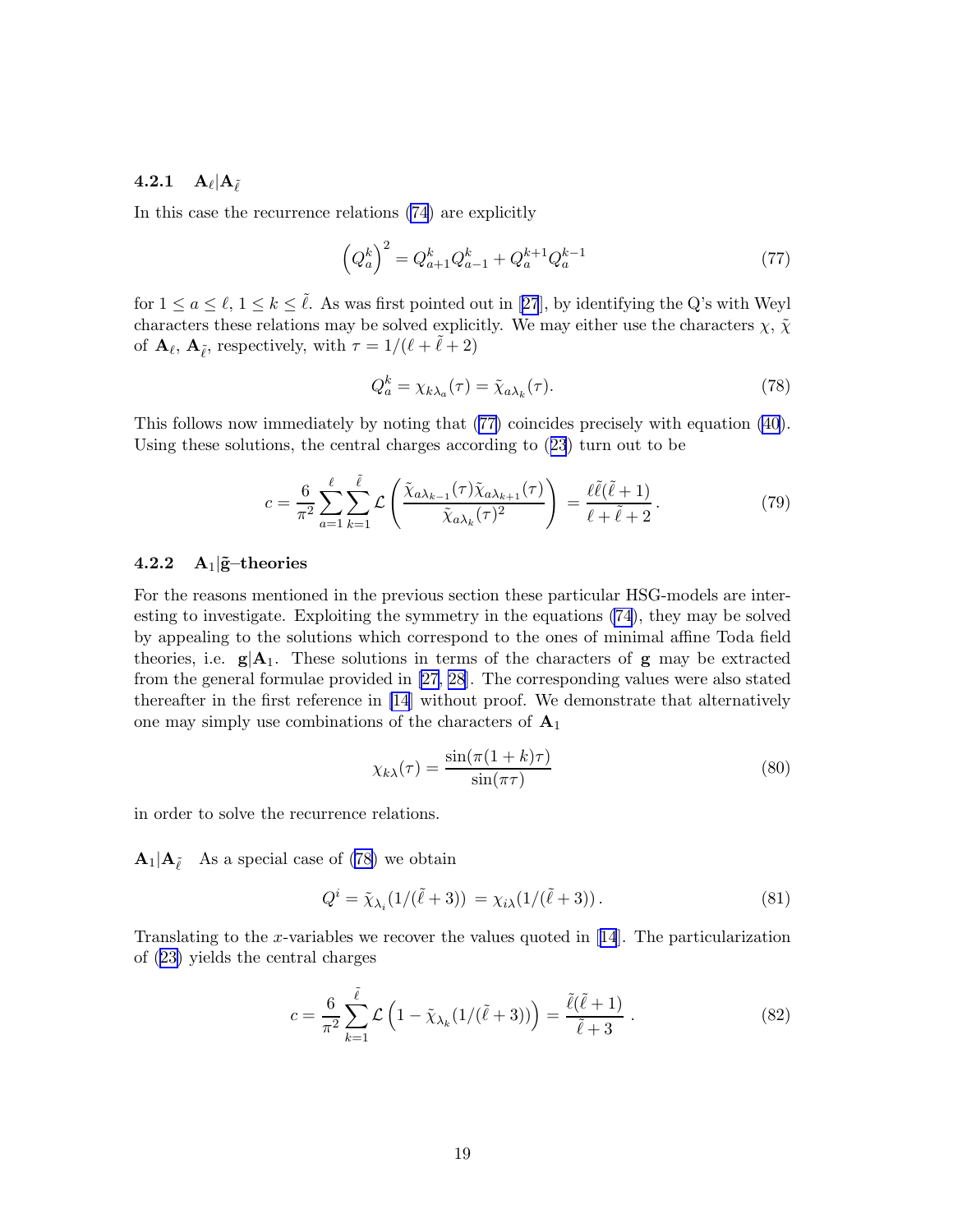$A_1|D_{\tilde{\ell}}$  We may express the solutions for this case either in terms of the  $D_{\tilde{\ell}}$  or the **A**<sub>1</sub>-Weyl characters. Taking  $\tau = 1/2\tilde{\ell}$  we obtain

$$
Q^{i} = \sum_{k=1}^{\frac{i+1}{2}} \tilde{\chi}_{\lambda_{2k-1}}(\tau) = (i+1)\chi_{\lambda_{2\tilde{\ell}-2}}(\tau) = i+1 \qquad i \text{ odd}, i \leq \tilde{\ell}-2, \quad (83)
$$

$$
Q^{i} = 1 + \sum_{k=1}^{\overline{2}} \tilde{\chi}_{\lambda_{2k}}(\tau) = (i+1)\chi_{\lambda_{2\tilde{\ell}-2}}(\tau) = i+1 \qquad i \text{ even, } i \leq \tilde{\ell} - 2, \quad (84)
$$

$$
Q^{\tilde{\ell}-1} = \tilde{\chi}_{\lambda_{\tilde{\ell}-1}}(\tau) = Q^{\tilde{\ell}} = \tilde{\chi}_{\lambda_{\tilde{\ell}}}(\tau) = \sqrt{\tilde{\ell}} = \prod_{k=1}^{\tilde{\ell}-1} \chi_{(2k-1)\lambda} / \chi_{(\tilde{\ell}+k-1)\lambda}.
$$
 (85)

From the explicit expressions in section 4.1.2. follows that  $\tilde{\chi}_{\lambda k}(\tau) = 2$  for  $k \leq \tilde{\ell} - 2$ and the last relation in (85). Therefore we may trivially evaluate the sums in (83) and (84), whose result we can employ to convince ourselves that [\(74](#page-19-0)) is indeed satisfied. Once againtranslating to the x-variables yields the values quoted in  $[14]$  $[14]$  $[14]$ . According to  $(23)$  $(23)$ the central charges are then computed to

$$
c = \frac{6}{\pi^2} \left( \sum_{k=1}^{\tilde{\ell}-3} \mathcal{L} \left( \frac{k(k+2)}{(k+1)^2} \right) + \mathcal{L} \left( \frac{\tilde{\ell}(\tilde{\ell}-2)}{(\tilde{\ell}-1)^2} \right) + 2\mathcal{L} \left( 1 - \tilde{\ell}^{-1} \right) \right) = \tilde{\ell} - 1. \tag{86}
$$

 $A_1|E_6$  Using the conventions of section 4.1.3. the recurrence relations [\(74\)](#page-19-0) read in this case

$$
(Q^1)^2 = 1 + Q^3
$$
,  $(Q^2)^2 = 1 + Q^4$ ,  $(Q^3)^2 = 1 + Q^4 Q^1$ ,  $(Q^4)^2 = 1 + Q^2 (Q^3)^2$ , (87)

where we have already exploited  $Q^1 = Q^6$ ,  $Q^3 = Q^5$ , which is a consequence of the symmetry of the Dynkin diagram. For  $a = 1$  and  $\tau = 1/14$  the expressions [\(55](#page-17-0))-[\(58](#page-17-0)) for the  $E_6$ -characters reduce to

$$
\tilde{\chi}_{\lambda_1} = (2 \sin \frac{\pi}{14})^{-1}, \quad \tilde{\chi}_{\lambda_2} = \tilde{\chi}_{\lambda_3} = 2 \cos \frac{\pi}{7}, \quad \tilde{\chi}_{\lambda_4} = 0,
$$
\n(88)

such that we can identify them with combinations of  $A_1$ -characters and vice versa

$$
\tilde{\chi}_{\lambda_1} = 1 + \chi_{4\lambda} - \chi_{2\lambda}, \qquad \tilde{\chi}_{\lambda_2} = \tilde{\chi}_{\lambda_3} = \chi_{2\lambda} - 1. \tag{89}
$$

With these simple expressions for the characters, we may easily check that the expressions

$$
Q^{1} = 1 + \chi_{4\lambda} - \chi_{2\lambda}, \quad Q^{2} = \chi_{2\lambda}, \quad Q^{3} = \chi_{4\lambda}, \quad Q^{4} = \chi_{4\lambda} + \chi_{2\lambda}, \tag{90}
$$

indeed satisfy the relations (87). Of course with the help of (89) it is also possible to express the Q's in terms of the  $\tilde{\chi}$ 's instead of the  $\chi$ 's. Making then use of the symmetry between the two algebras in  $(74)$  $(74)$  and translating to the x-variables we recover the numerical values quoted in [\[14\]](#page-30-0). Assembling this, the central charge according to [\(23](#page-8-0)) is computed to

$$
c = \frac{6}{\pi^2} \left( 2\mathcal{L} \left( \frac{Q^3}{(Q^1)^2} \right) + \mathcal{L} \left( \frac{Q^4}{(Q^2)^2} \right) + 2\mathcal{L} \left( \frac{Q^1 Q^4}{(Q^3)^2} \right) + \mathcal{L} \left( \frac{(Q^3)^2 Q^2}{(Q^4)^2} \right) \right) = \frac{36}{7} \ . \tag{91}
$$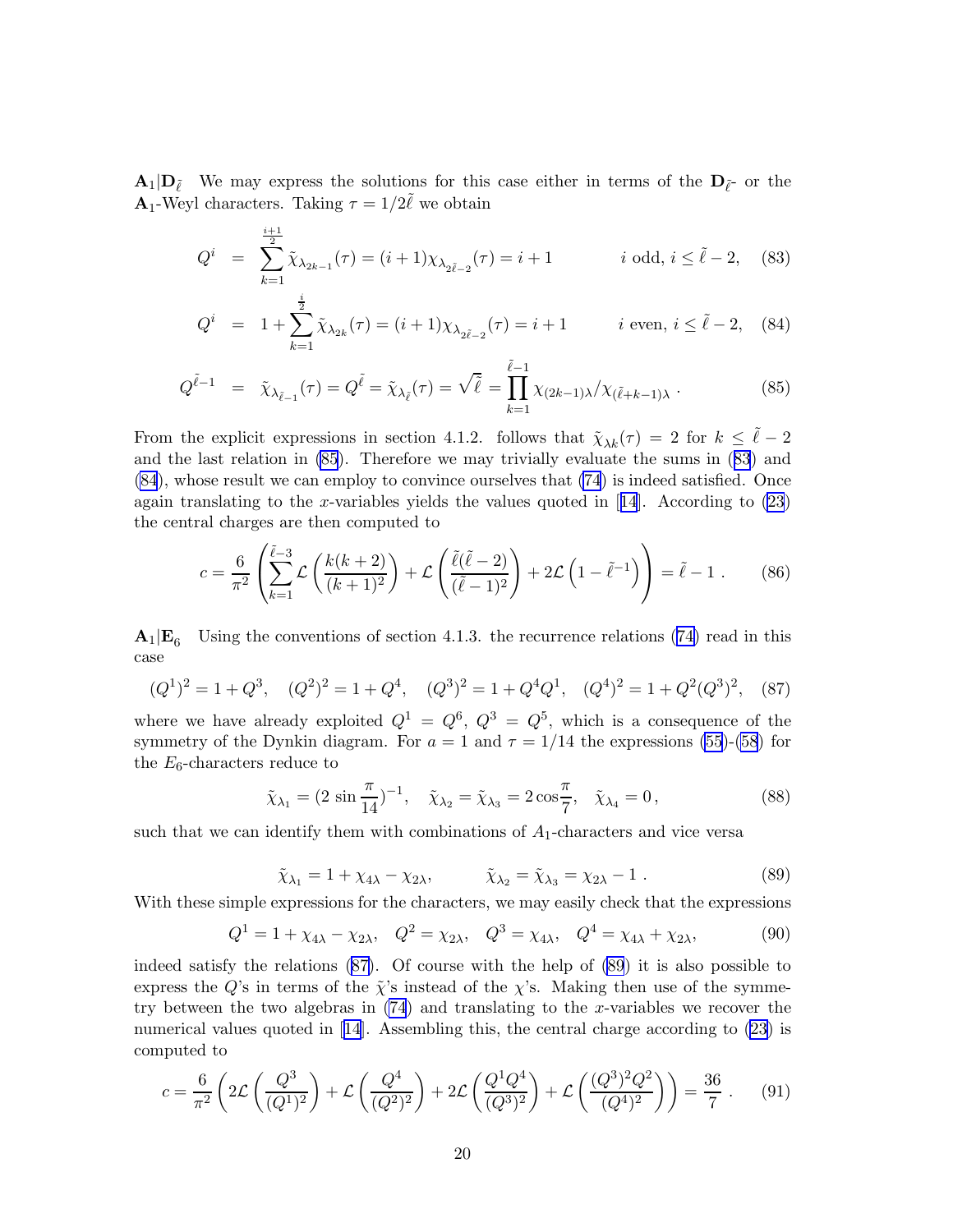<span id="page-22-0"></span> $A_1|E_7$  With the conventions of section 4.1.4. the recurrence relations ([74](#page-19-0)) read in this case

$$
(Q1)2 = 1 + Q3, (Q2)2 = 1 + Q4, (Q3)2 = 1 + Q4Q1, (Q4)2 = 1 + Q3Q5Q2, (92)(Q5)2 = 1 + Q4Q6, (Q6)2 = 1 + Q7Q5, (Q7)2 = 1 + Q6.
$$
\n(93)

For  $a = 1$  and  $\tau = 1/20$  the expressions [\(59](#page-18-0))-[\(65\)](#page-18-0) for the E<sub>7</sub>-characters simplify to

$$
\tilde{\chi}_{\lambda_1} = \tilde{\chi}_{\lambda_6} = \frac{\sin \frac{3\pi}{5}}{\sin \frac{\pi}{5}} \quad \tilde{\chi}_{\lambda_2} = \sqrt{2}, \quad \tilde{\chi}_{\lambda_3} = \tilde{\chi}_{\lambda_4} = \tilde{\chi}_{\lambda_5} = 0, \quad \tilde{\chi}_{\lambda_7} = \frac{\sqrt{2}}{4 \sin \frac{\pi}{20} \sin \frac{9\pi}{20}}, \quad (94)
$$

such that by recalling  $(80)$  we can identify them with combinations of  $A_1$ -characters and vice versa

$$
\tilde{\chi}_{\lambda_1} = \tilde{\chi}_{\lambda_6} = \chi_{4\lambda} - \chi_{2\lambda}, \qquad \tilde{\chi}_{\lambda_2} = \chi_{5\lambda} - \chi_{3\lambda}, \qquad \tilde{\chi}_{\lambda_7} = \chi_{9\lambda} + \chi_{\lambda} - \chi_{7\lambda}.
$$
 (95)

With these simple expressions for the characters, we may once again verify after exploiting the symmetry of ([74](#page-19-0)) or by direct analysis with the  $A_1$ -characters, that the expressions proposed in [\[28](#page-31-0)]

$$
Q^{1} = 1 + \tilde{\chi}_{\lambda_{1}}, \qquad Q^{2} = \tilde{\chi}_{\lambda_{7}} + \tilde{\chi}_{\lambda_{2}}, \qquad Q^{3} = 1 + 3\tilde{\chi}_{\lambda_{1}}, \qquad Q^{4} = 3 + 6\tilde{\chi}_{\lambda_{1}}, \qquad (96)
$$
  

$$
Q^{5} = 2\tilde{\chi}_{\lambda_{7}} + 2\tilde{\chi}_{\lambda_{2}}, \qquad Q^{6} = 1 + 2\tilde{\chi}_{\lambda_{1}}, \qquad Q^{7} = \tilde{\chi}_{\lambda_{7}}, \qquad (97)
$$

indeed satisfy  $(92)-(93)^{\dagger}$ . Renaming our roots and translating to the x-variables, we recover the numerical values quoted in[[14](#page-30-0)]. The central charge [\(23](#page-8-0)) is in this case

$$
c = \frac{6}{\pi^2} \left( \mathcal{L} \left( \frac{3\sqrt{5} - 5}{2} \right) + \mathcal{L} \left( \frac{3\sqrt{5} - 3}{4} \right) + \mathcal{L} \left( \frac{3\sqrt{5} + 3}{10} \right) + \mathcal{L} \left( \frac{4\sqrt{5}}{9} \right) + \mathcal{L} \left( \frac{3(3 + \sqrt{5})}{16} \right) + \mathcal{L} \left( \frac{1 + \sqrt{5}}{4} \right) + \mathcal{L} \left( 4(\sqrt{5} - 4) \right) \right) = \frac{63}{10} .
$$
 (98)

 $A_1|E_8$  The recurrence relations [\(74\)](#page-19-0) read now

$$
(Q1)2 = 1 + Q3, (Q2)2 = 1 + Q4, (Q3)2 = 1 + Q1Q4, (Q4)2 = 1 + Q3Q2Q5, (99)(Q5)2 = 1 + Q4Q6, (Q6)2 = 1 + Q5Q7, (Q7)2 = 1 + Q6Q8, (Q8)2 = 1 + Q7. (100)
$$

When setting  $a = 1$  and  $\tau = 1/32$ , the  $E_8$ -characters ([66\)](#page-18-0)-([73](#page-18-0)) reduce to

$$
\tilde{\chi}_{\lambda_1} = 1, \quad \tilde{\chi}_{\lambda_8} = \sqrt{2}, \quad \tilde{\chi}_{\lambda_2} = \tilde{\chi}_{\lambda_3} = \tilde{\chi}_{\lambda_4} = \tilde{\chi}_{\lambda_5} = \tilde{\chi}_{\lambda_6} = \tilde{\chi}_{\lambda_7} = 0. \quad (101)
$$

We may then identify them with combinations of  $A_1$ -characters

$$
\tilde{\chi}_{\lambda_1} = \chi_{30\lambda}, \qquad \tilde{\chi}_{\lambda_8} = \chi_{8\lambda} - \chi_{\lambda}.
$$
\n(102)

<sup>&</sup>lt;sup>†</sup>Thereappears to be a small typo in Eq.  $(A.11.c)$  of [[28](#page-31-0)], which reads when translated to our conventions, i.e.  $6 \rightarrow 7$ ,  $Q_7 = \chi_{\lambda_1}$  instead of (97).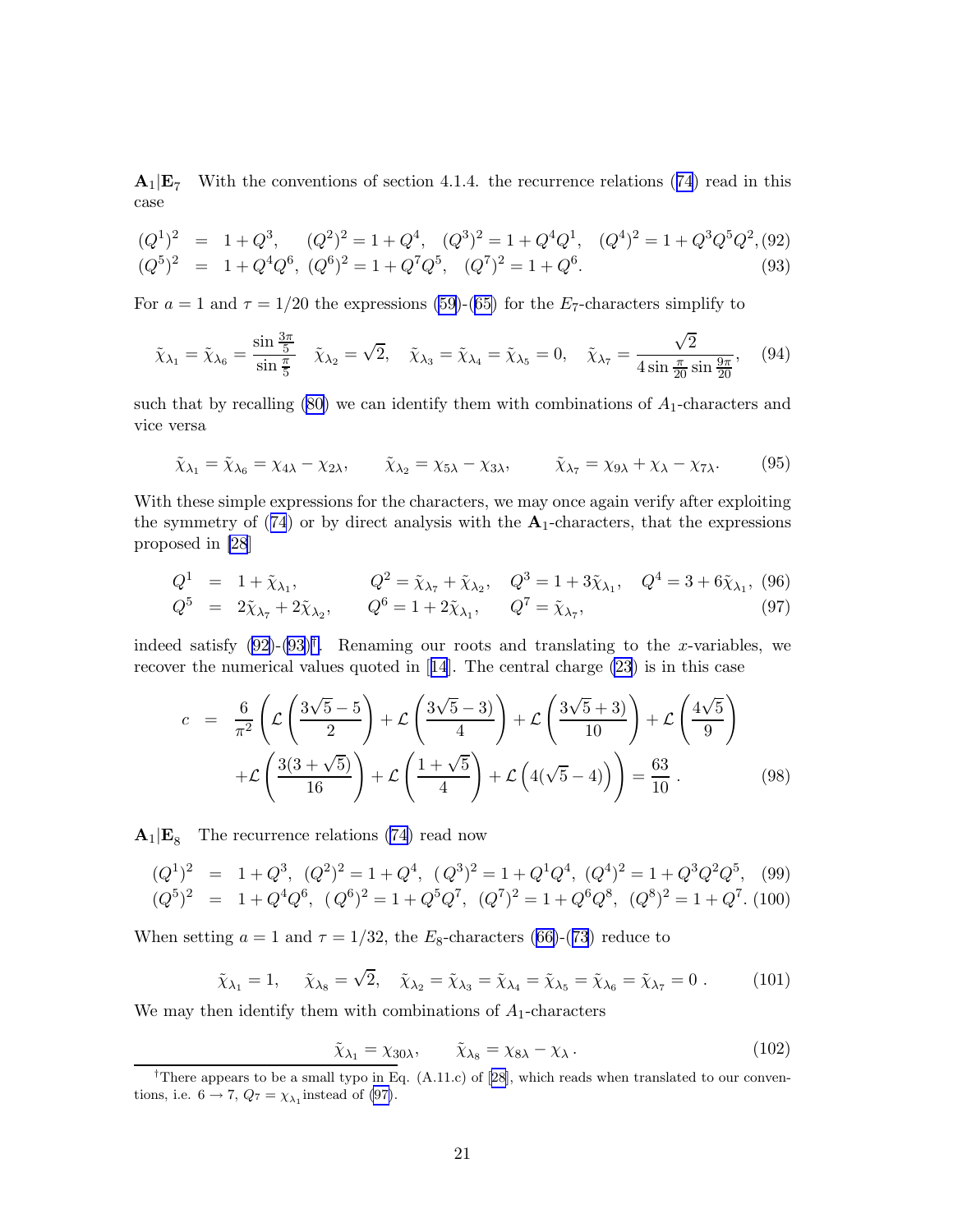With these numerical values we can express the solutions of [\(99\)](#page-22-0) and [\(100](#page-22-0)) in terms of the  $E_8/A_1$ -characters

$$
Q^{1} = 2 + \tilde{\chi}_{\lambda_{8}}, \qquad Q^{2} = 3 + 2\tilde{\chi}_{\lambda_{8}}, \qquad Q^{3} = 5 + 4\tilde{\chi}_{\lambda_{8}}, \qquad Q^{4} = 4(4 + 3\tilde{\chi}_{\lambda_{8}}), \quad (103)
$$
  

$$
Q^{5} = 3(3 + 2\tilde{\chi}_{\lambda_{8}}), \quad Q^{6} = 5 + 3\tilde{\chi}_{\lambda_{8}}, \qquad Q^{7} = 2 + 2\tilde{\chi}_{\lambda_{8}}, \qquad Q^{8} = \tilde{\chi}_{\lambda_{1}} + \tilde{\chi}_{\lambda_{8}}.
$$
 (104)

In [\[28](#page-31-0)] only the values for  $Q^1$  and  $Q^8$  were presented. As in the previous case, after relabeling our roots and translating to the x-variables we recover the numbers quoted in [\[14](#page-30-0)]. In this case the central charge [\(23](#page-8-0)) equals

$$
c = \frac{6}{\pi^2} \left( \mathcal{L} \left( \sqrt{2} - \frac{1}{2} \right) + \mathcal{L} \left( 12\sqrt{2} - 16 \right) + \mathcal{L} \left( \frac{40\sqrt{2} - 8}{49} \right) + \mathcal{L} \left( \frac{12\sqrt{2} + 15}{32} \right) + \mathcal{L} \left( \frac{12\sqrt{2} - 8}{9} \right) + \mathcal{L} \left( \frac{30\sqrt{2} + 6}{49} \right) + \mathcal{L} \left( \frac{1}{4} + \frac{1}{\sqrt{2}} \right) + \mathcal{L} \left( 2\sqrt{2} - 2 \right) \right) = \frac{15}{2} . (105)
$$

## $\bf 4.2.3\quad D_{\ell}|A_{\tilde{\ell}}$

In this case the recurrence relations [\(74](#page-19-0)) read

 $\left($ 

$$
\left(Q_a^k\right)^2 = Q_{a+1}^k Q_{a-1}^k + Q_a^{k+1} Q_a^{k-1}, \qquad 1 \le a \le \ell - 3 \tag{106}
$$

$$
\left(Q_{\ell-2}^k\right)^2 = Q_{\ell-2}^{k-1} Q_{\ell-2}^{k+1} + Q_{\ell}^k Q_{\ell-1}^k Q_{\ell-3}^k \tag{107}
$$

$$
\left(Q_p^k\right)^2 = Q_{\ell-2}^k + Q_p^{k+1} Q_p^{k-1}, \qquad p = \ell, \ell - 1 \tag{108}
$$

for  $1 \leq k \leq \tilde{\ell}$ . Also in this case we may exploit the symmetry of equations ([74](#page-19-0)) in the two algebras. We simply have to exchange their roles in order to obtain a solution for the  $\mathbf{D}_{\ell}|\mathbf{A}_{\tilde{\ell}}$ -theory from the one for the  $\mathbf{A}_{\tilde{\ell}}|\mathbf{D}_{\ell}$  reported in [\[27](#page-31-0), [28\]](#page-31-0). Taking  $\tau = 1/(2\ell + \tilde{\ell} - 1)$ , we can express, following [\[27](#page-31-0), [28\]](#page-31-0), the  $Q$ 's in terms of the Weyl characters of  $D_{\ell}$ .

$$
Q_s^k = \sum_{l_1=0}^k \dots \sum_{l_{s-2}=0}^k \chi_{k\lambda_s + l_1(\lambda_1 - \lambda_s) + \dots + l_{s-2}(\lambda_{s-2} - \lambda_s)}(\tau),
$$
\n(109)

$$
Q_p^k = \sum_{\tilde{a}=0}^k \sum_{l_2=0}^{\tilde{a}} \dots \sum_{l_{p-2}=0}^{\tilde{a}} \chi_{\tilde{a}\lambda_p + l_2(\lambda_2 - \lambda_p) + \dots + l_{p-2}(\lambda_{p-2} - \lambda_p)}(\tau),
$$
(110)

$$
Q_{\ell-1}^k = \chi_{k\lambda_{\ell-1}}(\tau), \qquad Q_{\ell}^k = \chi_{k\lambda_{\ell}}(\tau). \tag{111}
$$

Here s and p are odd and even integers smaller  $\ell - 1$ , respectively. Alternatively we may also express the  $Q$ 's in terms of the  $A_{\tilde{\ell}}$ -characters. For instance for  $D_{\ell}$  | $A_2$  we find

$$
Q_{2k}^1 = Q_{2k}^2 = 1 + \sum_{i=1}^k \left( \tilde{\chi}_{i\lambda} - \tilde{\chi}_{(i-2)\lambda} + \tilde{\chi}_{(\ell-i)\lambda} - \tilde{\chi}_{(\ell-i-2)\lambda} \right), \quad 2k < \ell - 1, \tag{112}
$$

$$
Q_{2k-1}^1 = Q_{2k-1}^2 = \sum_{i=0}^{k-1} \left( \tilde{\chi}_{i\lambda} - \tilde{\chi}_{(i-2)\lambda} \right) + \sum_{i=1}^k \left( \tilde{\chi}_{(\ell-i)\lambda} - \tilde{\chi}_{(\ell-i-2)\lambda} \right), \quad 2k < \ell, (113)
$$

$$
Q_{\ell}^{1} = Q_{\ell-1}^{1} = Q_{\ell}^{2} = Q_{\ell-1}^{2} = \tilde{\chi}_{\ell\lambda} - \tilde{\chi}_{(\ell-2)\lambda}.
$$
\n(114)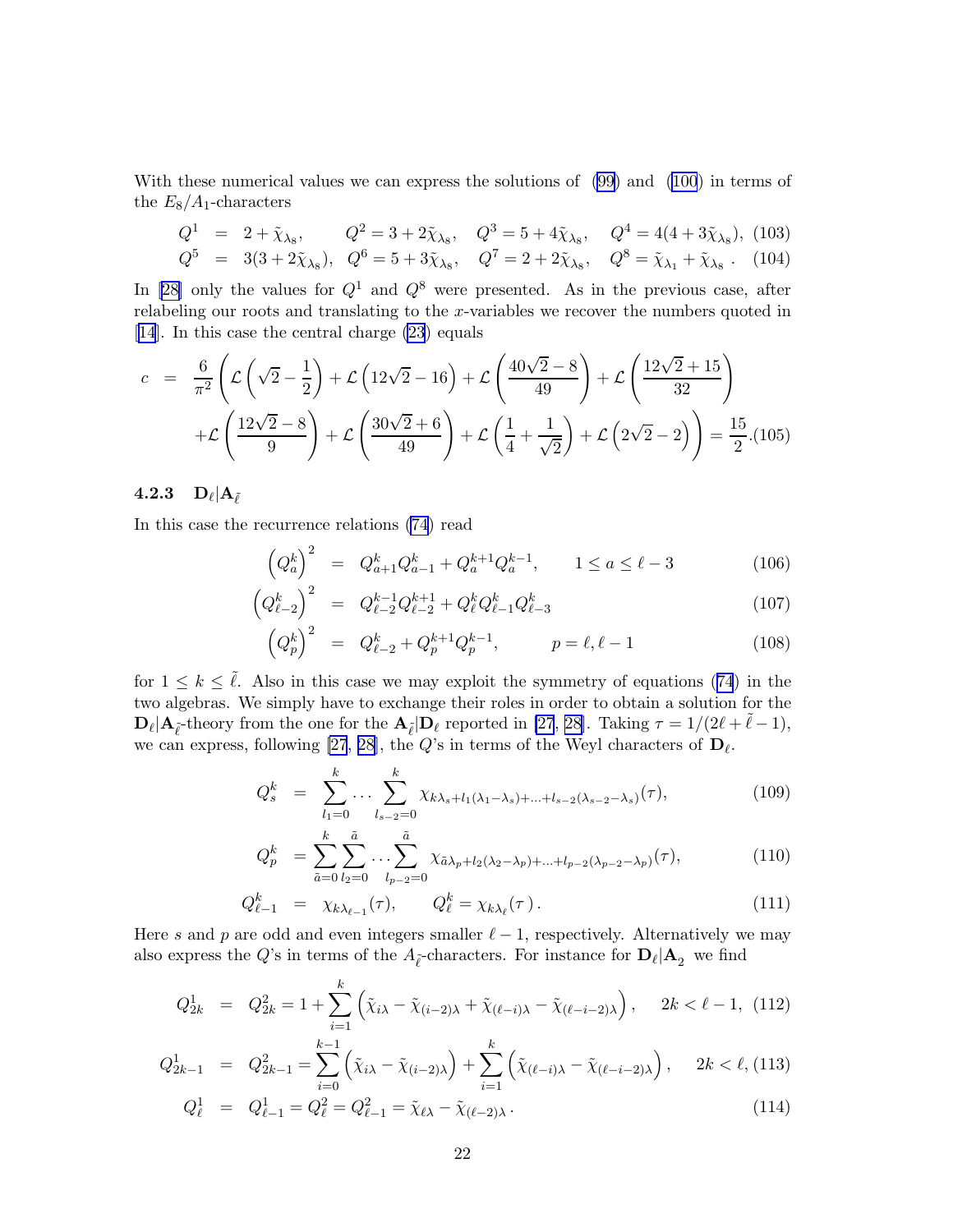We suppressed the  $\tau$ -dependence, denote  $\lambda = \lambda_1 = \lambda_2$  and recall that we take  $\tilde{\chi}_{i\lambda} = 1$  for  $i = 0$ ,  $\tilde{\chi}_{i\lambda} = 0$  for  $i < 0$ .

Let us now consider some theories which may not be obtained from others previously studied, by exploiting the symmetry properties of the recurrence relations ([74\)](#page-19-0).

## $\mathbf{4.2.4} \quad \mathbf{D}_{\ell}|\mathbf{D}_{\tilde{\ell}}$

The recurrence relations [\(74](#page-19-0)) are now constructed from the symmetric  $D_l$ -incidence matrix, whose non-vanishing entries are

$$
\hat{I}_{t,t+1} = 1 \quad 1 \le t \le l-2, \qquad \hat{I}_{t,t-1} = 1 \quad 2 \le t \le l-1, \qquad \hat{I}_{l,l-2} = 1, \tag{115}
$$

such that  $I = \hat{I}$  with  $l = \ell$  and  $\tilde{I} = \hat{I}$  with  $l = \tilde{\ell}$ .

 $\mathbf{D}_4|\mathbf{D}_4$  For the choice  $\tau = 1/12$  the  $D_4$ -characters ([46\)](#page-17-0) and [\(47](#page-17-0)) become

$$
\chi_{\lambda_1} = 3 + \sqrt{3}, \qquad \chi_{2\lambda_1} = 5 + 3\sqrt{3}, \quad \chi_{3\lambda_1} = 6 + 4\sqrt{3}, \quad \chi_{\lambda_2} = 6 + 3\sqrt{3}, \tag{116}
$$

$$
\chi_{2\lambda_2} = 15 + 9\sqrt{3}, \quad \chi_{3\lambda_2} = 10 + 6\sqrt{3}, \quad \chi_{\lambda_3} = \chi_{\lambda_1}, \quad \chi_{2\lambda_3} = \chi_{2\lambda_1}, \quad \chi_{3\lambda_3} = \chi_{3\lambda_1}. (117)
$$

The recurrence relations [\(74\)](#page-19-0) are solved by

$$
Q_1^1 = Q_1^3 = Q_1^4 = Q_3^1 = Q_4^1 = Q_3^3 = Q_4^3 = Q_4^4 = Q_4^4 = 4\chi_{\lambda_1} - \chi_{3\lambda_1} = 6,\qquad(118)
$$
  
\n
$$
Q_1^2 = Q_3^2 = Q_4^2 = Q_2^3 = Q_2^1 = Q_2^4 = 18,\qquad Q_2^2 = 108.\qquad(119)
$$

$$
Q_1^2 = Q_3^2 = Q_4^2 = Q_2^3 = Q_2^1 = Q_2^4 = 18,
$$
  $Q_2^2 = 108.$ 

The central charge [\(23\)](#page-8-0) is in this case simply

$$
c = \frac{6}{\pi^2} \left( 10 \mathcal{L} \left( \frac{1}{2} \right) + 3 \mathcal{L} \left( \frac{2}{3} \right) + 3 \mathcal{L} \left( \frac{1}{3} \right) \right) = 8 \ . \tag{120}
$$

 $\mathbf{D}_4|\mathbf{D}_5$  We take now  $\tau = 1/14$  such that some of the  $D_4$ -characters [\(46](#page-17-0)) and ([47](#page-17-0)) read,

$$
\chi_{\lambda_1} = \frac{\sin\frac{2\pi}{7}\sin\frac{3\pi}{7}}{\sin\frac{\pi}{14}\sin\frac{3\pi}{14}}, \quad \chi_{2\lambda_1} = 2\chi_{\lambda_1}\cos\frac{\pi}{7}\sin\frac{5\pi}{14} = \chi_{4\lambda_1}/2, \quad \chi_{3\lambda_1} = \frac{\chi_{4\lambda_1}\cos^2\frac{3\pi}{7}}{\sin\frac{5\pi}{14}}, (121)
$$

$$
\chi_{\lambda_2} = \chi_{2\lambda_1} = \chi_{4\lambda_2}/4, \quad \chi_{2\lambda_2} = \frac{\chi_{2\lambda_1} \sin^2 \frac{5\pi}{14} \sin \frac{2\pi}{7}}{\sin \frac{3\pi}{14} \sin^2 \frac{\pi}{7}}, \quad \chi_{3\lambda_2} = \frac{\chi_{2\lambda_2} \sin^2 \frac{3\pi}{7}}{\sin \frac{5\pi}{14} \sin^2 \frac{2\pi}{7}}, \quad (122)
$$

and the ones for  $D_5$ 

$$
\tilde{\chi}_{\lambda_1} = \frac{\sin \frac{5\pi}{14} \sin \frac{3\pi}{7}}{\sin \frac{\pi}{14} \sin \frac{2\pi}{7}}, \qquad \tilde{\chi}_{2\lambda_1} = \tilde{\chi}_{\lambda_1} \frac{\sin \frac{3\pi}{7}}{\sin \frac{\pi}{7}}, \quad \tilde{\chi}_{3\lambda_1} = \chi_{2\lambda_1}, \tag{123}
$$

$$
\tilde{\chi}_{\lambda_2} = \tilde{\chi}_{\lambda_1} \frac{\sin \frac{5\pi}{14} \sin \frac{2\pi}{7}}{\sin \frac{3\pi}{14} \sin \frac{\pi}{7}}, \quad \tilde{\chi}_{2\lambda_2} = 2\tilde{\chi}_{2\lambda_1} \frac{\cos \frac{3\pi}{14}}{\sin \frac{\pi}{7}}, \quad \tilde{\chi}_{3\lambda_2} = (\tilde{\chi}_{\lambda_2})^2 / \tilde{\chi}_{\lambda_1}, \qquad (124)
$$

$$
\tilde{\chi}_{\lambda_3} = 2\tilde{\chi}_{\lambda_2} \cos \frac{\pi}{7}, \qquad \tilde{\chi}_{2\lambda_3} = \tilde{\chi}_{3\lambda_2}/2, \qquad \tilde{\chi}_{3\lambda_3} = \tilde{\chi}_{2\lambda_1}/2,
$$
\n(125)

$$
\tilde{\chi}_{\lambda_4} = \frac{\sin^2 \frac{3\pi}{7}}{\sin \frac{\pi}{14} \sin \frac{3\pi}{14}}, \quad \tilde{\chi}_{2\lambda_4} = \tilde{\chi}_{2\lambda_1} \frac{1}{\sin(\frac{3\pi}{14})}, \quad \tilde{\chi}_{3\lambda_4} = \chi_{3\lambda_1} \,. \tag{126}
$$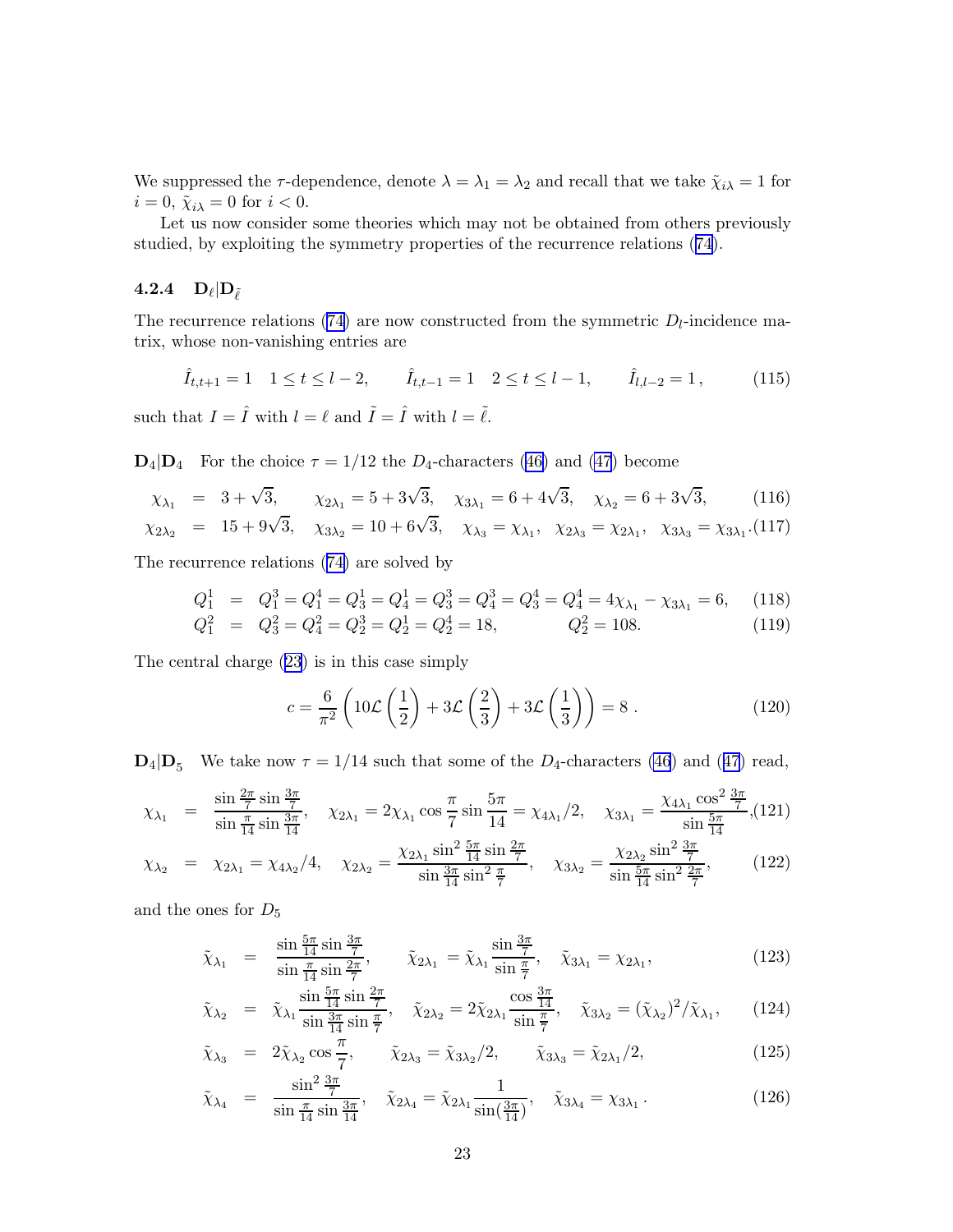We may then express the characters of  ${\cal D}_5$  in terms of characters of  ${\cal D}_4$ 

$$
\tilde{\chi}_{\lambda_1} = (\chi_{3\lambda_1} - \chi_{\lambda_2})/2, \quad \tilde{\chi}_{2\lambda_1} = (\chi_{3\lambda_1} - 2)/2, \quad \tilde{\chi}_{3\lambda_1} = \chi_{2\lambda_1}, \tag{127}
$$

$$
\tilde{\chi}_{\lambda_2} = (\chi_{3\lambda_1} + \chi_{\lambda_2} - 2\chi_{\lambda_1} - 2)/2, \quad \tilde{\chi}_{2\lambda_2} = (\chi_{3\lambda_2} - \chi_{3\lambda_1})/2,\tag{128}
$$

$$
\tilde{\chi}_{3\lambda_2} = (-10\chi_{\lambda_1} + 9(\chi_{2\lambda_1} - 1) + 6\chi_{3\lambda_1} - \chi_{2\lambda_2})/2, \tag{129}
$$

$$
\tilde{\chi}_{\lambda_3} = \chi_{3\lambda_1} - 1, \quad \tilde{\chi}_{2\lambda_3} = 2\chi_{4\lambda_1}, \quad \tilde{\chi}_{3\lambda_3} = (\chi_{3\lambda_1} - 2)/2,
$$
\n(130)

$$
\tilde{\chi}_{\lambda_4} = (\chi_{3\lambda_1} - 2\chi_{\lambda_1})/2, \quad \tilde{\chi}_{2\lambda_4} = \chi_{3\lambda_1} - \chi_{\lambda_1} - 1, \quad \tilde{\chi}_{3\lambda_4} = \chi_{3\lambda_1}.
$$
 (131)

In terms of these quantities we may then solve the recurrence relations by

$$
Q_1^1 = 1 + \chi_{\lambda_1}, \tag{132}
$$

$$
Q_1^2 = 6(\chi_{3\lambda_1} + \chi_{3\lambda_2} + 1) - 10(\chi_{\lambda_1} + \chi_{2\lambda_1} + \chi_{4\lambda_1}) + 4\chi_{2\lambda_2} - 9\chi_{4\lambda_2},
$$
 (133)

$$
Q_1^3 = 2(2 - \chi_{\lambda_1} + \chi_{2\lambda_1} + \chi_{2\lambda_2} - \chi_{3\lambda_2} + \chi_{4\lambda_2}),
$$
\n(134)  
\n
$$
Q_1^4 = 10(\chi_{\lambda_1} - \chi_{\lambda_2} - \chi_{\lambda_3} - \chi_{\lambda_4}) - 8\chi_{\lambda_1} - 5\chi_{\lambda_2} + 6\chi_{\lambda_3} - 7
$$
\n(135)

$$
Q_1^4 = 10(\chi_{2\lambda_2} - \chi_{3\lambda_1} - \chi_{4\lambda_1} - \chi_{4\lambda_2}) - 8\chi_{\lambda_1} - 5\chi_{2\lambda_1} + 6\chi_{3\lambda_2} - 7,\tag{135}
$$

$$
Q_2^1 = 8(\chi_{2\lambda_2} - \chi_{\lambda_1} - \chi_{4\lambda_1} - \chi_{4\lambda_2} + 1) + 5(\chi_{3\lambda_1} - \chi_{2\lambda_1}) + 2\chi_{3\lambda_2},
$$
(136)

$$
Q_2^2 = 8(\chi_{3\lambda_2} + \chi_{3\lambda_1} - \chi_{\lambda_1} - \chi_{4\lambda_2}) - 5\chi_{4\lambda_1} - 4\chi_{2\lambda_2} + 2,\tag{137}
$$

$$
Q_2^3 = 6(\chi_{\lambda_1} + \chi_{4\lambda_1} + \chi_{4\lambda_2}) + 4\chi_{2\lambda_1} - 2\chi_{3\lambda_1} + 1,\tag{138}
$$

$$
Q_2^4 = Q_2^5 = 6(\chi_{4\lambda_2} - \chi_{2\lambda_2}) + 4(\chi_{\lambda_1} + \chi_{4\lambda_1}) - \chi_{3\lambda_2} + \chi_{3\lambda_1},
$$
(139)

$$
Q_3^1 = Q_4^1 = Q_1^1, \quad Q_3^2 = Q_4^2 = Q_1^2, \quad Q_3^4 = Q_3^5 = Q_1^4 = Q_4^4 = Q_4^5,\tag{140}
$$

$$
Q_3^3 = Q_4^3 = Q_1^3. \tag{141}
$$

Using these values we compute numerically the central charge to  $c = 80/7$ .

 $\mathbf{D}_5|\mathbf{D}_5$  For  $\tau = 1/16$  and  $\ell = 5$  the  $D_5$ -characters [\(46\)](#page-17-0) and [\(47](#page-17-0)) become

$$
\chi_{\lambda_1} = \sqrt{2} \frac{\sin \frac{5\pi}{16}}{\sin \frac{\pi}{16}}, \qquad \chi_{2\lambda_1} = 4 + 3\sqrt{2} + 2\sqrt{10 + 7\sqrt{2}}, \tag{142}
$$

$$
\chi_{3\lambda_1} = 8 + 5\sqrt{2} + \sqrt{2(58 + 41\sqrt{2})}, \quad \chi_{4\lambda_1} = 2\chi_{2\lambda_1}, \tag{143}
$$

$$
\chi_{\lambda_2} = \chi_{2\lambda_1} + 1, \qquad \chi_{2\lambda_2} = 22 + 17\sqrt{2} + 2\sqrt{274 + 193\sqrt{2}}, \tag{144}
$$

$$
\chi_{3\lambda_2} = 46 + 32\sqrt{2} + 6\sqrt{116 + 82\sqrt{2}}, \quad \chi_{4\lambda_2} = 4 + 6\chi_{2\lambda_1}, \tag{145}
$$

$$
\chi_{\lambda_3} = 2 + 2\chi_{\lambda_2}, \quad \chi_{2\lambda_3} = 61 + 41\sqrt{2} + 6\sqrt{194 + 137\sqrt{2}}, \tag{146}
$$

$$
\chi_{3\lambda_3} = 100 + 69\sqrt{2} + 13\sqrt{116 + 82\sqrt{2}}, \quad \chi_{4\lambda_3} = \chi_{4\lambda_2}, \tag{147}
$$

$$
\chi_{\lambda_4} = 2(1 + \sqrt{2} + \sqrt{2 + \sqrt{2}}), \qquad \chi_{2\lambda_4} = \chi_{3\lambda_1}, \quad \chi_{3\lambda_4} = 2\chi_{3\lambda_1}, \tag{148}
$$

$$
\chi_{4\lambda_4} = 18 + 14\sqrt{2} + 6\sqrt{20 + 14\sqrt{2}}.
$$
\n(149)

Noting the symmetry  $Q_a^i = Q_i^a$ , we may now express the Q's in terms of  $D_5$ -characters

$$
Q_1^1 = 2(\chi_{\lambda_2} - \chi_{\lambda_1} - \chi_{\lambda_4}), \tag{150}
$$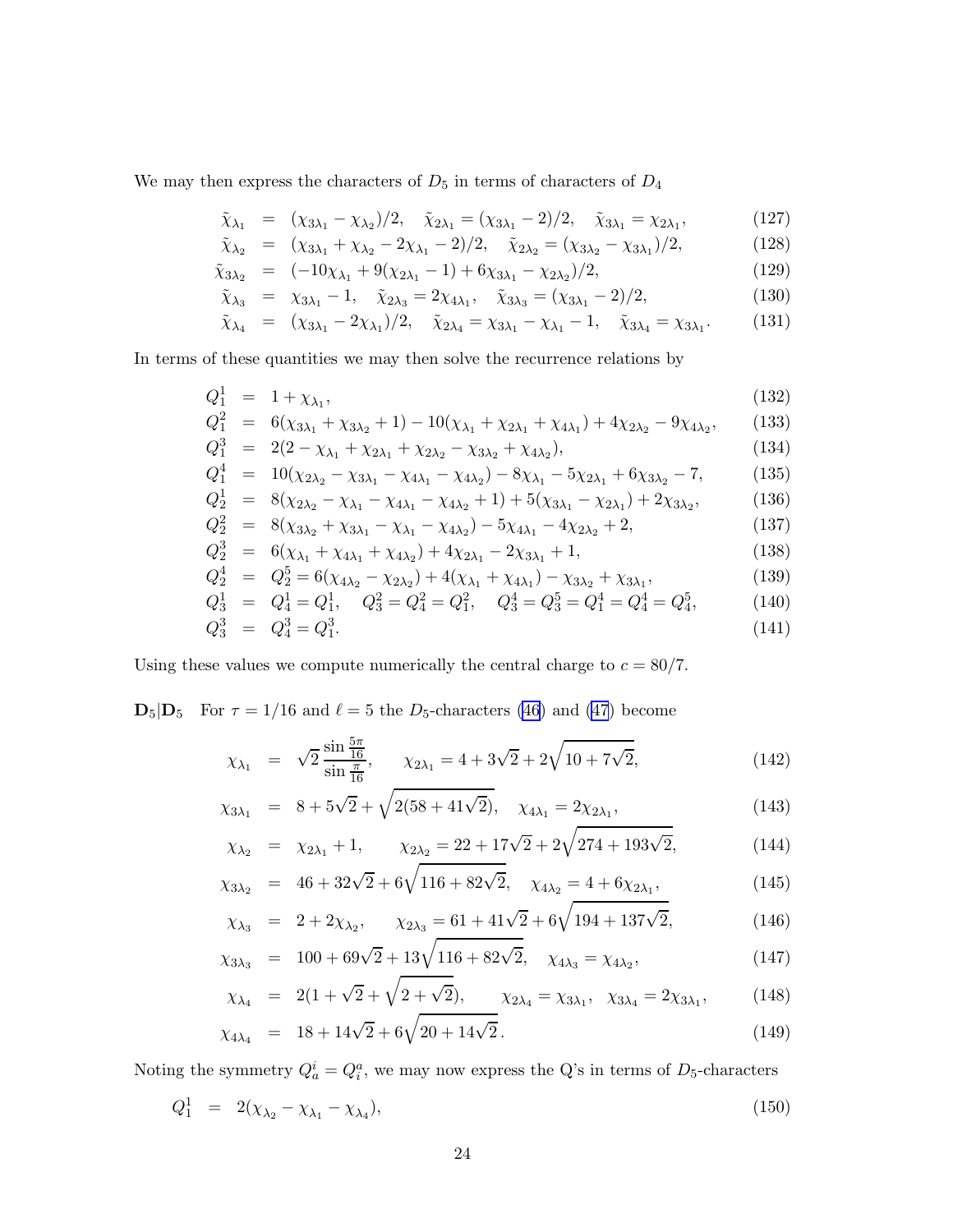<span id="page-26-0"></span>
$$
Q_1^2 = 2(\chi_{2\lambda_3} + \chi_{\lambda_4} - \chi_{\lambda_1} - \chi_{2\lambda_1} - \chi_{3\lambda_1} - \chi_{2\lambda_2}) - \chi_{4\lambda_1} - \chi_{3\lambda_4} - \chi_{4\lambda_4},
$$
(151)

$$
Q_1^3 = 2(\chi_{3\lambda_3} - \chi_{\lambda_1} - \chi_{2\lambda_1} - \chi_{3\lambda_1} - \chi_{4\lambda_1} - \chi_{2\lambda_2} - \chi_{\lambda_4} - \chi_{4\lambda_4})
$$
  
+  $\chi_{3\lambda_4} - \chi_{\lambda_2} - \chi_{2\lambda_3}$ , (152)

$$
Q_1^4 = Q_1^5 = \chi_{4\lambda_1} + \chi_{3\lambda_2} + \chi_{2\lambda_3} - \chi_{\lambda_1} - \chi_{2\lambda_1} - \chi_{\lambda_2} - \chi_{3\lambda_3} - \chi_{\lambda_4},
$$
\n(153)  
\n
$$
Q_2^2 = 2(\chi_{4\lambda_1} + \chi_{2\lambda_2} + \chi_{2\lambda_3} + \chi_{\lambda_4} + \chi_{4\lambda_5} - \chi_{\lambda_1} - \chi_{2\lambda_2} - \chi_{3\lambda_3} - \chi_{4\lambda_2} - \chi_{3\lambda_4})
$$

$$
Q_2^2 = 2(\chi_{4\lambda_1} + \chi_{2\lambda_2} + \chi_{2\lambda_3} + \chi_{\lambda_4} + \chi_{4\lambda_4} - \chi_{\lambda_1} - \chi_{2\lambda_1} - \chi_{3\lambda_1} - \chi_{4\lambda_2} - \chi_{3\lambda_4}) + \chi_{3\lambda_2} - \chi_{\lambda_2} - \chi_{3\lambda_3},
$$
\n(154)

$$
Q_2^3 = 2(\chi_{3\lambda_2} + \chi_{3\lambda_3} + \chi_{3\lambda_4} - \chi_{\lambda_1} - \chi_{2\lambda_1} - \chi_{4\lambda_1} - \chi_{2\lambda_2} - \chi_{\lambda_4} - \chi_{4\lambda_4}) + \chi_{2\lambda_3} - \chi_{3\lambda_1} - \chi_{\lambda_2} - 1,
$$
\n(155)

$$
Q_2^4 = Q_2^5 = 1 + \chi_{\lambda_1} + \chi_{4\lambda_1} + \chi_{3\lambda_2} + \chi_{2\lambda_3} + \chi_{4\lambda_4} - \chi_{2\lambda_2} - \chi_{3\lambda_3},
$$
(156)  

$$
Q_2^3 = 8(\chi_{\lambda_1} + \chi_{\lambda_2} + \chi_{\lambda_3} - \chi_{\lambda_4} - \chi_{\lambda_5} - \chi_{\lambda_6} - \chi_{\lambda_7} - \chi_{\lambda_8})
$$
(157)

$$
Q_3^3 = 8(\chi_{2\lambda_3} + \chi_{3\lambda_3} + \chi_{4\lambda_4} - \chi_{\lambda_1} - \chi_{2\lambda_1} - \chi_{3\lambda_1} - \chi_{4\lambda_1} - \chi_{\lambda_2} - \chi_{2\lambda_2})
$$
(157)  
+7(\chi\_{3\lambda\_2} + \chi\_{4\lambda\_2} + \chi\_{3\lambda\_4}) - 5\chi\_{\lambda\_4} + 4, (158)

$$
Q_3^4 = Q_3^5 = \chi_{4\lambda_1} + \chi_{3\lambda_2} + \chi_{2\lambda_3} - \chi_{2\lambda_1} - \chi_{\lambda_2} - \chi_{2\lambda_2} - \chi_{4\lambda_2} - \chi_{4\lambda_4},
$$
(159)

$$
Q_5^5 = Q_4^4 = Q_4^5 = 1 + \chi_{\lambda_1} + \chi_{4\lambda_1} + \chi_{\lambda_2} + \chi_{2\lambda_2} + \chi_{4\lambda_4} - \chi_{3\lambda_1} - \chi_{3\lambda_2}.
$$
 (160)

Using these values we compute numerically the central charge to  $c = 25/2$ .

## 4.2.5  $D_4|E_6$

In this case recurrence relations ([74](#page-19-0)) read

$$
(Q_1^1)^2 = Q_2^1 + Q_1^2, \qquad (Q_1^2)^2 = Q_2^2 + Q_1^4, \qquad (Q_1^3)^2 = Q_2^3 + Q_1^4 Q_1^1, \qquad (161)
$$

$$
(Q_1^4)^2 = Q_2^4 + Q_1^2 (Q_1^3)^2, \quad (Q_2^1)^2 = Q_4^1 + Q_2^2, \quad (Q_2^2)^2 = Q_4^2 + Q_2^4, \quad (162)
$$

$$
(Q_2^3)^2 = Q_4^3 + Q_2^4 Q_2^1, \qquad (Q_2^4)^2 = Q_4^4 + Q_2^2 (Q_2^3)^2. \tag{163}
$$

We already took the relations

$$
Q_a^1 = Q_a^6, \qquad Q_a^3 = Q_a^5, \ Q_1^i = Q_3^i = Q_4^i, \qquad 1 \le a \le 4, 1 \le i \le 6 \tag{164}
$$

into account which arise as a consequence of the symmetries of the  $D_4$  and  $E_6$  Dynkin diagrams. Taking now  $\tau = 1/18$ ,  $\ell = 4$  and  $\tilde{\ell} = 6$  the  $D_4$ -characters turn out to be

$$
\chi_{\lambda_1} = \sqrt{3} \frac{\sin \frac{2\pi}{9}}{\sin \frac{\pi}{18}}, \qquad \chi_{2\lambda_1} = \sqrt{3} \frac{\sin \frac{5\pi}{18} \sin \frac{7\pi}{18}}{\sin \frac{\pi}{18} \sin \frac{\pi}{9}}, \qquad \chi_{3\lambda_1} = \sqrt{3} \chi_{2\lambda_1} \frac{\sin \frac{4\pi}{9}}{\sin \frac{5\pi}{18}}, \tag{165}
$$

$$
\chi_{4\lambda_1} = \frac{2}{\sqrt{3}} \chi_{3\lambda_1} \frac{\sin\frac{7\pi}{18}}{\sin\frac{2\pi}{9}}, \quad \chi_{5\lambda_1} = \chi_{4\lambda_1} \frac{\sin^2\frac{4\pi}{9}}{\sin\frac{7\pi}{18}\sin\frac{5\pi}{18}}, \quad \chi_{6\lambda_1} = \frac{2}{\sqrt{3}} \chi_{5\lambda_1} \frac{\sin\frac{7\pi}{18}}{\sin\frac{4\pi}{9}}, \tag{166}
$$

$$
\chi_{\lambda_2} = \frac{1}{6} \chi_{3\lambda_1} \frac{\tan \frac{2\pi}{9}}{\sin \frac{\pi}{9}}, \qquad \chi_{2\lambda_2} = \frac{2}{3} \chi_{3\lambda_2} \frac{\sin^2 \frac{2\pi}{9}}{\sin^2 \frac{7\pi}{18}}, \qquad \chi_{3\lambda_2} = \sqrt{3} \chi_{2\lambda_1}^2 \frac{\sin \frac{\pi}{18}}{\sin \frac{\pi}{9}}, \tag{167}
$$

$$
\chi_{4\lambda_2} = \frac{\sqrt{3}}{2} \chi_{4\lambda_1} \chi_{2\lambda_1} \frac{\sin\frac{\pi}{18}}{\sin\frac{\pi}{9}}, \quad \chi_{5\lambda_2} = \frac{2}{3} \chi_{4\lambda_2} \frac{\sin^2\frac{4\pi}{9}}{\sin^2\frac{5\pi}{18}}, \quad \chi_{6\lambda_2} = \frac{4}{\sqrt{3}} \chi_{5\lambda_2} \frac{\sin\frac{4\pi}{9} \sin\frac{\pi}{18}}{\sin^2\frac{7\pi}{18}}, (168)
$$

and the  $E_6$ -characters are

$$
\tilde{\chi}_{\lambda_1} = \frac{\sqrt{3}}{2\sin\frac{2\pi}{9}\sin\frac{\pi}{18}}, \quad \tilde{\chi}_{\lambda_2} = \frac{4}{\sqrt{3}}\tilde{\chi}_{\lambda_1}\sin\frac{5\pi}{18}\sin\frac{4\pi}{9}, \quad \tilde{\chi}_{\lambda_3} = \frac{3}{4}\tilde{\chi}_{\lambda_2}\frac{\cos\frac{\pi}{9}}{\cos\frac{2\pi}{9}}, (169)
$$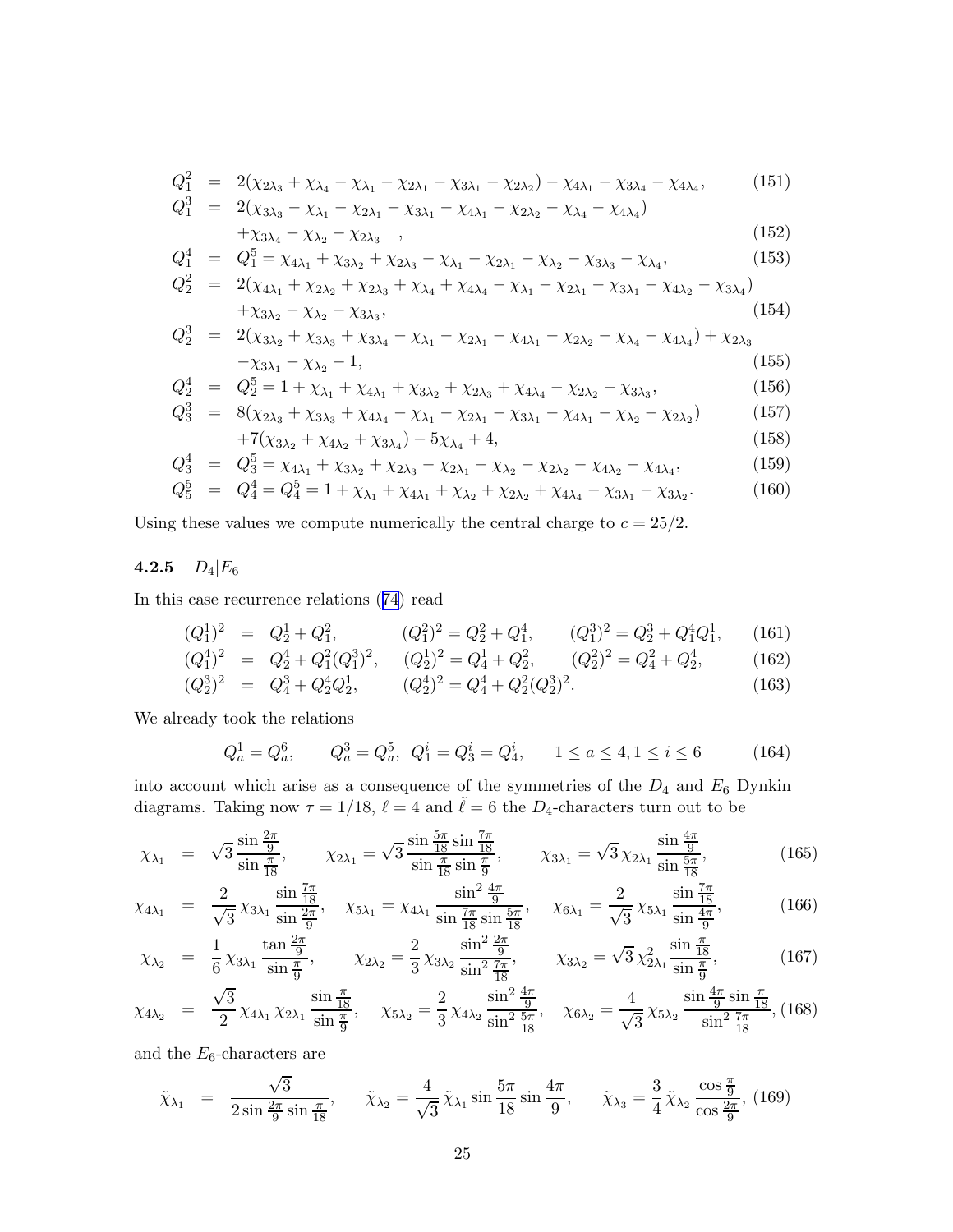$$
\tilde{\chi}_{\lambda_4} = \frac{8}{3} \tilde{\chi}_{\lambda_2} \tilde{\chi}_{\lambda_3} \frac{\sin \frac{\pi}{18} \cos \frac{\pi}{9}}{\sin \frac{7\pi}{18}}, \quad \tilde{\chi}_{2\lambda_1} = 4 \tilde{\chi}_{\lambda_1} \cos \frac{2\pi}{9} \cos \frac{\pi}{9}, \quad \tilde{\chi}_{2\lambda_2} = 2 \tilde{\chi}_{2\lambda_1} \tag{170}
$$

$$
\tilde{\chi}_{2\lambda_3} = 2\sqrt{3}\,\tilde{\chi}_{3\lambda_1} \frac{\cos\frac{2\pi}{9}}{\sin\frac{5\pi}{18}}, \qquad \tilde{\chi}_{2\lambda_4} = 36\,\tilde{\chi}_{3\lambda_2}^2 \cos^2\frac{2\pi}{9}, \qquad \tilde{\chi}_{3\lambda_1} = 2\,\frac{\sin\frac{4\pi}{9}\sin\frac{7\pi}{18}}{\sin\frac{\pi}{18}\sin\frac{\pi}{9}},\tag{171}
$$

$$
\tilde{\chi}_{3\lambda_2} = \tilde{\chi}_{3\lambda_3} = \tilde{\chi}_{3\lambda_1} + 2 = \frac{\sin \frac{5\pi}{18} \sin \frac{7\pi}{18}}{\sin \frac{4\pi}{9} \sin \frac{\pi}{9}}, \qquad \tilde{\chi}_{3\lambda_4} = \tilde{\chi}_{2\lambda_4}, \tag{172}
$$

such that we find the following relations amongst them

$$
\tilde{\chi}_{\lambda_1} = 2(1 - \chi_{2\lambda_1} - \chi_{3\lambda_1} - \chi_{6\lambda_2}) + \chi_{4\lambda_1} + \chi_{5\lambda_2}, \tag{173}
$$

$$
\tilde{\chi}_{\lambda_2} = 2(\chi_{5\lambda_1} - \chi_{2\lambda_1} - \chi_{2\lambda_2} - \chi_{6\lambda_2}) + \chi_{5\lambda_2}, \tag{174}
$$

$$
\tilde{\chi}_{\lambda_3} = 2(\chi_{\lambda_1} - \chi_{2\lambda_1} + \chi_{5\lambda_1} - \chi_{2\lambda_2} - \chi_{3\lambda_2} + \chi_{5\lambda_2} - \chi_{6\lambda_2} + 1),
$$
\n(175)

$$
\tilde{\chi}_{\lambda_4} = 2(1 - \chi_{\lambda_1} - \chi_{2\lambda_1} - \chi_{3\lambda_1} + \chi_{4\lambda_1} + \chi_{5\lambda_1} + \chi_{\lambda_2} - \chi_{2\lambda_2} + \chi_{3\lambda_2} - \chi_{6\lambda_2}), \tag{176}
$$

$$
\tilde{\chi}_{2\lambda_1} = 2(\chi_{5\lambda_1} - \chi_{\lambda_1} - \chi_{2\lambda_1} - \chi_{3\lambda_1}) + \chi_{4\lambda_1} - \chi_{2\lambda_2}, \tag{177}
$$

$$
\tilde{\chi}_{2\lambda_3} = 2(\chi_{5\lambda_1} - \chi_{\lambda_1} - \chi_{2\lambda_1} - \chi_{3\lambda_1}) - \chi_{4\lambda_1} + \chi_{2\lambda_2}, \tag{178}
$$

$$
\tilde{\chi}_{2\lambda_4} = 2(1 - \chi_{\lambda_1} - \chi_{2\lambda_1}) - \chi_{3\lambda_1} + \chi_{4\lambda_1} + \chi_{6\lambda_1},
$$
\n(179)

$$
\tilde{\chi}_{3\lambda_1} = 2(\chi_{4\lambda_1} + \chi_{6\lambda_1} - \chi_{\lambda_1} - \chi_{2\lambda_1} - \chi_{3\lambda_1} - \chi_{5\lambda_1}), \tag{180}
$$

$$
\tilde{\chi}_{3\lambda_2} = \tilde{\chi}_{3\lambda_3} = 2 + \tilde{\chi}_{3\lambda_1} \,. \tag{181}
$$

The recurrence relations [\(161](#page-26-0))-[\(163](#page-26-0)) are then solved by

$$
Q_1^1 = 2\chi_{\lambda_2} - \chi_{\lambda_1} - \chi_{2\lambda_1}, \tag{182}
$$

$$
Q_1^2 = \chi_{5\lambda_1} + \chi_{\lambda_2} + \chi_{6\lambda_2} - \chi_{\lambda_1} - \chi_{2\lambda_1} - \chi_{3\lambda_1} - \chi_{3\lambda_2},
$$
\n(183)

$$
Q_1^3 = \chi_{\lambda_1} + \chi_{2\lambda_1} + \chi_{6\lambda_1} + \chi_{4\lambda_2} - \chi_{5\lambda_2} - 1,\tag{184}
$$
\n
$$
Q_1^4 = 1 \times 2(\chi_{\lambda_1} + \chi_{\lambda_2} + \chi_{4\lambda_3} + \chi_{4\lambda_4} + \chi_{4\lambda_5} + \chi_{4\lambda_6} + \chi_{4\lambda_7} + \chi_{4\lambda_8} + \chi_{4\lambda_9} + \chi_{4\lambda_9} + \chi_{4\lambda_1} + \chi_{4\lambda_2} + \chi_{4\lambda_3} + \chi_{4\lambda_4} + \chi_{4\lambda_5} + \chi_{4\lambda_6} + \chi_{4\lambda_7} + \chi_{4\lambda_8} + \chi_{4\lambda_9} + \chi_{4\lambda_9} + \chi_{4\lambda_1} + \chi_{4\lambda_2} + \chi_{4\lambda_3} + \chi_{4\lambda_4} + \chi_{4\lambda_5} + \chi_{4\lambda_6} + \chi_{4\lambda_7} + \chi_{4\lambda_8} + \chi_{4\lambda_9} + \chi_{4\lambda_9} + \chi_{4\lambda_1} + \chi_{4\lambda_2} + \chi_{4\lambda_3} + \chi_{4\lambda_4} + \chi_{4\lambda_5} + \chi_{4\lambda_6} + \chi_{4\lambda_7} + \chi_{4\lambda_8} + \chi_{4\lambda_9} + \chi_{4\lambda_9} + \chi_{4\lambda_1} + \chi_{4\lambda_2} + \chi_{4\lambda_3} + \chi_{4\lambda_4} + \chi_{4\lambda_5} + \chi_{4\lambda_6} + \chi_{4\lambda_7} + \chi_{4\lambda_8} + \chi_{4\lambda_9} + \chi_{4\lambda_9} + \chi_{4\lambda_1} + \chi_{4\lambda_2} + \chi_{4\lambda_3} + \chi_{4\lambda_4} + \chi_{4\lambda_5} + \chi_{4\lambda_6} + \chi_{4\lambda_7} + \chi_{4\lambda_8} + \chi_{4\lambda_9} + \chi_{4\lambda_9} + \chi_{4\lambda_9} + \chi_{4\lambda_9} + \chi_{4\lambda_9} + \chi_{4\lambda_9} + \chi_{4\lambda_9} + \chi_{4\lambda_9} + \chi_{4\lambda_9} + \chi_{4\lambda
$$

$$
Q_1^4 = 1 - \chi_{4\lambda_2} - 2(\chi_{\lambda_1} + \chi_{2\lambda_1} + \chi_{3\lambda_1} + \chi_{4\lambda_1} + \chi_{5\lambda_1} - \chi_{6\lambda_1} + \chi_{2\lambda_2} - \chi_{5\lambda_2}), \quad (185)
$$

$$
Q_2^1 = 1 + \chi_{\lambda_1} + \chi_{2\lambda_1} + \chi_{4\lambda_1} - \chi_{5\lambda_1} + \chi_{2\lambda_2} + \chi_{4\lambda_2} - \chi_{5\lambda_2},
$$
\n(186)  
\n
$$
Q_2^2 = \chi_{\lambda_1} + \chi_{2\lambda_1} - \chi_{3\lambda_1} - \chi_{4\lambda_1} + \chi_{5\lambda_1} + \chi_{6\lambda_1} + \chi_{\lambda_2} + \chi_{3\lambda_2} - \chi_{4\lambda_2} + \chi_{6\lambda_2} - 1, (187)
$$
\n
$$
Q_2^3 = 2(\chi_{3\lambda_2} + \chi_{5\lambda_2} - \chi_{\lambda_1} - \chi_{2\lambda_1} - \chi_{3\lambda_1} - \chi_{4\lambda_1} - \chi_{6\lambda_2}) - \chi_{5\lambda_1} - \chi_{6\lambda_1} - \chi_{2\lambda_2},
$$
\n(188)  
\n
$$
Q_2^4 = 8(\chi_{3\lambda_2} + \chi_{4\lambda_2} + \chi_{5\lambda_2} - \chi_{\lambda_1} - \chi_{2\lambda_1} - \chi_{3\lambda_1} - \chi_{4\lambda_1} - \chi_{5\lambda_1} - \chi_{\lambda_2} - 1)
$$

$$
-7\chi_{6\lambda_1} + 6\chi_{6\lambda_1}.
$$
 (189)

Using these values we compute numerically the central charge to  $c = 16$ .

## 5 Unstable quasi-particles

Once a character can be expressed in the generic form [\(4\)](#page-3-0), it does not only allow a derivation of the constant TBA equations, but also, when interpreted as partition function, one may construct quasi-particle spectra of different statistical nature. We proceed in the usual fashion, but we will now introduce as the main novelty also unstable quasi-particles insidethe spectrum. As usual [[7](#page-30-0)] we parameterize the partition function  $\chi(q = e^{2\pi v/ktL})$ by Boltzmann's constant  $k$ , the temperature  $T$ , the size of the quantizing system  $L$ , and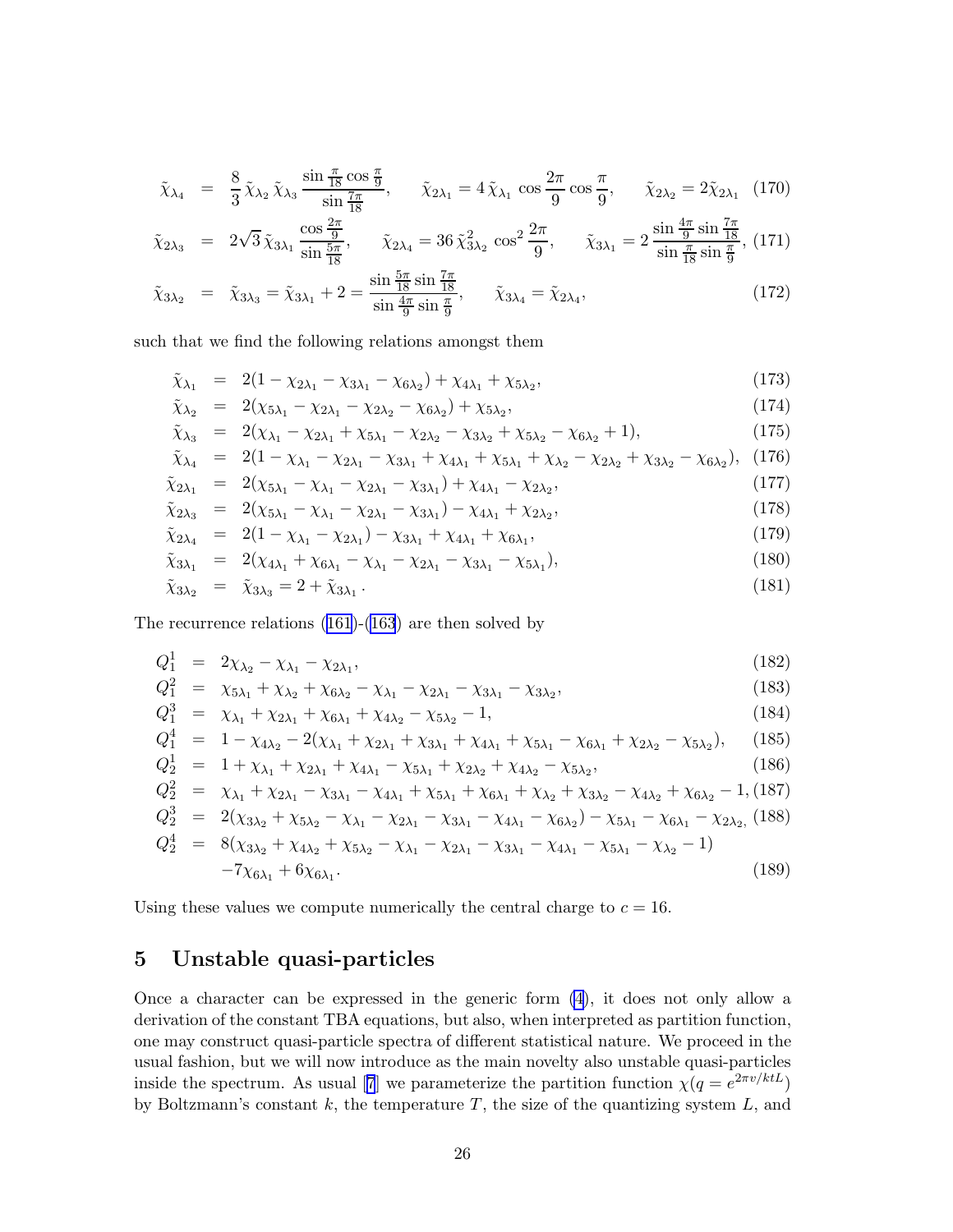the speed of sound v. We then equate it with  $\sum_{n=0}^{\infty} P(E_n) \exp(-E_n/kT)$ , where  $P(E_n)$ denotes the degeneracy of the particular energy level  $E_n = E_n(p_A)$  as a function of the single particle contributions of type  $A$ . It is the aim in this analysis to identify the spectrum expressed in terms of the  $p_A$ . Technically this can be achieved by making use of the expressions for the number of partitions  $Q_s(n,m)$  ( $P_s(n,m)$ ) of the positive integer n into m non-negative (distinct) integers smaller or equal to s (see e.g. [\[8\]](#page-30-0))

$$
\sum_{n=0}^{\infty} \mathcal{P}_s(n,m)q^n = q^{m(m-1)} \begin{bmatrix} s+1 \\ m \end{bmatrix}_q, \qquad \sum_{n=0}^{\infty} \mathcal{Q}_s(n,m)q^n = \begin{bmatrix} s+m \\ m \end{bmatrix}_q.
$$
 (190)

Introducing in the standard way [\[7\]](#page-30-0) some internal quantum numbers we construct for instance (in units of  $2\pi/L$ ) a purely fermionic

$$
p_{Na}^a(\vec{k}) = \frac{1}{2} ([M_{ab}]_q - \delta_{ab}) k_b + \frac{1}{2} + B_a + N_a \tag{191}
$$

or purely bosonic

$$
p_{N_a}^a(\vec{k}) = \frac{1}{2} [M_{ab}]_q k_b + B_a + \hat{N}_a \tag{192}
$$

quasi-particle spectrum. The positive integers  $N_a$  and  $\hat{N}_a$  are constrained from above as  $N_a \leq \text{Int}((1 - [M_{ab}]_q) k_b + B'_a)$  and  $\hat{N}_a \leq \text{Int}((1 - [M_{ab}]_q) k_b + m_a + B'_a)$ , with  $\text{Int}(x)$  to be the integer part of  $x$ . Like in the non-deformed case, it is of course also possible to construct spectra related to more exotic or even with mixed statistics.

We expect now that at a certain energy scale some unstable particles vanish from the spectrum. The mechanisms for this is that the upper bounds  $N_a, \hat{N}_a$  involved in the expressions for the possible momenta  $p_{N_a}^a(\vec{k}), p_{\hat{N}_a}^a(\vec{k})$  decrease. We illustrate this with some examples. Denoting the character for the vacuum sector of the minimal model  $\mathcal{M}(k, k+1)$  $\mathcal{M}(k, k+1)$  $\mathcal{M}(k, k+1)$  by  $\chi^k(q)$  [[34](#page-31-0)], we compute for instance

$$
\chi^{2}(q) - \chi^{1}(q) = q^{6} + q^{7} + 2 q^{8} + 3 q^{9} + 5 q^{10} + 6 q^{11} + 9 q^{12} + 11 q^{13} + 16 q^{14} + 20 q^{15} + 27 q^{16} + 33 q^{17} + 44 q^{18} + 54 q^{19} + 70 q^{20} + \mathcal{O}(q^{21}),
$$
 (193)

This means for example comparing  $\chi^1(q)$  and  $\chi^2(q)$  one particle should vanish from the spectrum of  $\mathcal{M}(2,3)$  at level 6 when we vary the value of the resonance parameter such that it flows to  $\mathcal{M}(1,2)$ . Indeed in the purely fermionic spectrum we have the possibility of a six particle contribution involving four of type 1 and two particles of type 2 with  $N_2 < \text{Int}(2[(1 - \exp(-r/2m_2)) + \exp(-r/2e^{|\sigma_{12}|/2})])$ . This means for  $rm_2/2 \ll 1$ and  $r/2e^{|\sigma_{12}|/2} \ll 1$  the state

$$
\left| p_0^1(4,2), p_1^1(4,2), p_2^1(4,2), p_3^1(4,2), p_0^2(4,2), p_1^2(4,2) \right\rangle \tag{194}
$$

is allowed. It is then clear that when we increase  $\sigma_{12}$ , this state disappears from the spectrum. At the same time the state

$$
\left| p_0^1(4,2), p_1^1(4,2), p_2^1(4,2), p_4^1(4,2), p_0^2(4,2), p_1^2(4,2) \right\rangle \tag{195}
$$

at level 7 and the two states

$$
\left| p_0^1(4,2), p_1^1(4,2), p_2^1(4,2), p_5^1(4,2), p_0^2(4,2), p_1^2(4,2) \right\rangle \tag{196}
$$

 $|p_0^1(4,2), p_1^1(4,2), p_3^1(4,2), p_4^1(4,2), p_0^2(4,2), p_1^2(4,2)\rangle$ (197)

at level 8, etc. vanish for the same reason.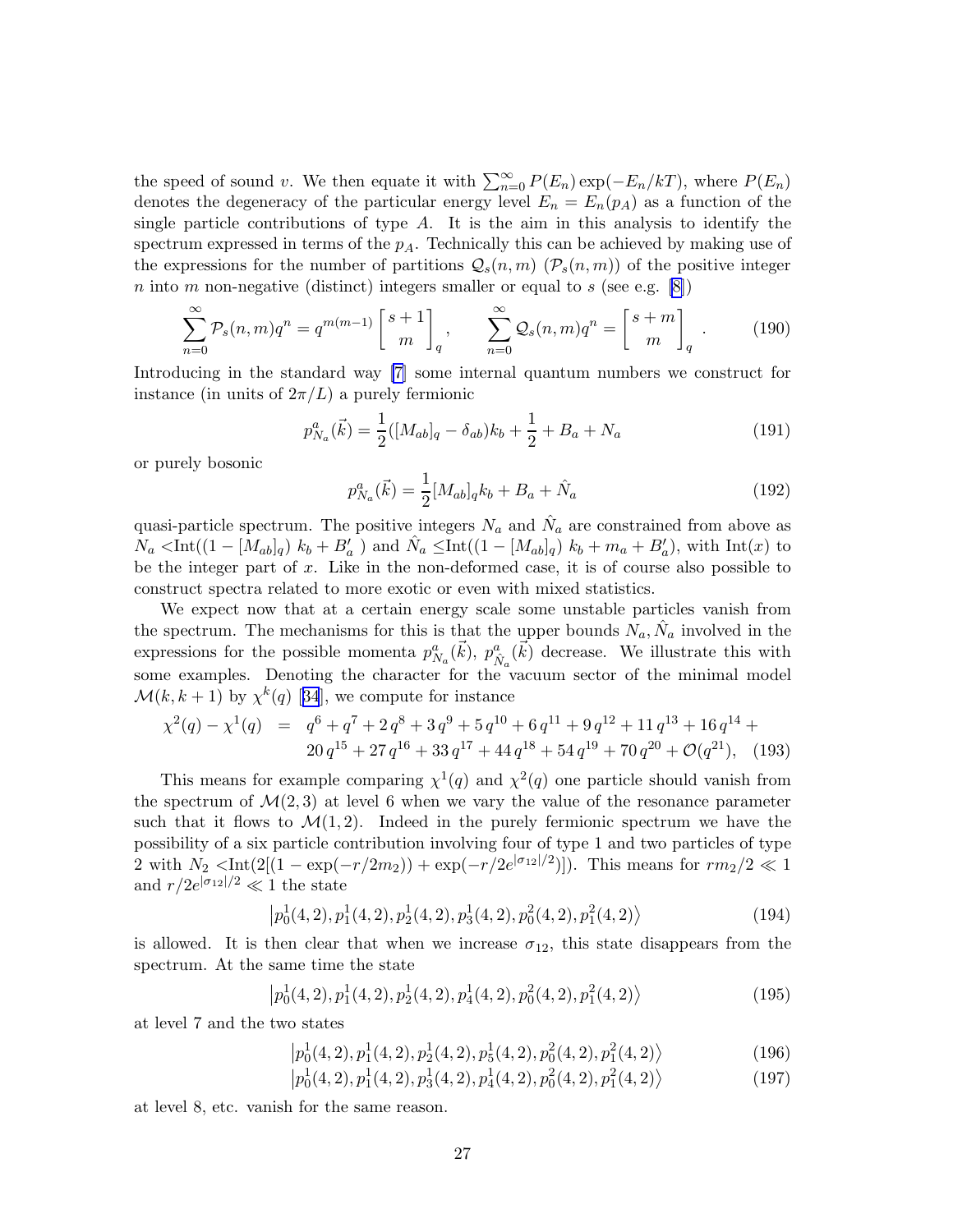## 6 Conclusions

We have demonstrated that it is possible to construct scaling functions which reproduce the renormalization group flow by q-deforming fermionic versions of Virasoro characters in a very natural way. We investigated a fairly generic class of theories related to a pair of simple simply laced Lie algebras  $g$  and  $\tilde{g}$  or associated coset models. The construction procedure relies on the fact that the characters, quantities of the massless theory, involve data of the massive theory, i.e. the phases of the S-matrices. At the fixed points of these flows we solved the relevant recurrence relations analytically in terms of Weyl characters. We provided here various new solutions for particular choices of the algebras involved. It would be extremely interesting to answer the question whether it is possible to solve these relations in a completely generic, i.e. case-independent fashion. One should note that our solutions admit various ambiguities, i.e. the sums are not unique since there are numerous character identities involved or they might be expressed in terms of direct products of characters in a Clebsch-Gordan sense. This arbitrariness might be eliminated when one possible finds a deeper interpretation of the recurrence relation in terms of representation theory.

Furthermore, it would be interesting to investigate whether it is possible to modify the Weyl characters, for instance by a specific choice of the  $\tau$ 's, in such a way that they solve the full r-dependent recurrence relations ([22\)](#page-8-0) exactly. Noting that our scaling functions only coincide qualitatively with those obtained from the full TBA analysis, in the sense that they have the plateaux precisely in the same position, including their size in the r-direction, one may ask a stronger question: Is it possible to find versions of Weyl characters such that the full TBA equations, this would be their formulation in terms of so-called Y-systems (see e.g.[[33\]](#page-31-0)), is reproduced?

The functions we constructed allow for a far easier investigation of the RG-behaviour thanthe full TBA-system  $[2]$  $[2]$  $[2]$ , the scaled c-theorem  $[3, 4]$  or the semi-classical analysis [\[5\]](#page-30-0). This allows to investigate systems of more complex nature such as  $A_1|E_6$  or flows between different supersymmetric series. It would be interesting to investigate the latter flow in the other approaches.

The level-rank duality of the type [\(12](#page-6-0)) gives a hint why it is possible to obtain the same flow by means of a theory involving unstable particles and alternatively as massless flowsin the sense of [[19](#page-31-0)]. The concrete link, however, i.e. the question of how this duality is reflected in the massive models, that is the scattering matrix, is still eluded from our analysis.

We have also shown that our q-deformed characters allow for the construction of spectra, which involve also unstable quasi-particles. The "decay" of these particles from the spectrum is governed by a variable bound on the momenta depending on the resonance parameter.

Concerning the specific theories investigated, it would be of interest to extend the analysis to models which involve also non-simply laced algebras, albeit for g non-simply laced consistent S-matrices have not been constructed at present.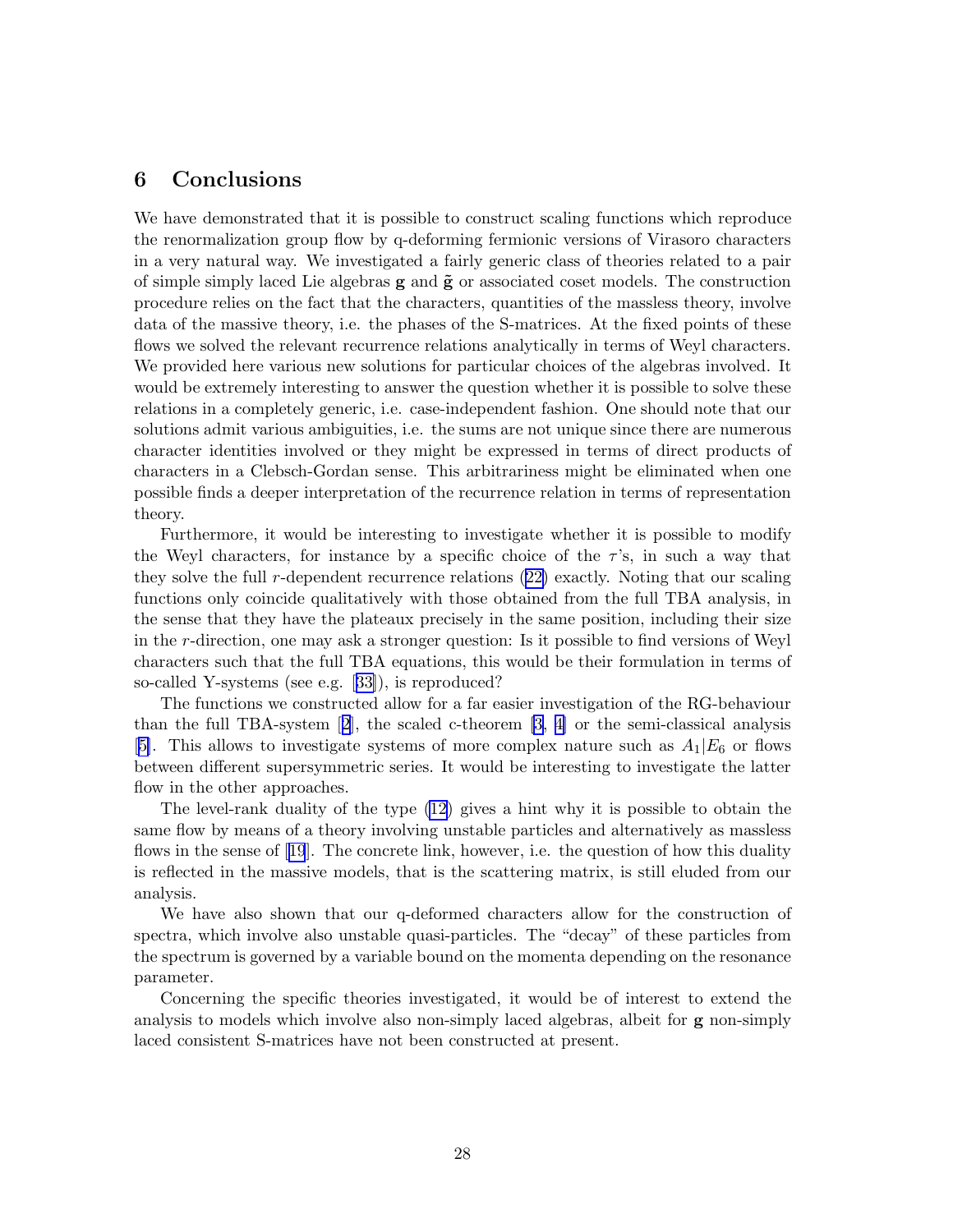<span id="page-30-0"></span>Acknowledgments: We are grateful to the Deutsche Forschungsgemeinschaft (Sfb288), PGIDT-PXI-2069, CICYT (AEN99-0589) and DGICYT (PB96-0960) for financial support. A.F. thanks the Departamento de Física de Partículas of the Universidade de Santiago de Compostela, where part of this work was carried out, for their kind hospitality.

## References

- [1] M. Gell-Mann and F.E. Low, *Phys. Rev.*  $95$  (1954) 1300, E.C.G. Stückelberg and A. Peterman, Helv. Phys. Acta 26 (1953) 499.
- [2] Al.B. Zamolodchikov, Nucl. Phys. B342 (1990) 695.
- [3] A.B. Zamolodchikov, *JETP Lett.* **43** (1986) 730.
- [4] O.A. Castro-Alvaredo and A. Fring, *Phys. Rev.* **D63** (2001) 21701.
- [5] A.B. Zamolodchikov and Al.B. Zamolodchikov, Nucl. Phys. B477 (1996) 577.
- [6] O. Foda and Y.-H. Quano, Int.J.Mod.Phys. A12, 1651 (1997); A. Berkovich, B.M. McCoy and A. Schilling, Physica A228, 33 (1996); L. Chim, J.Math.Phys. 40, 3761 (1999).
- [7] R. Kedem, T.R. Klassen, B.M. McCoy and E. Melzer, Phys. Lett. B304 (1993) 263; Phys. Lett. **B307** (1993) 68.
- [8] G.E. Andrews, *The Theory of Partitions*, (CUP, Cambridge, 1984).
- [9] E.B. Richmond and G. Szekeres, J. Austral. Math. Soc. A31 (1981) 362.
- [10] L. Lewin, Dilogarithms and associated functions (Macdonald, London, 1958).
- [11] A.N. Kirillov, *Prog. Theor. Phys. Suppl.* **118** (1995) 61.
- [12] A. Fring and C. Korff, Phys. Lett. B477 (2000) 380.
- [13] C.R. Fernández-Pousa, M.V. Gallas, T.J. Hollowood and J.L. Miramontes, *Nucl. Phys.* **B484** (1997) 609; Q-H. Park, Phys. Lett. B328 (1994) 329; T.J. Hollowood, J.L. Miramontes and Q-H. Park, Nucl. Phys. B445 (1995) 451.
- [14] T.R. Klassen and E. Melzer, Nucl. Phys. B338 (1990) 485; Nucl. Phys. B350 (1991) 635; Nucl. Phys. B370 (1992) 511.
- [15] C. Korff, *Phys. Lett.* **B501** (2001) 289.
- [16] A.A. Belavin, A.M. Polyakov and A.B. Zamolodchikov, Nucl. Phys. B241 (1984) 333.
- [17] P. Goddard, A. Kent and D. Olive, Phys. Lett. B152 (1985) 88.